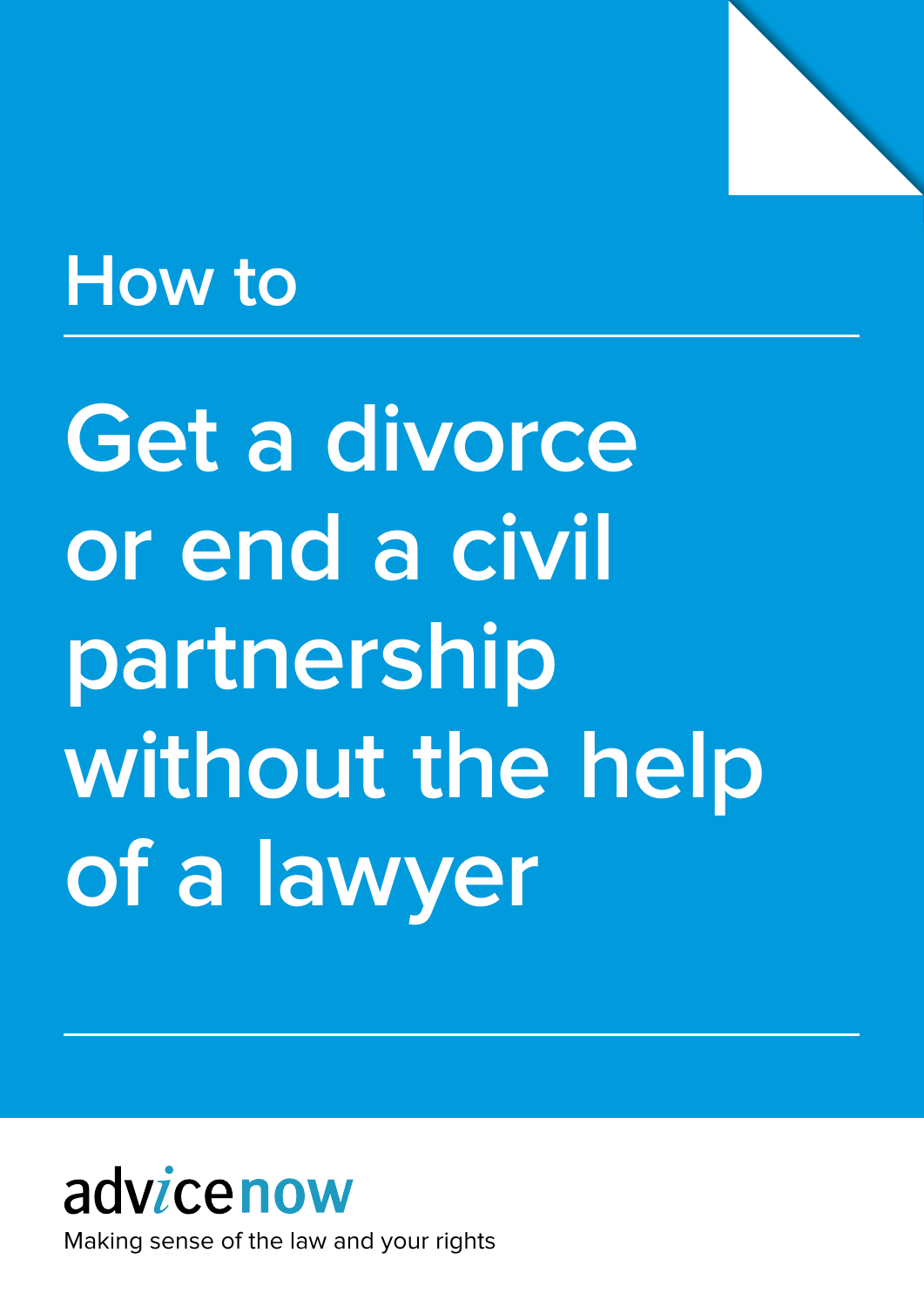









# **Who is this guide for?**

This guide is for you if you:

- $\bullet$  are married or in a civil partnership, and
- want to end your marriage or civil partnership.

It is not for you if you:

- $\bullet$  want a religious divorce, or
- live with someone but are not married or in a civil partnership

It is also for people supporting others in this situation, for example Personal Support Unit volunteers, CAB volunteers, housing support workers, advice workers and court staff as well as relatives and friends.

# **What does this guide do?**

We know that this is one of the most stressful, confusing and painful times people go through. We want to help you find your way through the maze.

The guide assumes that you will be applying for a divorce or to end your civil partnership yourself, without the help of a lawyer. We help you do this by explaining what you need to do and how to do it.

If you represent yourself in any court proceedings without the help of a solicitor or barrister, then the law calls you a 'litigant in person'. It may be that you and your ex are both litigants in person. You may also hear people talk about 'self-representing'. This means the same.

We try to explain any legal language as we go along, but there is also a jargon buster at the end for quick reference, see **What does it mean?**

### **Divorce**

is the legal ending of a marriage. You must have been married for at least 12 months before you can start divorce proceedings.

## **Dissolution**

is the legal ending of a civil partnership. You must have been in a civil partnership for at least 12 months before you can start proceedings to end it.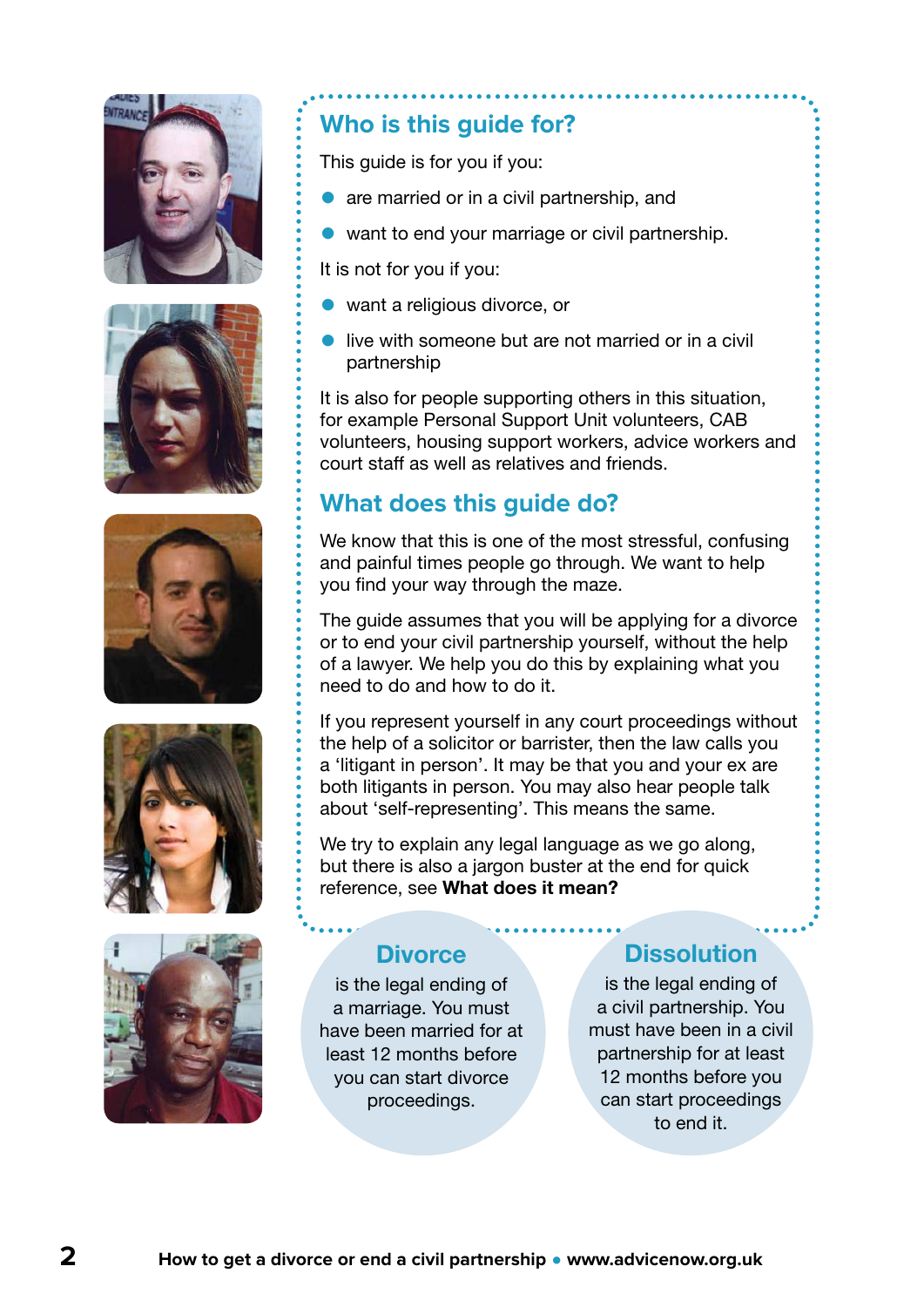| <b>Contents</b>                                                                                                               |    |
|-------------------------------------------------------------------------------------------------------------------------------|----|
| <b>How divorce works</b>                                                                                                      | 4  |
| The process in pictures                                                                                                       | 5  |
| Things you need to know                                                                                                       | 11 |
| The basics - courts, forms, fees,<br>cost and more                                                                            | 12 |
| Top tips!                                                                                                                     | 15 |
| <b>Starting proceedings</b>                                                                                                   | 16 |
| The application: jurisdiction                                                                                                 | 18 |
| The application: ground and facts                                                                                             | 19 |
| <b>Amending an application</b>                                                                                                | 26 |
| The application: financial orders                                                                                             | 27 |
| <b>Dealing with the acknowledgement</b><br>of service form                                                                    | 30 |
| The respondent has not returned<br>the acknowledgment of service<br>form: what do I do now?                                   | 33 |
| Applying for a decree nisi or<br>conditional order                                                                            | 34 |
| <b>Applying for a decree absolute</b><br>or final order                                                                       | 35 |
| The effect of a decree absolute<br>or a final order                                                                           | 36 |
| What happens if I remarry or<br>register a new civil partnership?                                                             | 37 |
| Can I still end my marriage or<br>civil partnership if my husband<br>or wife or civil partner is missing<br>or presumed dead? | 38 |
| What does it mean?                                                                                                            | 39 |
| More help and advice                                                                                                          | 42 |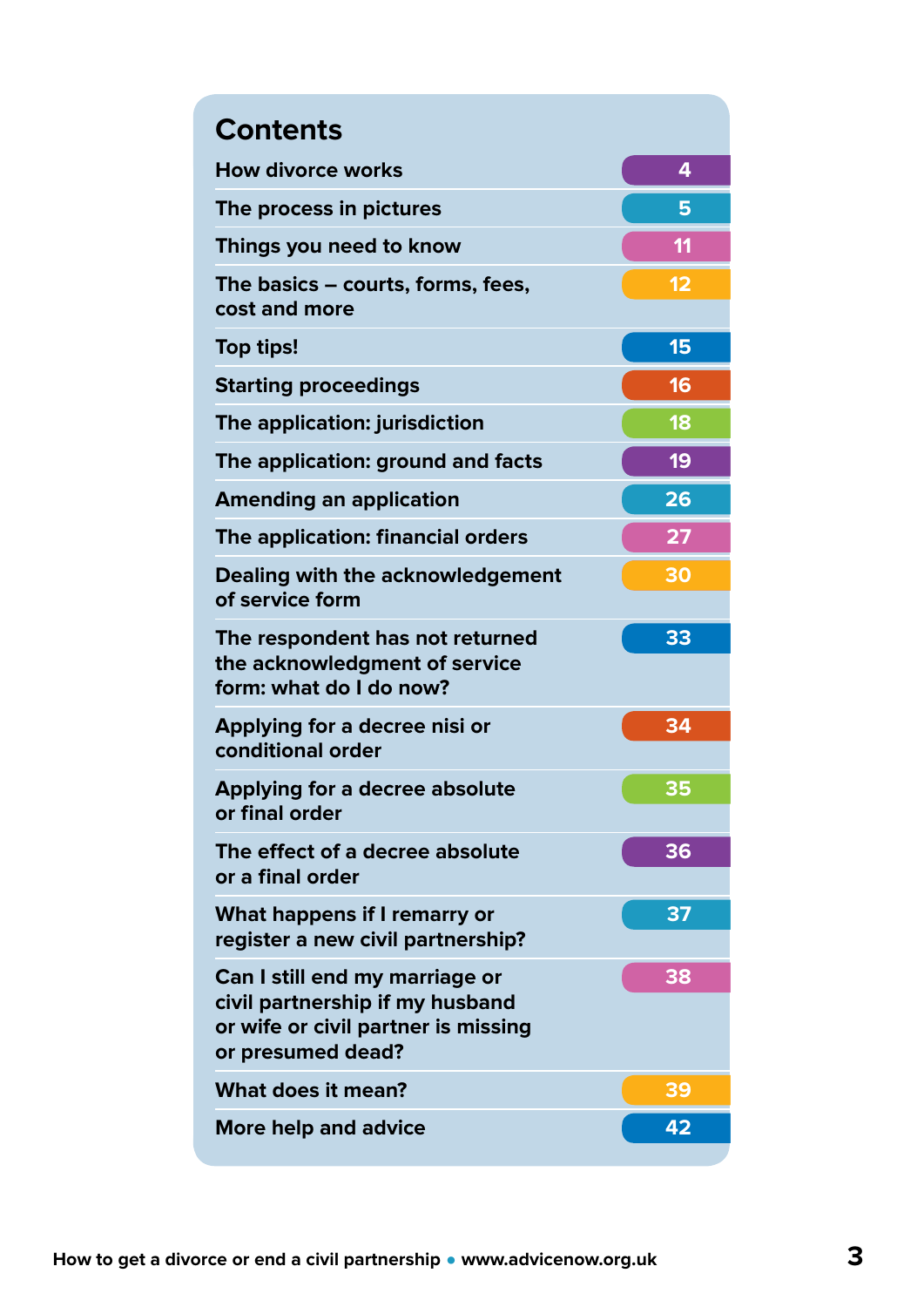<span id="page-3-0"></span>**How divorce works**

**you need** 

# **How divorce works**

Many people think of divorce or dissolution as a single process. And sometimes it is. If you can agree what arrangements you are going to make for your children, for example, who they are going to live with and when they are going to see the parent who isn't looking after them day to day, then there is no reason for separate proceedings about your children. If you have no finances to sort out, then your divorce or dissolution will not involve financial proceedings either.

But there can be three bits to what we usually think of as a divorce – the bit that actually ends the marriage or civil partnership, the bit that sorts out how you will share out your money and home and the bit that helps you make arrangements for your children if you cannot do this yourself. They are all dealt with separately but in many cases the divorce or dissolution runs parallel with the other bits. At some stages, how far you have got with one bit affects the others.

| <b>Proceedings about</b><br>arrangements for<br>your children                  | <b>Divorce/dissolution</b><br>proceedings                                                         | <b>Proceedings about</b><br>sharing your money<br>and property                                                            |
|--------------------------------------------------------------------------------|---------------------------------------------------------------------------------------------------|---------------------------------------------------------------------------------------------------------------------------|
| These can be started<br>at any time before,<br>during or after<br>the divorce. | Application is filed.                                                                             | These can only be<br>started once the<br>application for divorce or<br>dissolution is filed.                              |
|                                                                                | Decree Nisi/Conditional<br>Order (For more<br>information about this<br>stage see page 34.)       | The court cannot make<br>a final financial order<br>before the Decree Nisi/<br><b>Conditional Order is</b><br>pronounced. |
|                                                                                | Decree Absolute/Final<br>Order (For more<br>information about this<br>stage see <b>page 35</b> .) | A financial order can<br>only take effect after you<br>have been granted your<br>Decree Absolute/<br><b>Final Order.</b>  |

The proceedings to sort out your money and property or make arrangements for your children can be more complicated, take longer and involve having to attend a court hearing. We explain how to apply for a court order about the arrangements for your children without the help of a lawyer here: **[www.advicenow.org.uk/guides/](http://www.advicenow.org.uk/guides/how-apply-court-order-about-arrangements-your-children-without-help-lawyer)**

**[how-apply-court-order-about](http://www.advicenow.org.uk/guides/how-apply-court-order-about-arrangements-your-children-without-help-lawyer)[arrangements-your-children-without](http://www.advicenow.org.uk/guides/how-apply-court-order-about-arrangements-your-children-without-help-lawyer)[help-lawyer](http://www.advicenow.org.uk/guides/how-apply-court-order-about-arrangements-your-children-without-help-lawyer)** and how to apply for a financial order without the help of a lawyer here: **[www.advicenow.org.uk/](http://www.advicenow.org.uk/guides/how-apply-financial-order-without-help-lawyer) [guides/how-apply-financial-order](http://www.advicenow.org.uk/guides/how-apply-financial-order-without-help-lawyer)[without-help-lawyer](http://www.advicenow.org.uk/guides/how-apply-financial-order-without-help-lawyer)**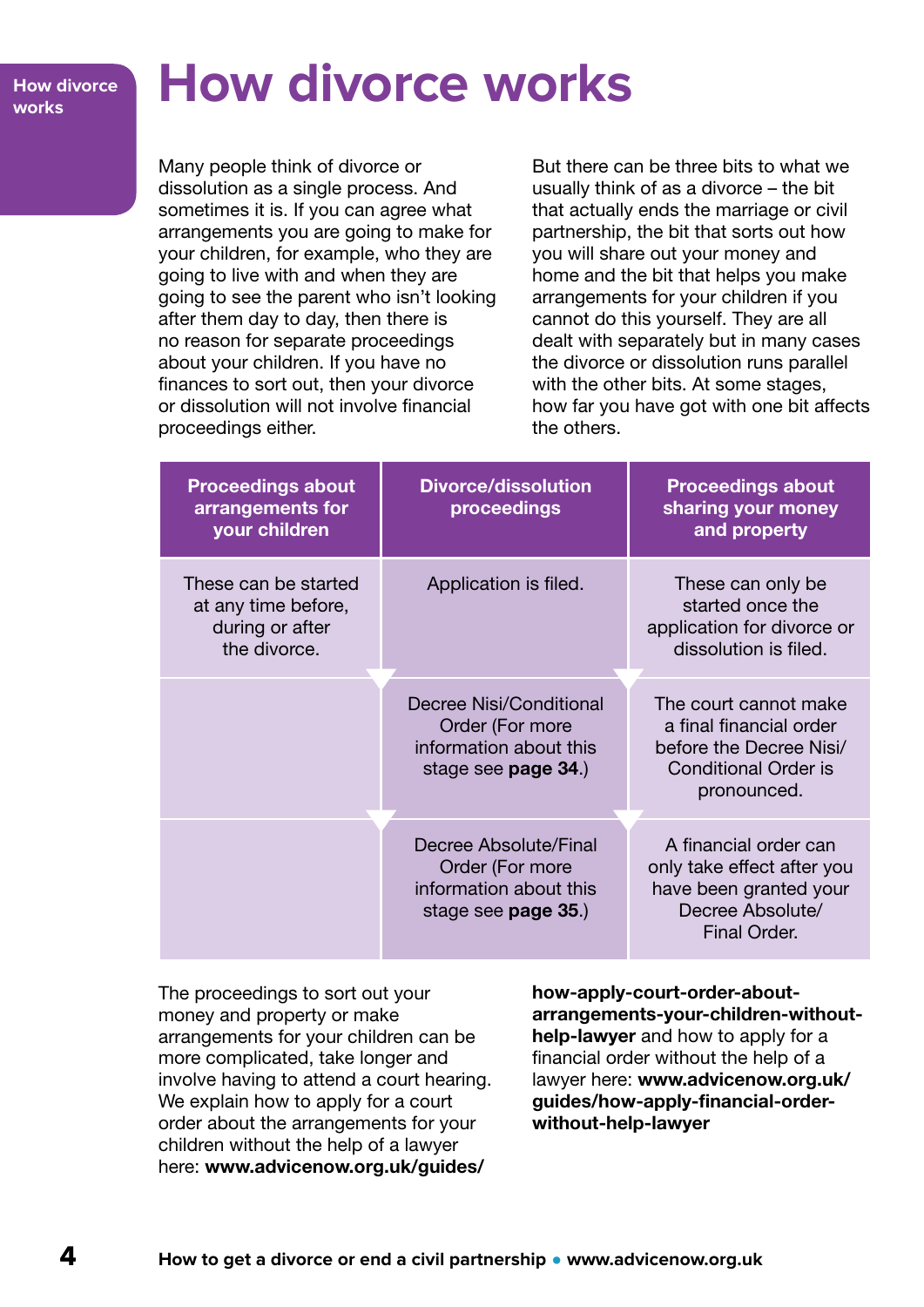# <span id="page-4-0"></span>**The process in pictures**

**Have a look at our route map. It is designed to give you an overall picture of what is involved in a typical divorce or dissolution case. Even though your case may be different, we hope it makes the process seem a bit less daunting.**

In it we talk about the court 'doing' things quite a lot. For example, the court may 'send' out a form, 'make' a decision or 'check' something. It sounds a bit odd because most people think of a court as a place, a building. But 'the court' is often used as shorthand to refer to the people working in the court, whether they are a judge or court staff. And that is how we use the term here and how you will probably hear other people use it too.

You will come across lots of new technical words. This is the jargon that lawyers and court staff use. We think

**in pictures** there's no getting around it; you have to understand what it means too.

In the route map, we have put all the jargon in **blue**. We then explain these words the first time they appear. Follow the arrow to find out what they mean. You can also find them in **[What does it mean?](#page-38-0)** on **page 39**.

**The story so far**… Pat and Mo have been married for 8 years. They have 2 children; one is 6 years old and the other is 4. Over the last year Mo and Pat have been arguing a lot, mostly about Pat working very long hours and then spending any free time with friends away from the family home. As a result Mo has been feeling ignored and isolated and become very critical of Pat. Pat moved out of the family home a couple of months ago but still sees the children regularly. Mo decides to divorce Pat. This is a step by step description of how Mo divorces Pat.

**The process The process in pictures**

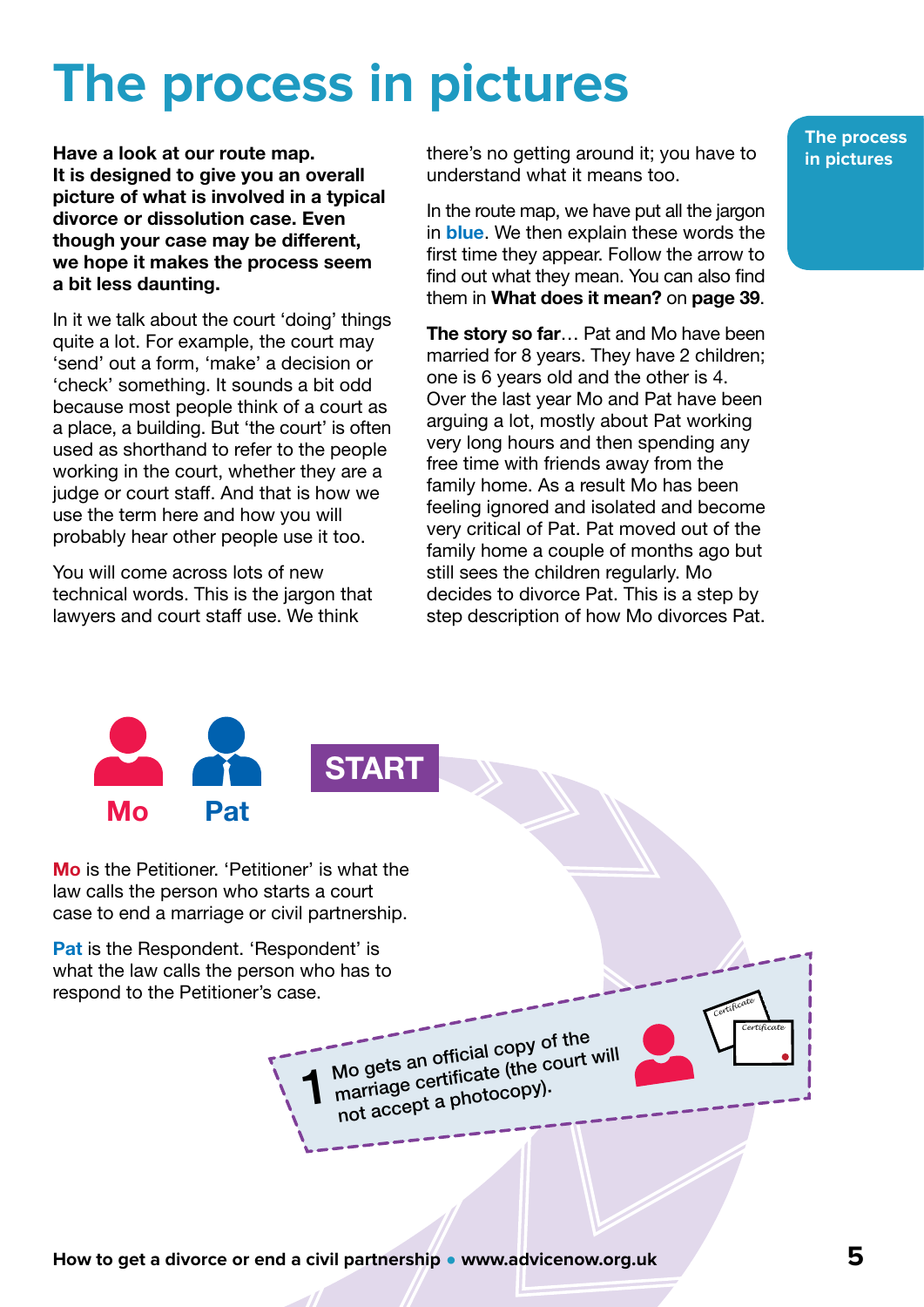**The process The process in pictures in pictures**

**– courts,** 

**works**



**final order What**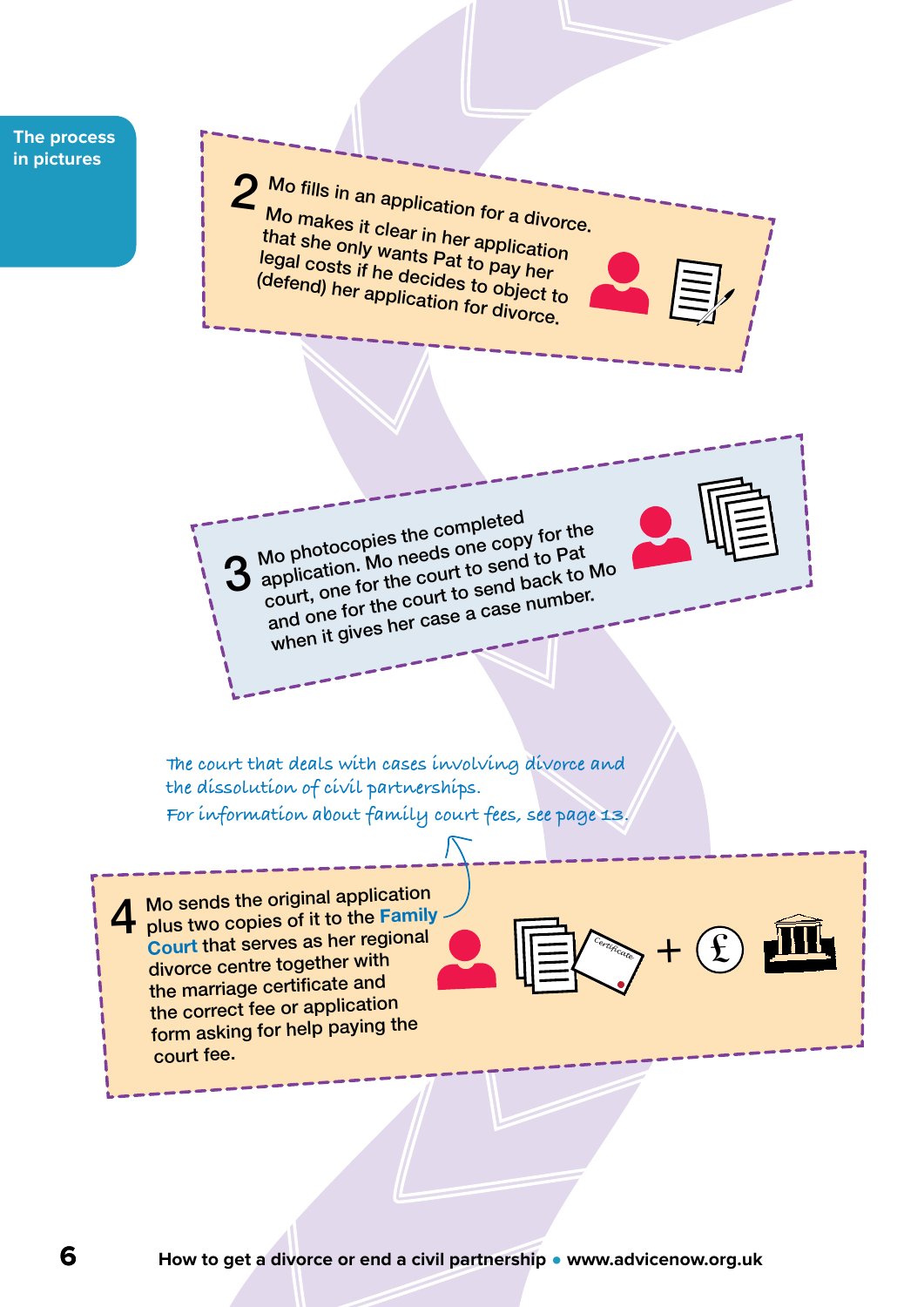

**How to get a divorce or end a civil partnership • www.advicenow.org.uk**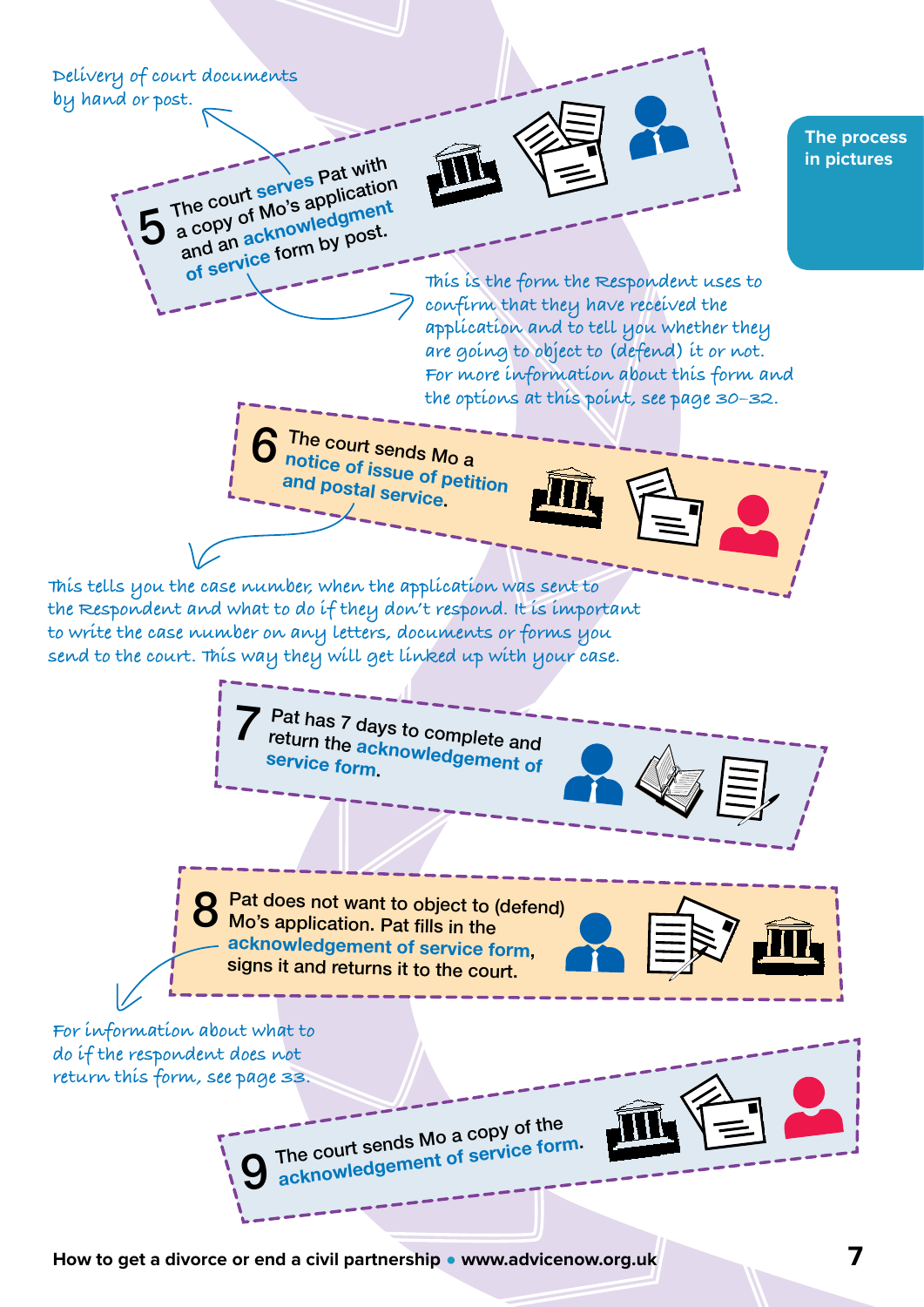**The process The process in pictures in pictures**

**– courts, forms, fees,** 

**acknowledge-**

**works**

**This is the court's confirmation that you are entitled to a divorce. It is the first of the two decrees you need before you are actually divorced. A decree nisi does not end a marriage. For more information and links to the forms you need, [see page 34](#page-33-0).**

**cost and Top tips! This is the form Starting for a decree nisi. you use to ask** 

10 Mo applies for a **[decree nisi](#page-38-3)** by filling in Section A of an **[application for a](#page-38-2)  [decree nisi/conditional order](#page-38-2)** and a **[statement in support of divorce](#page-40-1)**.

| Sec A |
|-------|
|       |
|       |

**jurisdiction This is the form that allows you to change or add information to your Amending or a fine. For more information and links to the forms you need[, see page 34.](#page-33-0) application. It also asks you to confirm that what you say is true. If you give false information you risk being in contempt of court and could face prison** 

> Mo attaches a copy of the **[acknowledgement of service form](#page-38-1)** (marked 'A' at the top so it is clear this is the form referred to in the statement) to the **[statement in support of divorce](#page-40-1)**. She confirms that Pat's signature on the acknowledgement of service form is his. She sends these forms together with her **[application for a decree nisi/](#page-38-2) [conditional order](#page-38-2)** to the **Family Court** dealing with her case.



12 A judge looks at Mo's papers including the: • Application for divorce **• [Statement in support](#page-40-1)  [of divorce](#page-40-1) • [Acknowledgement](#page-38-1)  [of service form](#page-38-1)** and decides that Mo can have a divorce. **A**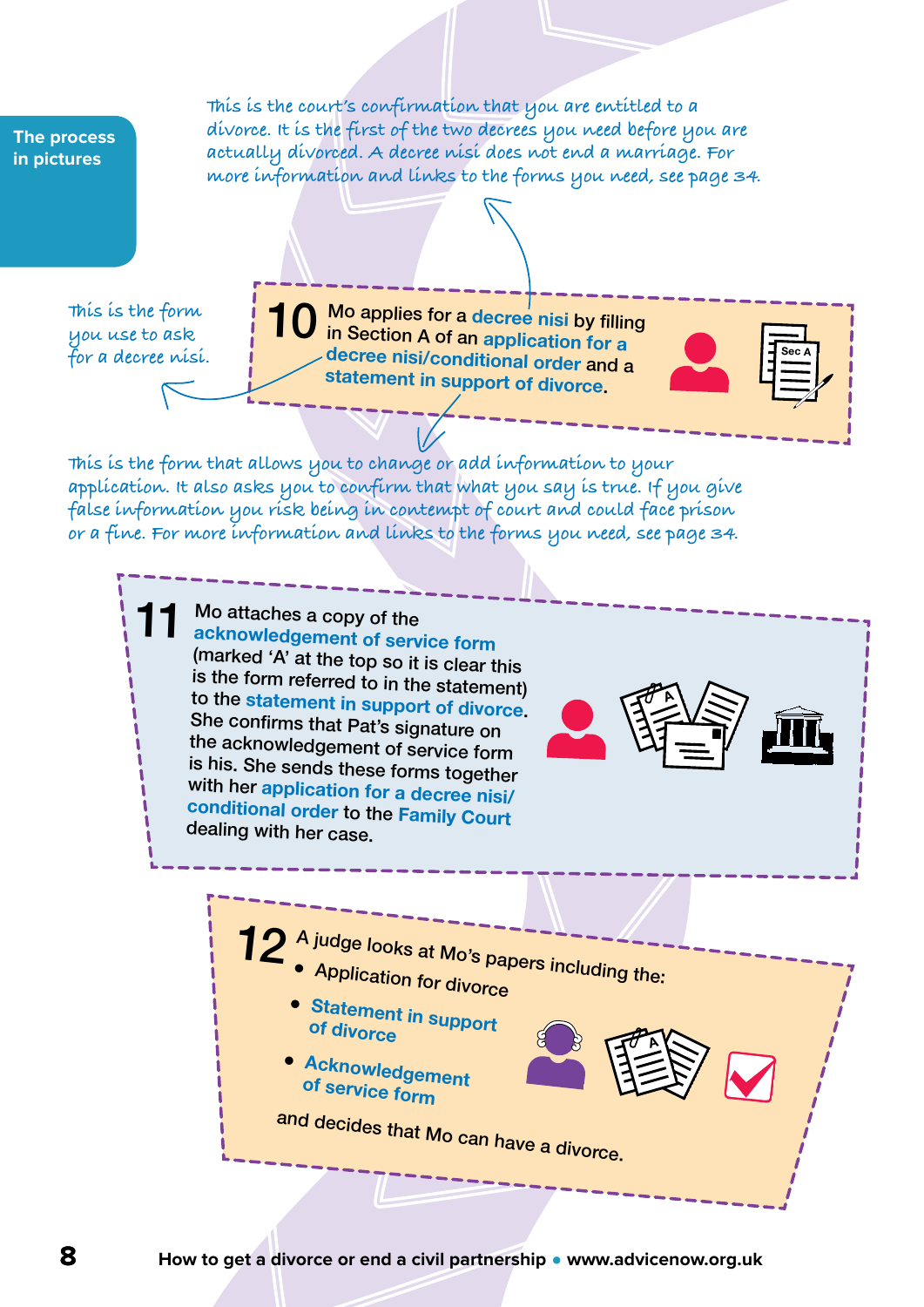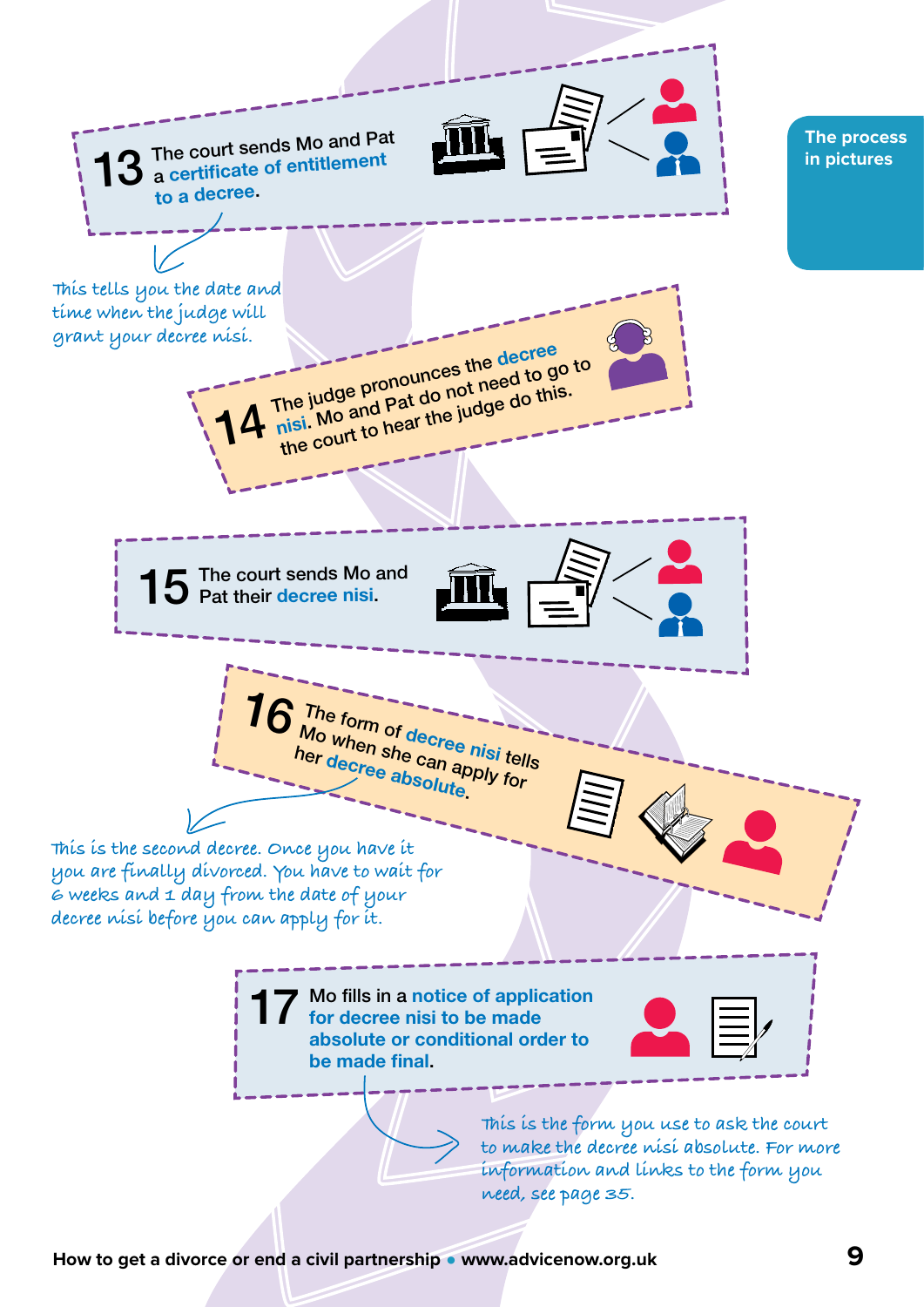**The process The process in pictures in pictures**

**– courts,** 

**proceedings**

**application: jurisdiction**

**application:** 

**acknowledge-**

**works**

 $18$  Mo sends the completed **[notice of application for](#page-39-0)  [decree nisi to be made](#page-39-0)  [absolute or conditional order](#page-39-0)  [to be made final](#page-39-0)** to the **Family Court** dealing with her case.

19 The court checks that:

- **• six weeks have passed since Mo's [decree nisi](#page-38-3)  was granted**
- **• there is no other reason why Mo's [decree nisi](#page-38-3) cannot be made absolute**

(The court may say that the decree nisi should not be made absolute until Pat and Mo's finances have been sorted out. This is particularly so if there are pensions involved because once the court makes their decree nisi absolute, if either Pat or Mo were to die, then the other could lose any pension benefits they originally stood to gain.)

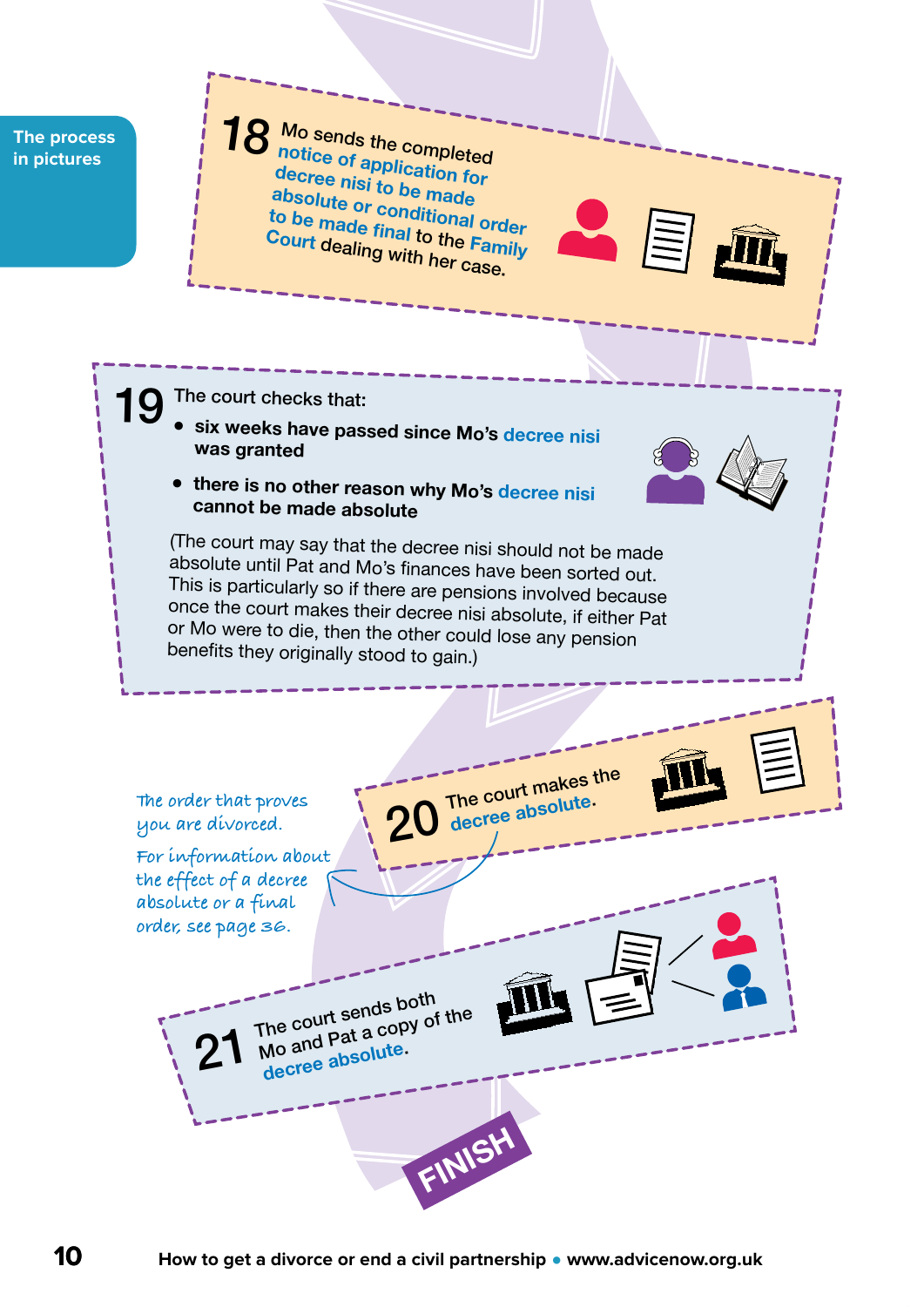# <span id="page-10-0"></span>**Things you need to know**

Divorce is not how it is often shown on the television, online or in newspapers and magazines about celebrity divorces. For a start some things don't exist. Things like 'quickie' divorces, 'no-fault' divorces and 'common law' marriage. The process for legally ending a marriage or civil partnership will only be reasonably quick if you can both cooperate and agree things.

- There is one court called the Family Court, which works in different places across England and Wales. It deals with divorce cases. These are not the same courts where people who are accused of doing something wrong go.
- $\bullet$  The process is the same whether you are married or in a civil partnership. The only thing that is different is that some of the court orders have different names. So, for example, what is called a decree nisi in divorce proceedings is called a conditional order in proceedings to end a civil partnership.
- Whether you want to end a marriage or a civil partnership you have to give a reason (the law calls these 'facts'). You cannot just say that you have grown apart and don't love each other any more. For more information about the different 'facts' that you can use, see **[page 19](#page-18-0)**.
- The part of the process that ends the marriage or civil partnership is quite straightforward. These days it is largely a paper based exercise. You are unlikely to have to attend a court hearing if your husband, wife or civil partner agrees to the divorce or dissolution.
- Most applications to end a marriage or a civil partnership are not challenged. Even if your husband or wife or civil partner starts off wanting to object to your application, they will probably change their minds. Trying to prevent it happening is an expensive, time consuming process.
- Sometimes people are tempted to object to (defend) proceedings to end a marriage or a civil partnership for the wrong reasons. For example, they may be hoping a judge will tell their husband or wife or civil partner off – but this doesn't happen. The judge will not shame and blame the 'quilty party'.

**Things you need to know**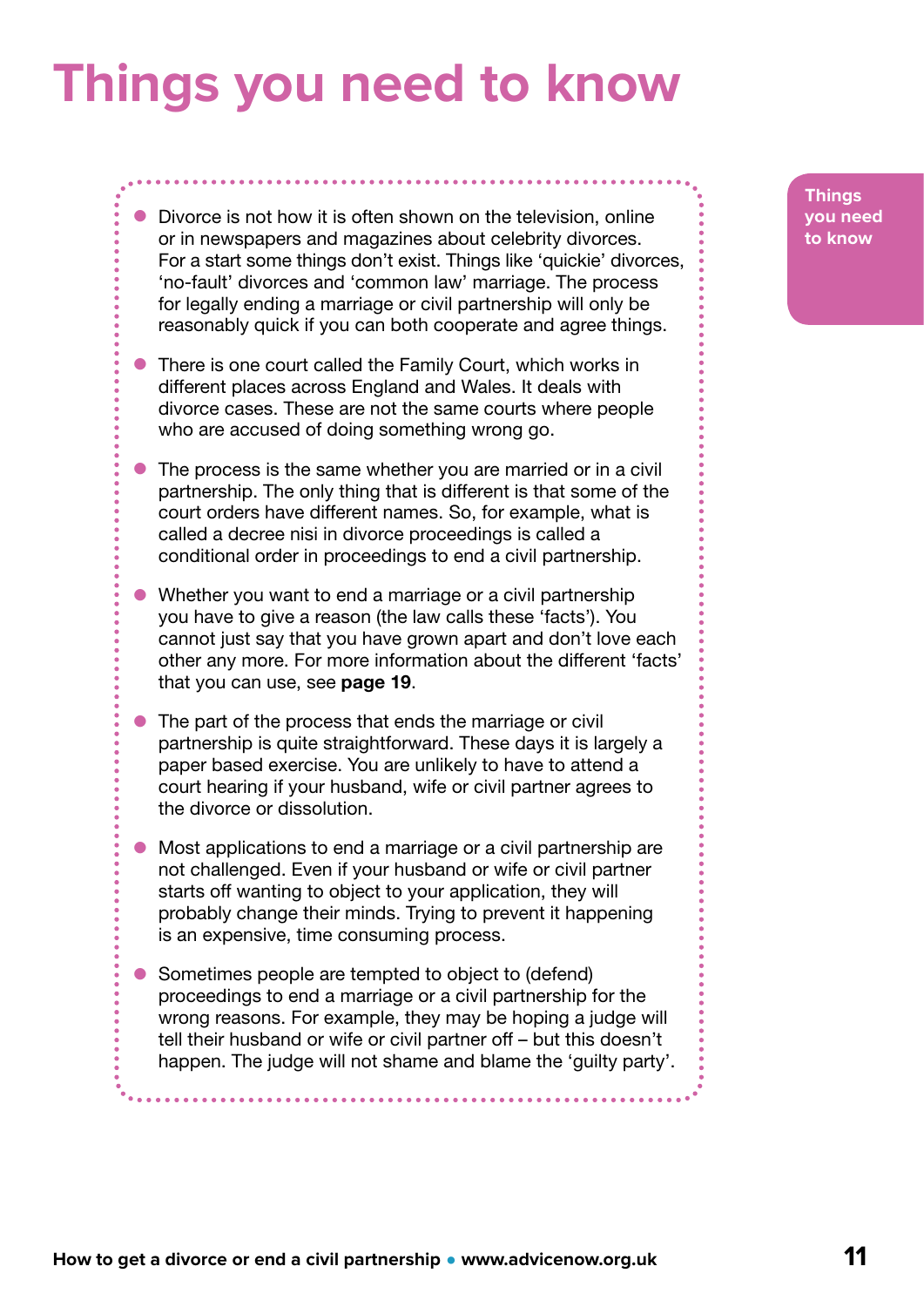# <span id="page-11-0"></span>**The basics – courts, forms, fees, cost and more**

**The basics – courts, – courts, forms, fees, forms, fees, cost and Top tips! cost and more more**

**you need** 

### **A first check**

If you have been separated from your husband, wife or civil partner for a long time, it is possible they have already divorced you or ended your civil partnership and you just don't know it. You can check whether this has happened by asking for a search of the Central Index of Decrees Absolute and Final Orders. You will have to pay a fee to get this done. For further information about this see: **[https://formfinder.](https://formfinder.hmctsformfinder.justice.gov.uk/d440-eng.pdf) [hmctsformfinder.justice.gov.uk/d440](https://formfinder.hmctsformfinder.justice.gov.uk/d440-eng.pdf) [eng.pdf](https://formfinder.hmctsformfinder.justice.gov.uk/d440-eng.pdf)**

# **Which court?**

You use the Family Court. You can find the Family Court that serves as your regional divorce centre here: **[https://courttribunalfinder.service.](https://courttribunalfinder.service.gov.uk) [gov.uk](https://courttribunalfinder.service.gov.uk)** 



### **Forms**

Family Courts have the forms you need and should send them to you for free or you can collect them from the court office. Otherwise you can find the forms you need here: **[http://hmctsformfinder.](http://hmctsformfinder.justice.gov.uk/HMCTS/FormFinder.do) [justice.gov.uk/HMCTS/FormFinder.do](http://hmctsformfinder.justice.gov.uk/HMCTS/FormFinder.do)**

We will try and help by including a link to those forms that are most relevant.

Most court forms can seem a bit intimidating when you first look at them. A large part of most form filling involves giving factual information. Read through each form a couple of times to find out what information it asks for. Then get together the information you need before you start filling it in. Once you have done this, the job may turn out to be a bit easier than you first thought. It is unnecessary to use long words and legal language in what you write. The best thing is to keep it short and simple. Stick to what is relevant and try not to repeat yourself.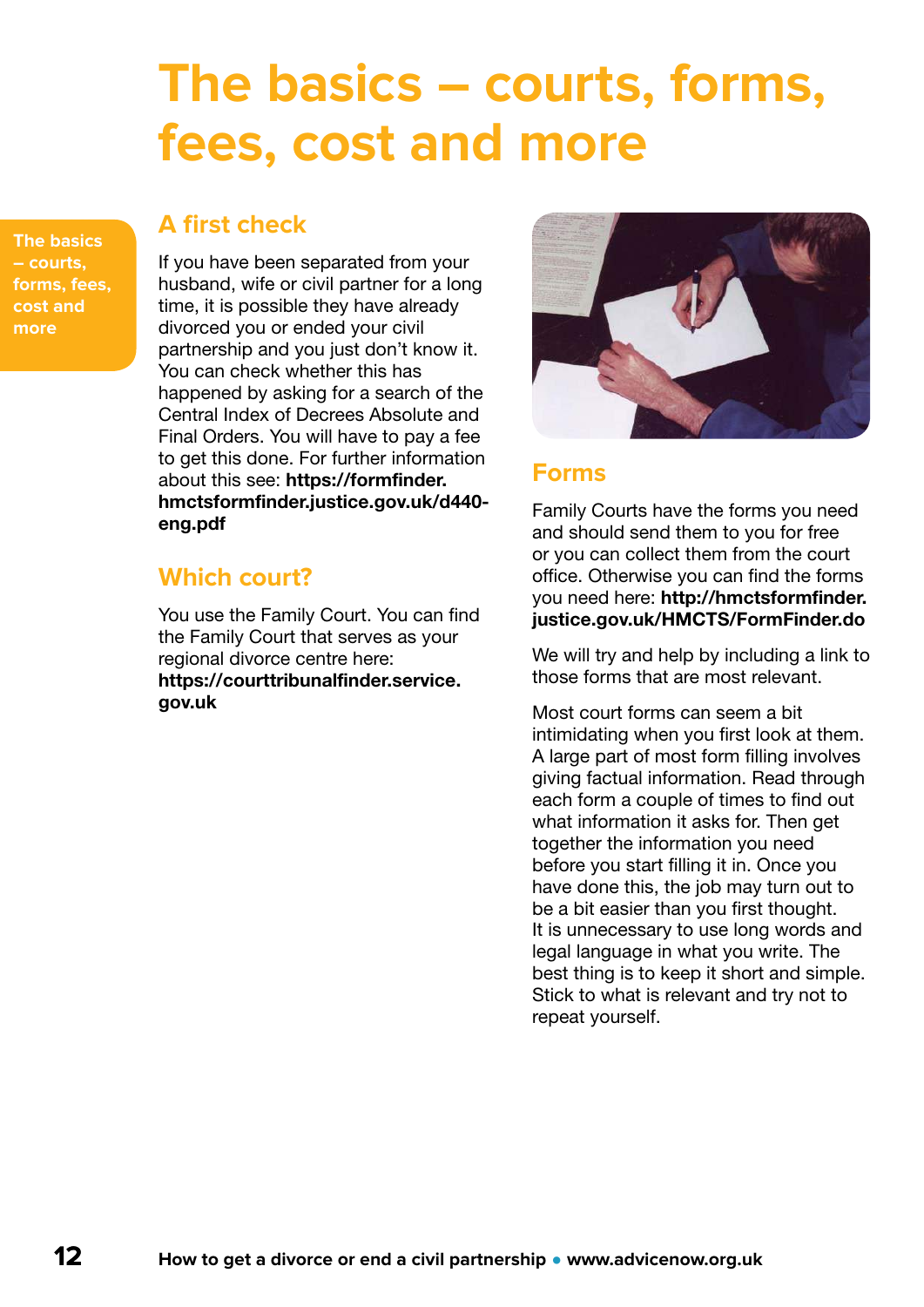# <span id="page-12-0"></span>**Family Court fees**

You usually have to pay a Family Court fee when you start (issue) divorce proceedings or proceedings to end a civil partnership. For information about Family Court fees, when to pay them and how much they are, see court leaflet EX50 at **[https://formfinder.](https://formfinder.hmctsformfinder.justice.gov.uk/ex50-eng.pdf) [hmctsformfinder.justice.gov.uk/ex50](https://formfinder.hmctsformfinder.justice.gov.uk/ex50-eng.pdf) [eng.pdf](https://formfinder.hmctsformfinder.justice.gov.uk/ex50-eng.pdf)**

In some circumstances you may not have to pay a fee at all or only a reduced fee. For example, you will not pay anything if you can prove that you get Income Support, income-based Jobseeker's Allowance, Pension Credit guarantee credit, Universal Credit with gross annual earnings of less than £6,000 or income-related Employment and Support Allowance and your savings or other capital don't exceed certain limits.

You can ask for help paying court fees by completing form EX160. You can find this form at **[https://formfinder.](https://formfinder.hmctsformfinder.justice.gov.uk/ex160-eng.pdf) [hmctsformfinder.justice.gov.uk/](https://formfinder.hmctsformfinder.justice.gov.uk/ex160-eng.pdf) [ex160-eng.pdf](https://formfinder.hmctsformfinder.justice.gov.uk/ex160-eng.pdf)** and a Welsh/English version at **[https://formfinder.](https://formfinder.hmctsformfinder.justice.gov.uk/ex160-bil.pdf) [hmctsformfinder.justice.gov.uk/](https://formfinder.hmctsformfinder.justice.gov.uk/ex160-bil.pdf) [ex160-bil.pdf](https://formfinder.hmctsformfinder.justice.gov.uk/ex160-bil.pdf)**

There are notes to help you complete the form at **[https://formfinder.](https://formfinder.hmctsformfinder.justice.gov.uk/ex160a-eng.pdf) [hmctsformfinder.justice.gov.uk/](https://formfinder.hmctsformfinder.justice.gov.uk/ex160a-eng.pdf) [ex160a-eng.pdf](https://formfinder.hmctsformfinder.justice.gov.uk/ex160a-eng.pdf)** and a Welsh/English version at **[https://formfinder.](https://formfinder.hmctsformfinder.justice.gov.uk/ex160a-bil.pdf) [hmctsformfinder.justice.gov.uk/](https://formfinder.hmctsformfinder.justice.gov.uk/ex160a-bil.pdf) [ex160a-bil.pdf](https://formfinder.hmctsformfinder.justice.gov.uk/ex160a-bil.pdf)**

You have to complete a separate application for each court fee you want help paying.

If you do have to pay part of or the whole fee, it is possible your husband. wife or civil partner may be willing to share the cost with you.

# **How long will it take?**

Probably about 4 months, assuming your husband or wife or civil partner does not object (defend it) and everyone involved fills in and returns the forms they have to complete promptly. Otherwise it will take longer. It is usually other proceedings, like applying for a financial order, that take much longer.

**The basics The basics – courts, – courts, forms, fees, forms, fees, cost and cost and more more**



## **How much will it cost?**

As well as any court fees, it will also cost you time, if you are going to deal with all the paperwork yourself. If you employ a solicitor to do it for you then you will have to pay for their time and that can be expensive. Some solicitors will manage an undefended divorce for you for a fixed fee. Try searching the internet using the words 'solicitor divorce fixed fee' and you will find plenty of choice. We suggest you ring around or email several firms of solicitors to check what they are offering for the price they are quoting. What will they do for you? What do they expect you to do?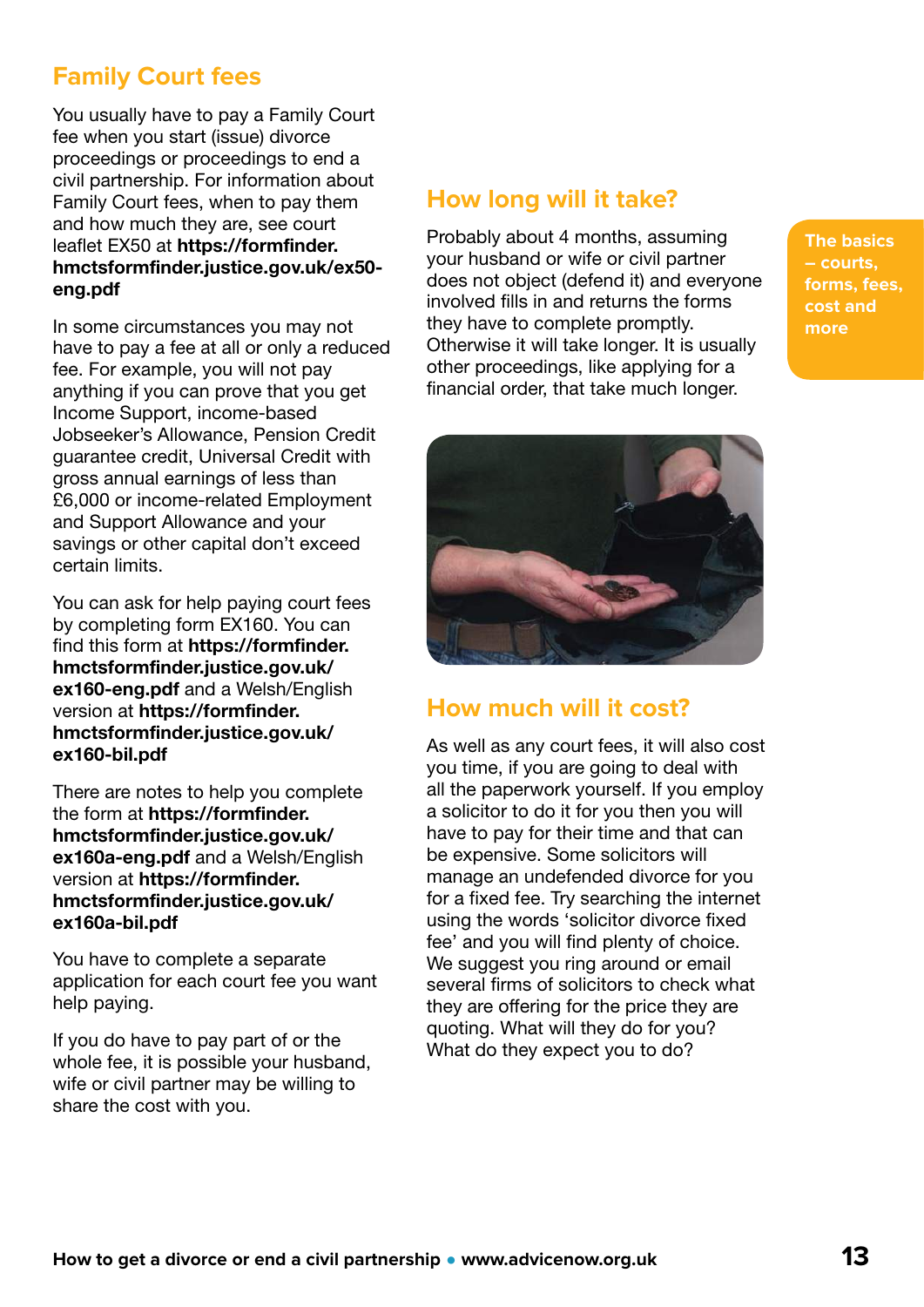Legal aid is a government scheme to help people who live on a low income, have few savings and meet specific other criteria, pay for legal advice, representation and other help.

**The basics – courts, – courts, forms, fees, forms, fees, cost and Top tips! cost and more more**

**you need** 

Legal aid is only available to pay for a lawyer to help you get a divorce or to end a civil partnership (or to respond to your ex's application for a divorce or dissolution) in very limited circumstances. You may be able to get legal aid but only if you:

- $\bullet$  can prove you have suffered domestic violence or abuse or that your child is at risk of abuse from your ex, and
- $\bullet$  you are financially eligible.

Domestic violence and abuse is any controlling, coercive, or threatening behaviour, violence or abuse. The abuse may be psychological, physical, sexual, financial or emotional. If you are in this situation there are organisations that can help you, see **[More help and advice](#page-41-0)** on **[page 42](#page-41-0)**.

To apply for legal aid, you must be able to give your solicitor some evidence that you have suffered domestic violence or that your child is at risk of abuse from your ex. For further information, see: **[www.gov.uk/legal-aid/domestic](https://www.gov.uk/legal-aid/domestic-abuse-or-violence)[abuse-or-violence](https://www.gov.uk/legal-aid/domestic-abuse-or-violence)**

If you are not in this position, then you will have to pay for help or do the job yourself. Our guide is here to help you do that.



Legal aid is still available to pay for family mediation. Eligibility for legal aid depends on your financial circumstances. You can check if you are financially eligible for legal aid here: **<https://www.gov.uk/check-legal-aid>**

You can find information about family mediation here: **[www.advicenow.org.](http://www.advicenow.org.uk/guides/survival-guide-using-family-mediation-after-break) [uk/guides/survival-guide-using](http://www.advicenow.org.uk/guides/survival-guide-using-family-mediation-after-break)[family-mediation-after-break](http://www.advicenow.org.uk/guides/survival-guide-using-family-mediation-after-break)**

# **Can I ask my husband or wife or civil partner to pay my costs?**

If you want your husband or wife or civil partner to pay your legal costs including the court fee you must say so in your application. It is quite common for the petitioner to say that they will only ask for their legal costs if the respondent objects to (defends) the application. This is a way of persuading the respondent to agree to the divorce. Most respondents will not want to pay your legal costs as well as their own.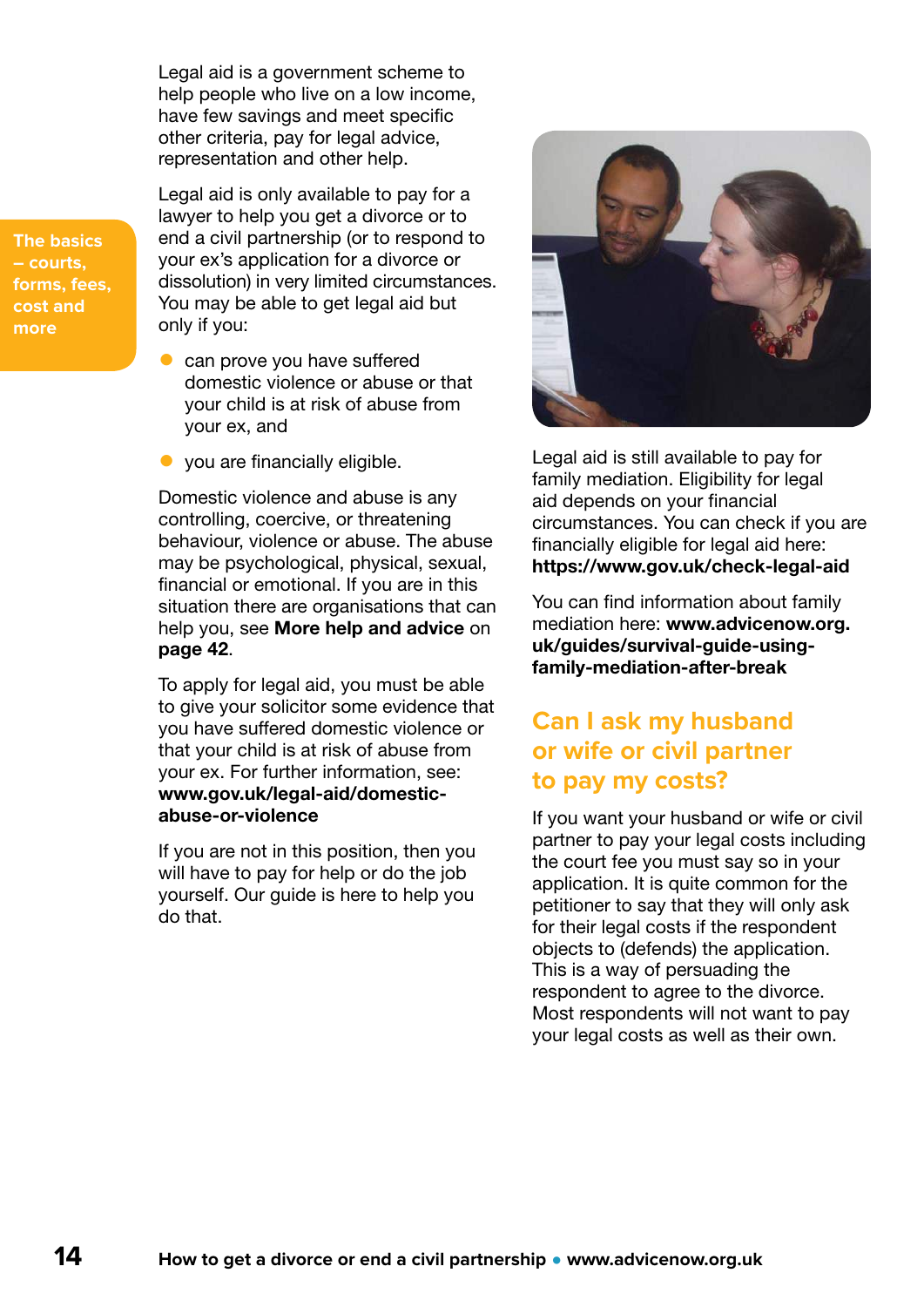# <span id="page-14-0"></span>**Top tips!**

**•** Get organised!

- Write your case number on any letters, documents or forms you send to the court. This way they will get linked up with your case. The case number is how the court is able to identify all the papers in your case. You will find your case number on any letters or documents that you have had from the court.
- Buy a document wallet or folder. Keep copies of any letters you send, emails sent and received and original letters received as well as court papers in date order in it.
- $\bullet$  If you are using a computer, create a folder for all the emails, letters and documents relating to your divorce or dissolution. Back it up regularly so you don't lose anything.
- Read Advicenow's publication **A survival guide to divorce or dissolution of civil partnerships**. You can find it at: **[www.advicenow.org.uk/](http://www.advicenow.org.uk/guides/survival-guide-divorce-or-dissolution-civil-partnership) [guides/survival-guide](http://www.advicenow.org.uk/guides/survival-guide-divorce-or-dissolution-civil-partnership)[divorce-or-dissolution-civil](http://www.advicenow.org.uk/guides/survival-guide-divorce-or-dissolution-civil-partnership)[partnership](http://www.advicenow.org.uk/guides/survival-guide-divorce-or-dissolution-civil-partnership)**

A survival guide to

Divorce or the dissolution of a civil partnership

advicenow of the law and your rights **Top tips! Top tips!**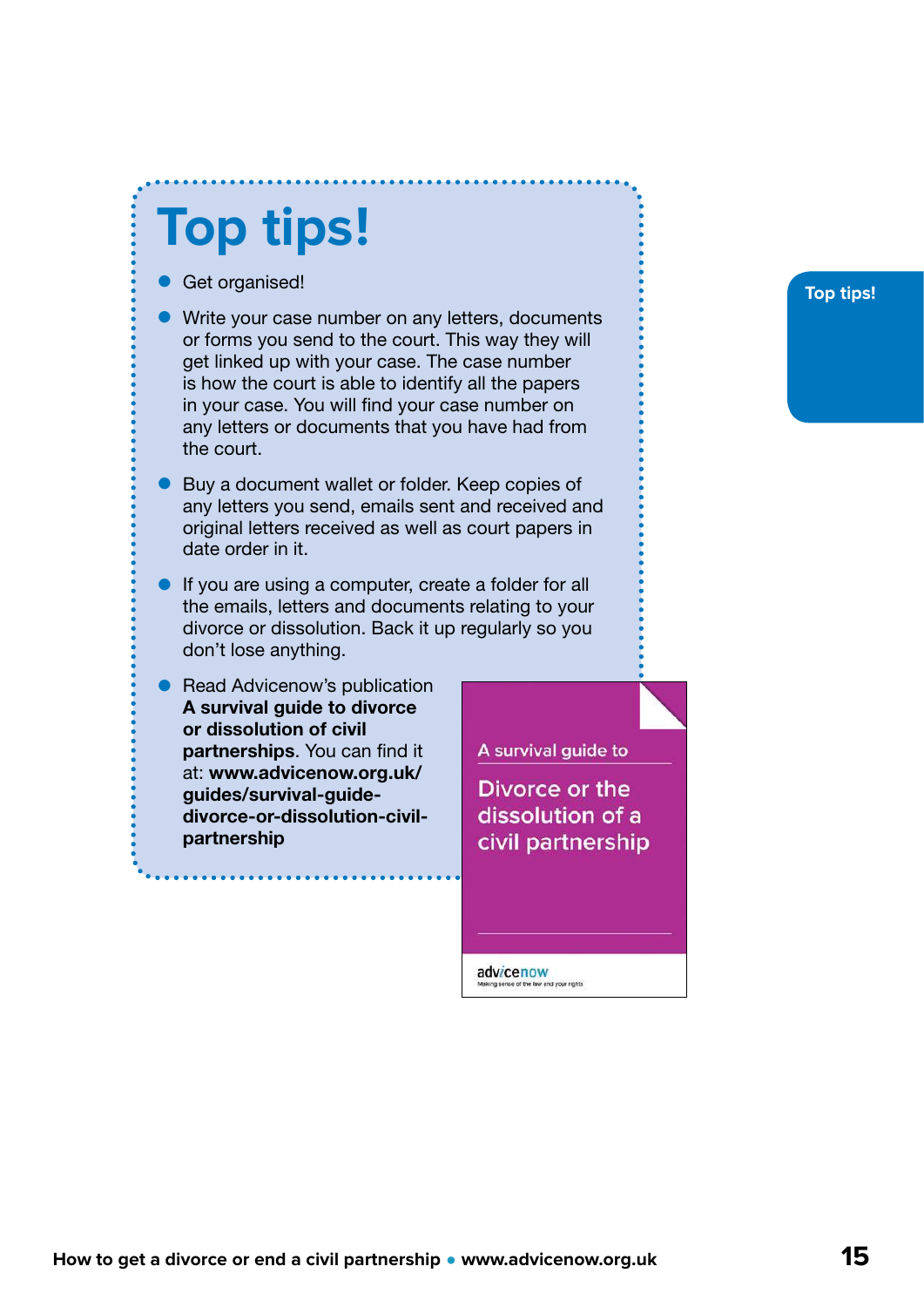# <span id="page-15-0"></span>**Starting proceedings**



#### **Starting STARTING proceedings**

**cost and** 

# **proceedings** Who starts the proceedings? How do you start

Asking for a divorce or to end a civil partnership is not something you can do jointly. Even if you both agree you want to separate permanently, one of you has to start the ball rolling. One of you has to be the person who starts the proceedings (the petitioner) and the other, the person who responds to the proceedings (the respondent).

What you can do together is to try and agree in advance what the petitioner will say in their application. If you can do this (and it is not always possible if people are too angry or upset to discuss this kind of thing) it can be very helpful.

**Reasons to agree what the application says about your relationship**

- $\bullet$  It includes both of you in the process.  $\blacktriangleright$
- $\bullet$  It can help diffuse some of the hurt the respondent may feel at seeing stuff about them written down on paper.  $\blacktriangledown$
- It can create more certainty about the outcome.  $\blacktriangleright$

# **proceedings?**

You start proceedings, whether for a divorce or to end a civil partnership, by completing an application for divorce or dissolution and sending it to the Family Court that serves as your regional divorce centre together with:

- vour original marriage or civil partnership certificate or an official copy (not a photocopy); and
- $\bullet$  the correct court fee or an application asking for help paying the court fee.

An application for a divorce or dissolution has 11 different sections to it. Use this guide and the guidance notes included on the application form to help you fill in each section.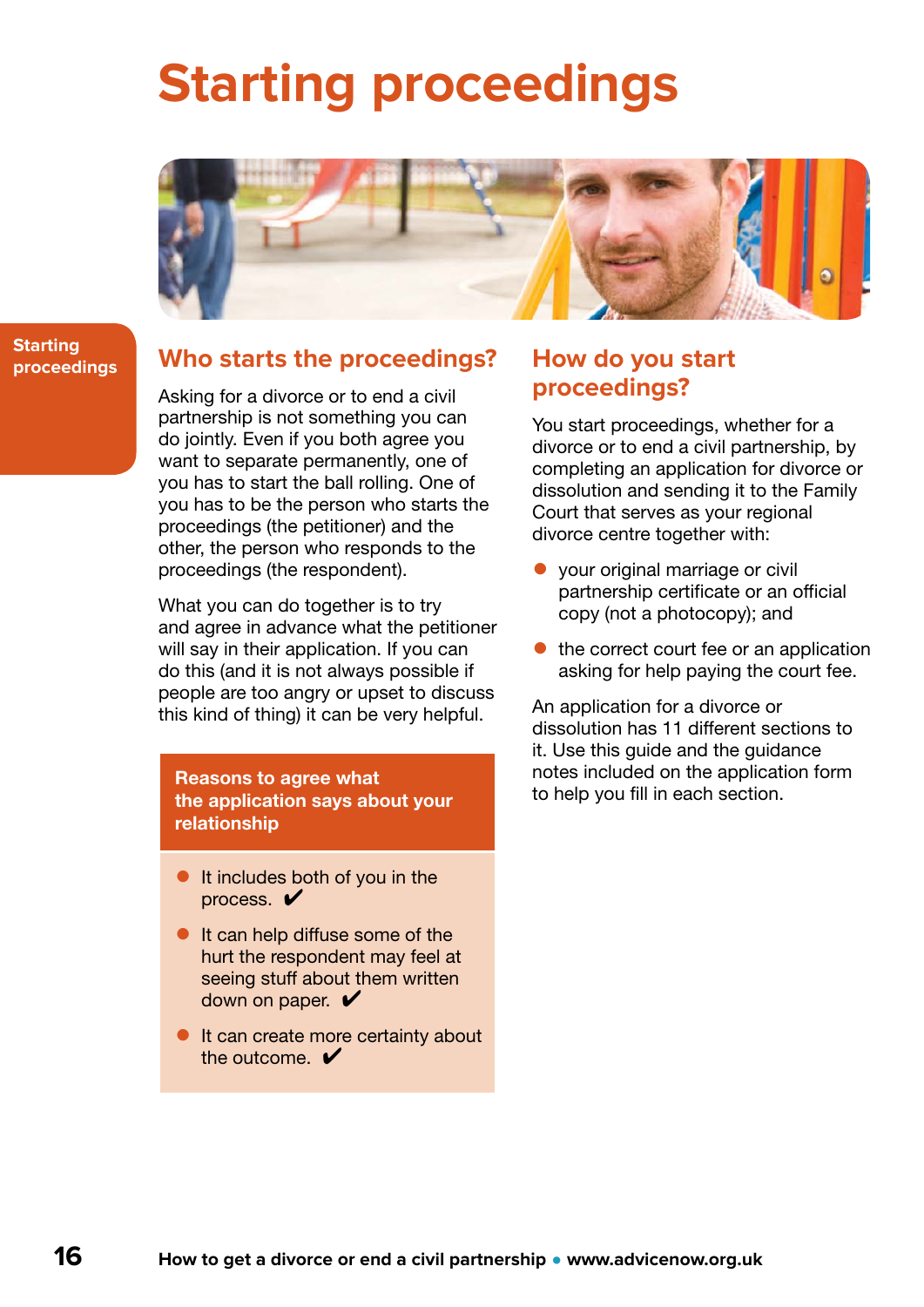# **Marriage or civil partnership certificate**

Section 4 of the application begins by asking you whether your marriage took place outside the UK and whether you are applying separately for permission to start your application without attaching your marriage or civil partnership certificate. It then goes on to ask for the date of your marriage or civil partnership and your and your ex's names. What you write here must be identical to the details on your marriage or civil partnership certificate. If not, the court will return your application. Finally section 4 asks you whether the details set out in your marriage or civil partnership certificate are correct. If your answer to this is 'No' you must explain why not.

You must send your original marriage or civil partnership certificate or a certified copy to the court when you start your proceedings. A photocopy is not good enough. You can apply for a certified copy here: **[www.gro.gov.uk/gro/](http://www.gro.gov.uk/gro/content/certificates/default.asp) [content/certificates/default.asp](http://www.gro.gov.uk/gro/content/certificates/default.asp)**

If your marriage or civil partnership certificate is not in English, you must get it translated. The person who translates the certificate into English must sign a statement of truth setting out their qualifications to translate it (for example that they are a professional translator or a native French speaker or have a degree in Spanish) and confirming that the translation is true and accurate. You can find companies that offer legal translation services by searching the internet. Ask several for a quote before deciding which one to use.

Alternatively the translation can be certified by a Notary Public. This is usually more expensive. Notaries are qualified lawyers who play a special role in confirming a document is genuine – often for use abroad. For information about notaries and where to find one see **[www.thenotariessociety.org.uk](http://www.thenotariessociety.org.uk/)**

# **Forms and guidance notes**

You can find a Divorce/dissolution application (Form D8) at **[https://](https://formfinder.hmctsformfinder.justice.gov.uk/d8-eng.pdf) [formfinder.hmctsformfinder.](https://formfinder.hmctsformfinder.justice.gov.uk/d8-eng.pdf) [justice.gov.uk/d8-eng.pdf](https://formfinder.hmctsformfinder.justice.gov.uk/d8-eng.pdf)** And a Welsh/English version of Form D8 at **[https://formfinder.](https://formfinder.hmctsformfinder.justice.gov.uk/d8-bil.pdf) [hmctsformfinder.justice.gov.uk/](https://formfinder.hmctsformfinder.justice.gov.uk/d8-bil.pdf) [d8-bil.pdf](https://formfinder.hmctsformfinder.justice.gov.uk/d8-bil.pdf)**

You can find the application form for help paying court fees (Form EX160) at **[https://formfinder.](https://formfinder.hmctsformfinder.justice.gov.uk/ex160-eng.pdf) [hmctsformfinder.justice.gov.uk/](https://formfinder.hmctsformfinder.justice.gov.uk/ex160-eng.pdf) [ex160-eng.pdf](https://formfinder.hmctsformfinder.justice.gov.uk/ex160-eng.pdf)** And a Welsh/English version at **[https://formfinder.hmctsformfinder.](https://formfinder.hmctsformfinder.justice.gov.uk/ex160-bil.pdf) [justice.gov.uk/ex160-bil.pdf](https://formfinder.hmctsformfinder.justice.gov.uk/ex160-bil.pdf)**

There are notes to help you complete the form at **[https://](https://formfinder.hmctsformfinder.justice.gov.uk/ex160a-eng.pdf) [formfinder.hmctsformfinder.](https://formfinder.hmctsformfinder.justice.gov.uk/ex160a-eng.pdf) [justice.gov.uk/ex160a-eng.pdf](https://formfinder.hmctsformfinder.justice.gov.uk/ex160a-eng.pdf)** And a Welsh/English version at **[https://formfinder.hmctsformfinder.](https://formfinder.hmctsformfinder.justice.gov.uk/ex160a-bil.pdf) [justice.gov.uk/ex160a-bil.pdf](https://formfinder.hmctsformfinder.justice.gov.uk/ex160a-bil.pdf)**

#### **Starting proceedings proceedings Starting**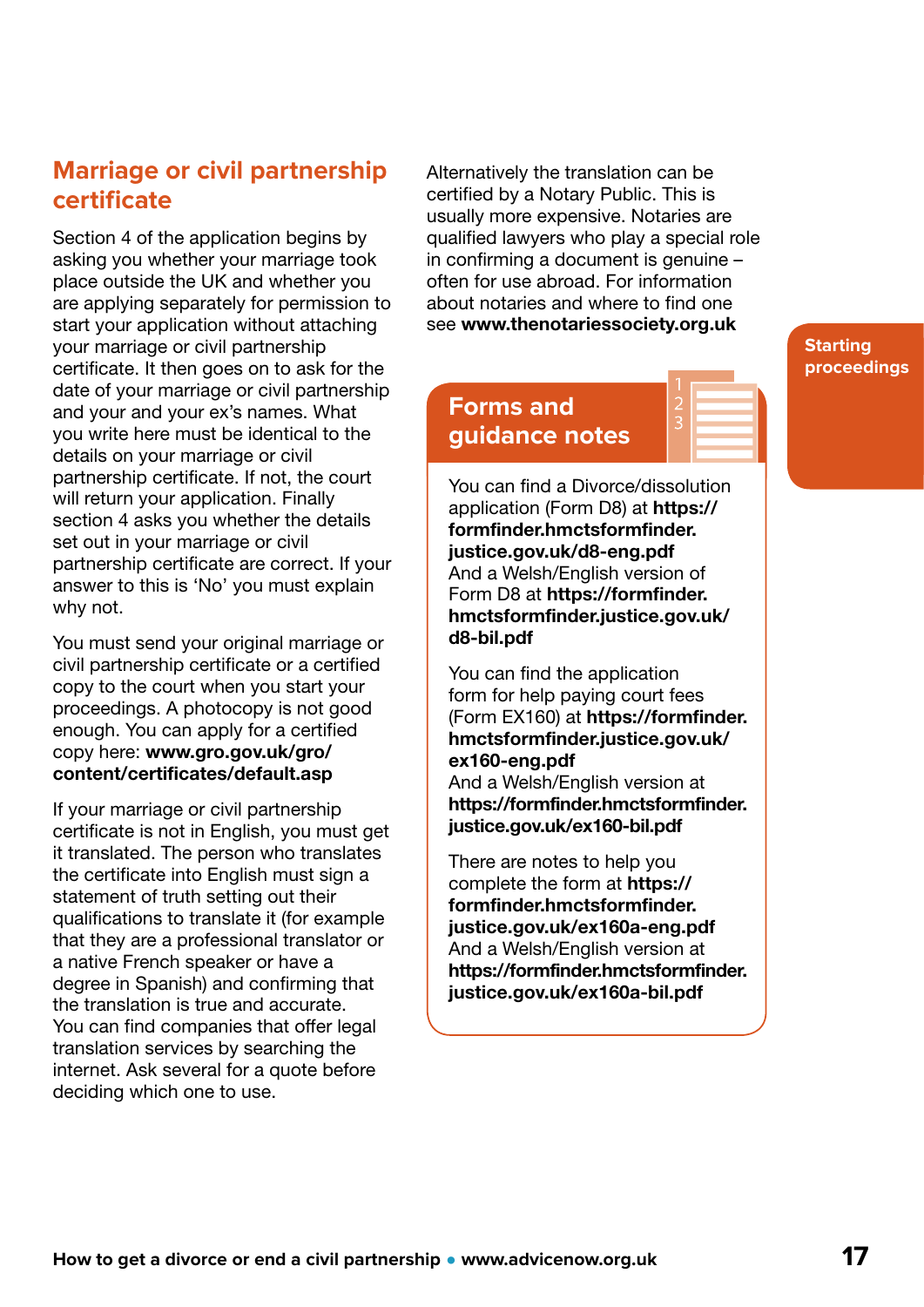# <span id="page-17-0"></span>**The application: jurisdiction**

You must be able to show that the Family Court has the right and power to deal with your application. 'Jurisdiction' is the legal word for this right and power.

Section 5.1 gives a list of reasons. If one or more of these reasons apply to you, the court will have the legal power to deal with your application. Read the guidance notes on the side of the page before you decide which reason to tick. The reasons are all about the nature of your connection to England or Wales. For many people this will be that they both usually live in England or Wales and it's where their family life takes place (the law calls this 'habitual residence'). In this situation you tick the box against the words: 'The Petitioner and Respondent are habitually resident in England and Wales'. If you are not

sure which reasons to tick or you think this option does not apply to you, try and get some legal advice, see **[More](#page-41-0)  [help and advice](#page-41-0)** on **page 42**.

If section 5.1 doesn't apply to you, have a look at section 5.2 and see whether that applies instead.



#### Section 5

#### Why this court can deal with your case

(Jurisdiction)

The court needs to understand why you think it has the legal power (jurisdiction) to deal with your application.

Please complete either section 5.1 or if that section does not apply to you then complete section 5.2.

#### 5.1 The court has legal power to deal with this application because one of the following applies:

Divorce - Opposite Sex Couple - Article 3(1) of Council Regulation (EC) No 2201/2003 of 27 November 2003

Divorce - Same Sex Couple - Marriage (Same Sex Couples) (Jurisdiction and Recognition of Judgments) Regulations 2014 for matrimonial proceedings involving same sex couples

Civil Partnerships - the Civil Partnership (Jurisdiction and Recognition of Judgments) Regulations 2005

#### Please tick the reasons that apply:

- $\Box$  The Petitioner and the Respondent are habitually resident in England and Wales.
- $\Box$  The Petitioner and Respondent were last habitually resident in England and Wales and the [Petitioner\*] [or] [the Respondent\*]

#### **Habitual Residence**

Your habitual residence is the place in which your life is mainly based. You must be settled there and intend to stay settled there. Some of the following may apply: you work there, own property, have your children in school there, and your main family life takes place there.

#### **Domicile**

Your domicile is the main permanent home in which you live, or to which you intend to return. When vou were born vou will have acquired your parents' domicile (either your father's if they were married, or your mother's if they weren't married or if your father died before

**The application: jurisdiction**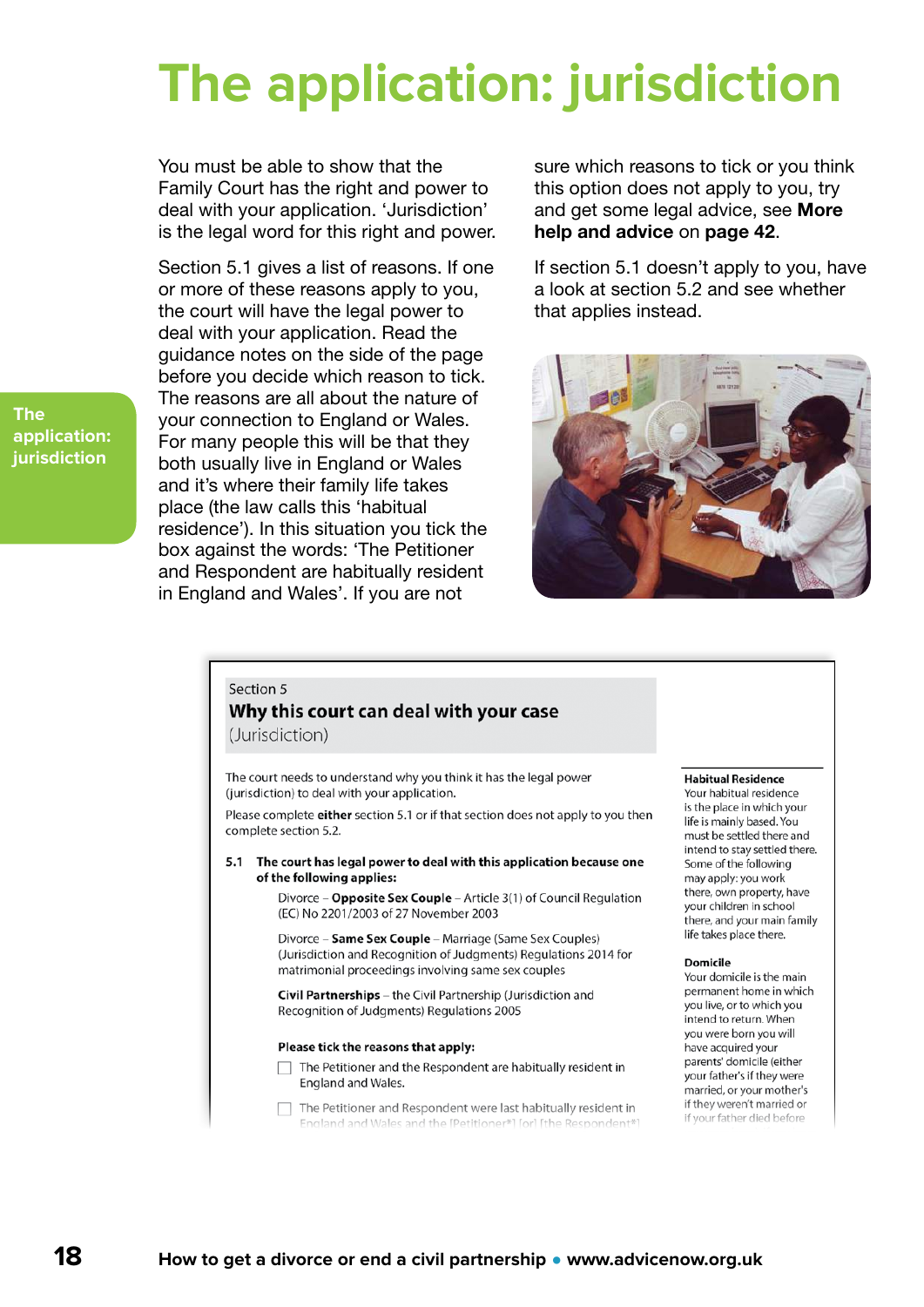# <span id="page-18-0"></span>**The application: ground and facts**

# **Ground for divorce or dissolution**

You have to prove one thing to get a divorce or end a civil partnership. This is that your marriage or civil partnership has broken down 'irretrievably'- so badly that you think it can't be saved. You do this by explaining why it has broken down using one of the reasons the law allows you to choose from. The law calls these reasons 'facts'.

# **Facts**

If you are married you have to choose one reason (fact) from five possible ones. If you are in a same sex marriage or a civil partnership you have to choose one from four out of the same five. Not all facts need the other person's agreement.

Only one member of a couple has to explain why the relationship has broken down. This makes it hard to avoid suggesting that it is all to do with what the other person has or has not done when in truth it is rarely just one person's fault. But this is how you have to do it. And it's why it is a good idea to agree the reason and supporting information with your husband or wife



or civil partner if you can. If the other person has some influence over what you say about the breakdown of your relationship it can help maintain good relations with them. This can really help if you also need to make arrangements about your children or sort out your joint finances.

Section 6 of the application asks you to show which fact you are choosing by ticking the relevant box. You then give more detail in Section 7. The information you give in Section 7 must match the fact you choose in Section 6. So for example, if you tick fact 4 (two years separation) but then accuse your ex of adultery (fact 1) in Section 7, the court office will have to return your application to you – which causes delay.

On the following page we set out each of the five facts and give you an example of what the supporting information might look like for each fact.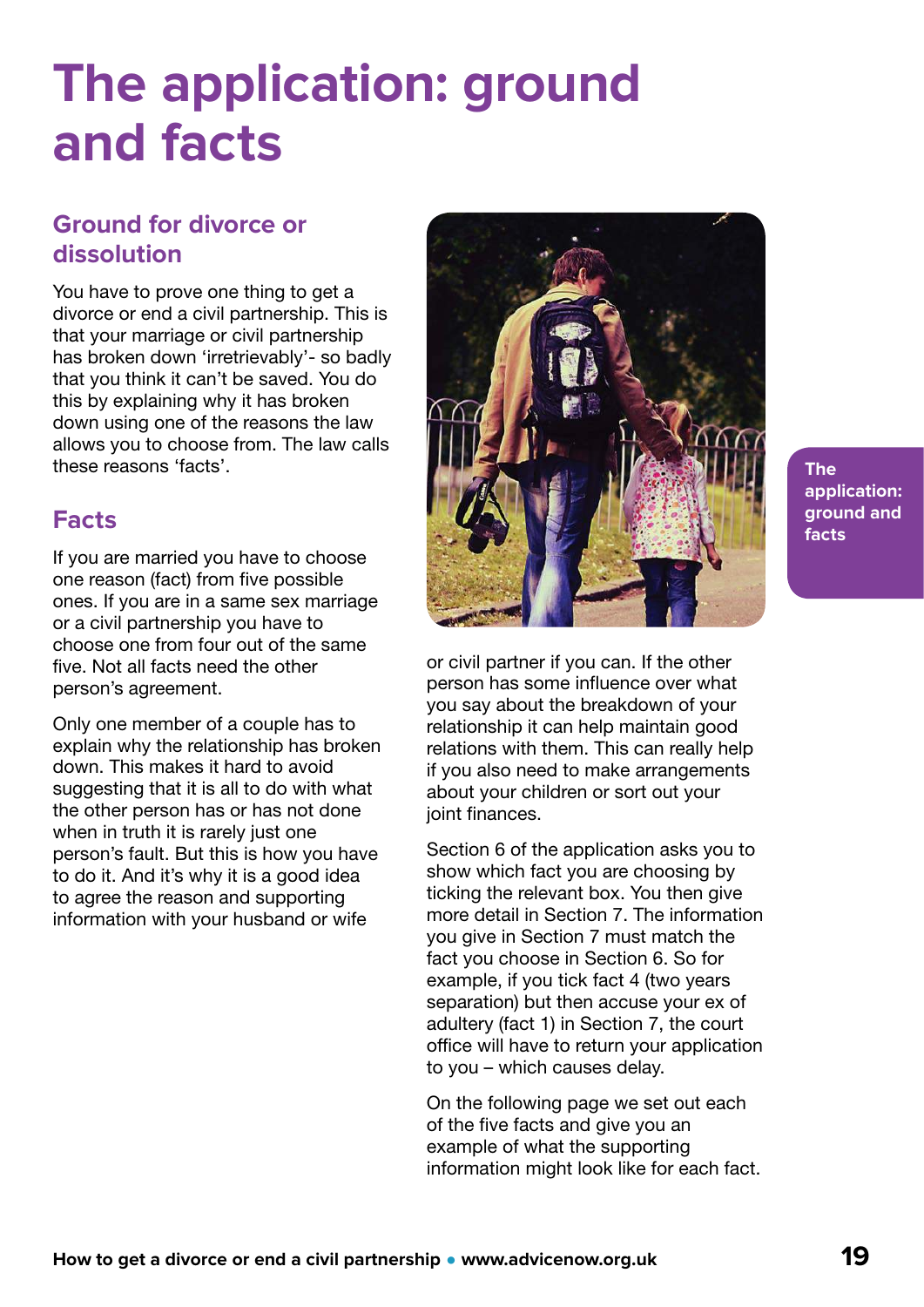**Fact 1** – 'the Respondent has committed adultery and the Petitioner finds it intolerable to live with the Respondent'. This reason is not available to people in a same sex marriage or a civil partnership.

You need to prove that your husband or wife 'committed adultery' (had full sexual intercourse with a person of the opposite sex who they were not married to, while they were married to you) and that having found out about the adultery you find it intolerable to live with them. The usual way of proving adultery is either by getting a written confession from your husband or wife, for example in the form of texts, emails or Facebook posts or they admit to it by signing and returning the 'acknowledgment of service' form. For more information about acknowledgement of service, see **[page 30](#page-29-0)**.

You don't have to name the person that your husband or wife had sex with (the law calls this person the 'co-respondent'). Just because Section 8 asks for details of the person your ex committed adultery with does not mean you have to give this information. You only have to do so if you have already named them in Section 7. In most cases it is better to avoid doing this; it doesn't get you anywhere and may increase your costs. You can just say the adultery took place with an un-named person.

If you name the co-respondent they will be sent a copy of your application and become involved in the proceedings. This can lead to complications and delays. You should get some legal advice before you do this.

You cannot apply for a divorce on the basis of your own adultery. It is up to your husband or wife to divorce you. If they will not do this, you cannot make them. You will have to wait until you have a reason of your ow[n.](#page-22-0)



If your husband or wife will not admit the adultery, and so they refuse to sign the acknowledgment of service form or deny the adultery, the case becomes 'defended'. This means that the court will decide whether the adultery took place based on the evidence at a hearing. If you think this is likely, you are better off choosing a different 'fact' because it is difficult to prove adultery. For example, you could use 'unreasonable behaviour' and briefly explain that your husband or wife is having or has had a relationship with someone else and why you think this.

If you go on living with your husband or wife for more than 6 months after you find out about their adultery, you cannot divorce them using adultery as the reason. But if they commit adultery again and this time you don't go on living with them, you can start divorce proceedings based on this new incident of adultery.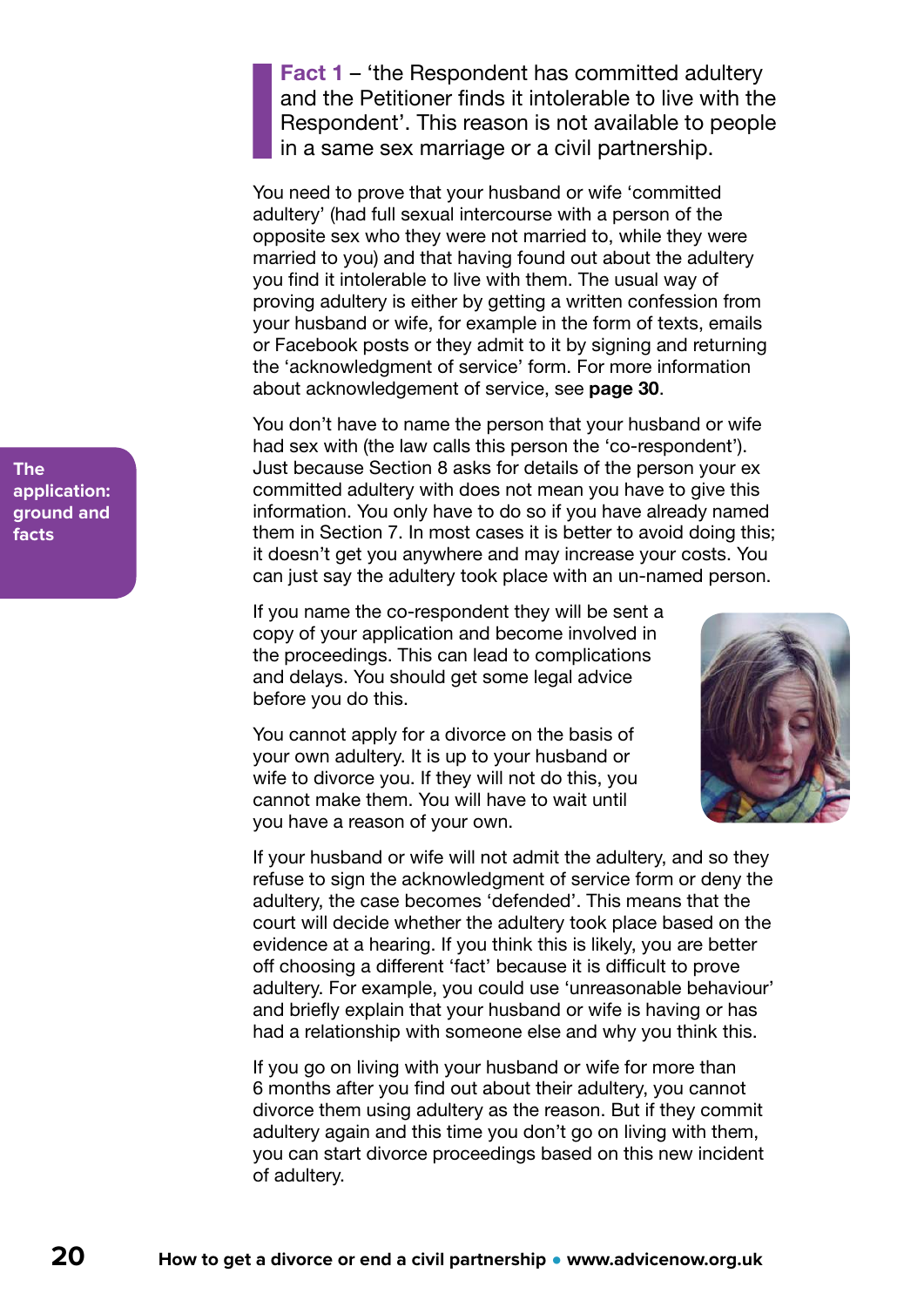#### **Example of supporting information**

The respondent told me on the [insert date here] that he had committed adultery. I was devastated and decided on the [insert date here] to move out of the matrimonial home. I cannot forgive the respondent and believe his adultery has brought our marriage to an end.

**Fact 2** – 'the Respondent has behaved in such a way that the Petitioner cannot reasonably be expected to live with the Respondent'.

This is the reason most people use. Your husband or wife or civil partner does not have to admit to the unreasonable behaviour. They can make it clear on the acknowledgement of service form that they do not accept what you say about them but that they will not defend the case.

You must give examples of your husband's or wife's or civil partner's unreasonable behaviour and the impact it has had on you. You might want to describe the first, the worst and end with the most recent example of their unreasonable behaviour. You will not need more than 5 or 6 examples. Include dates if relevant, approximate ones if you cannot be exact. So, for example, you can say: 'Just before Christmas 2016…'

If you can agree what you are going to say with the other person and you know they will not defend your petition, you can keep what you say to the minimum necessary in the hope this will reduce the possibility of causing offence and encourage their cooperation.

'Unreasonable behaviour' covers a wide range of different behaviours. Here are some examples:

- having a relationship with someone else where you cannot prove adultery
- being a workaholic and neglecting you
- $\bullet$  refusing to take part in family life
- continually undermining you and putting you down
- causing financial difficulties
- subjecting you to an atmosphere of constant criticism and disapproval
- going out with friends and leaving you on your own night after night
- $\bullet$  intimidation, insults, threats, bullying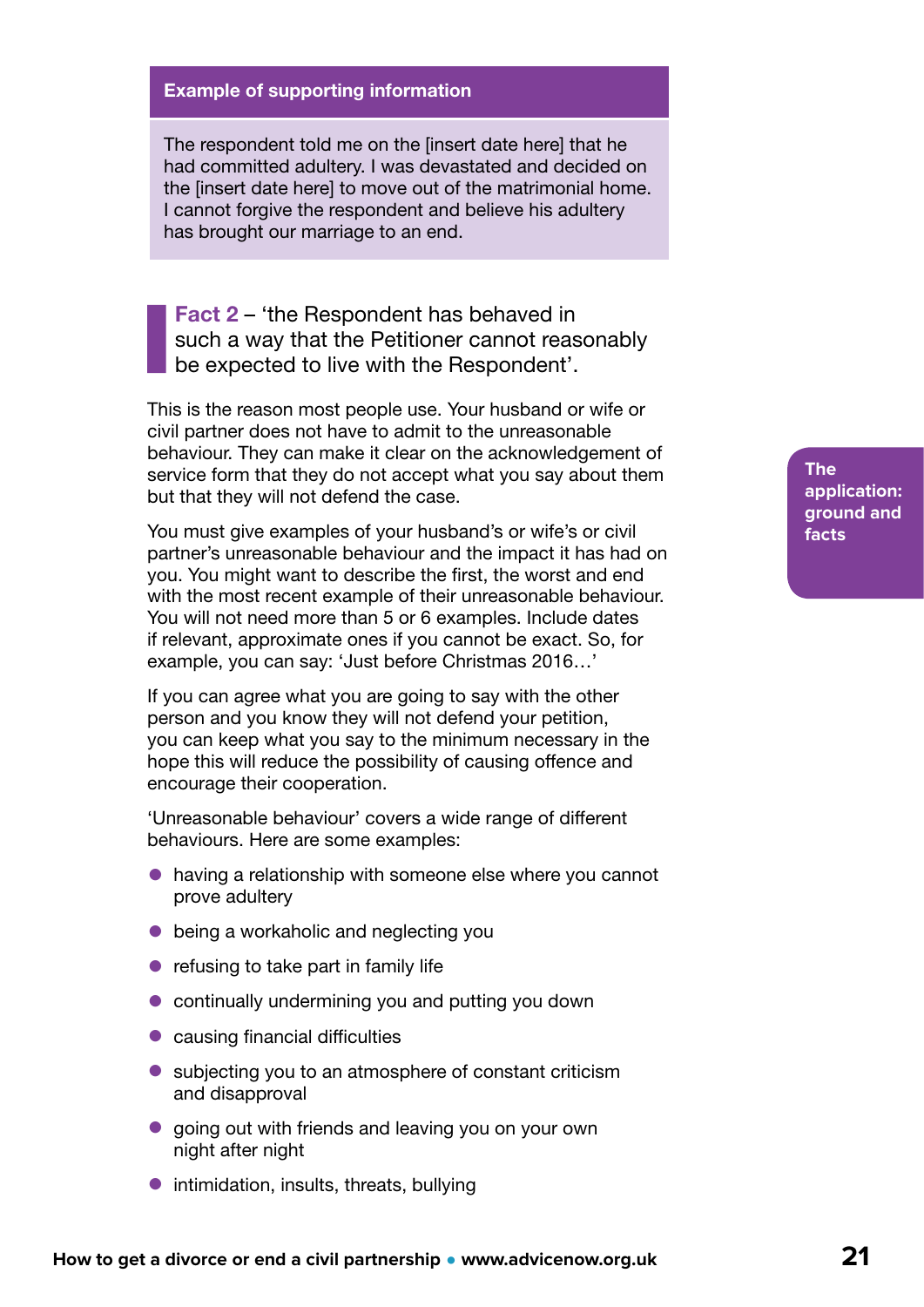- physical violence
- drunkenness
- **drug taking.**

#### **Example of supporting information**

The respondent constantly belittled me in front of my family even though I asked him to stop. I felt embarrassed and ashamed.

On Christmas Day 2016, he told my family I was a useless cook. He scraped the dinner I had cooked for him off the plate and into the bin in front of my parents.

The respondent is financially irresponsible and spent money on himself instead of contributing to household bills. This caused me a lot of anxiety.

The respondent has had numerous affairs and because of his behaviour I moved out of the home on the [insert date here] and have never lived with him since.

**Fact 3** – 'the Respondent has deserted the Petitioner for a continuous period of at least two years immediately preceding the presentation of this petition/application'.

This reason is rarely used. If you have been living apart for two years and both want a formal end to the relationship, it is easier to use Fact 4 – two year's separation with consent.

If you decide to use this reason, you must be able to show that your husband or wife or civil partner:

- $\bullet$  has left you for a period of at least two years in the past two and a half years,
- $\bullet$  that they did not have a good reason to leave you, and
- $\bullet$  that you did not agree to them leaving.

It is okay to use this fact even if you have lived together again for a total of up to 6 months since you first separated in this two and a half year period. But you cannot use it if you get back together for more than 6 months. If you live together for more than six months and then your



husband or wife or civil partner leaves you again, you will have

**jurisdiction The**  ground and<br>**facts an factsapplication:** 

**application:**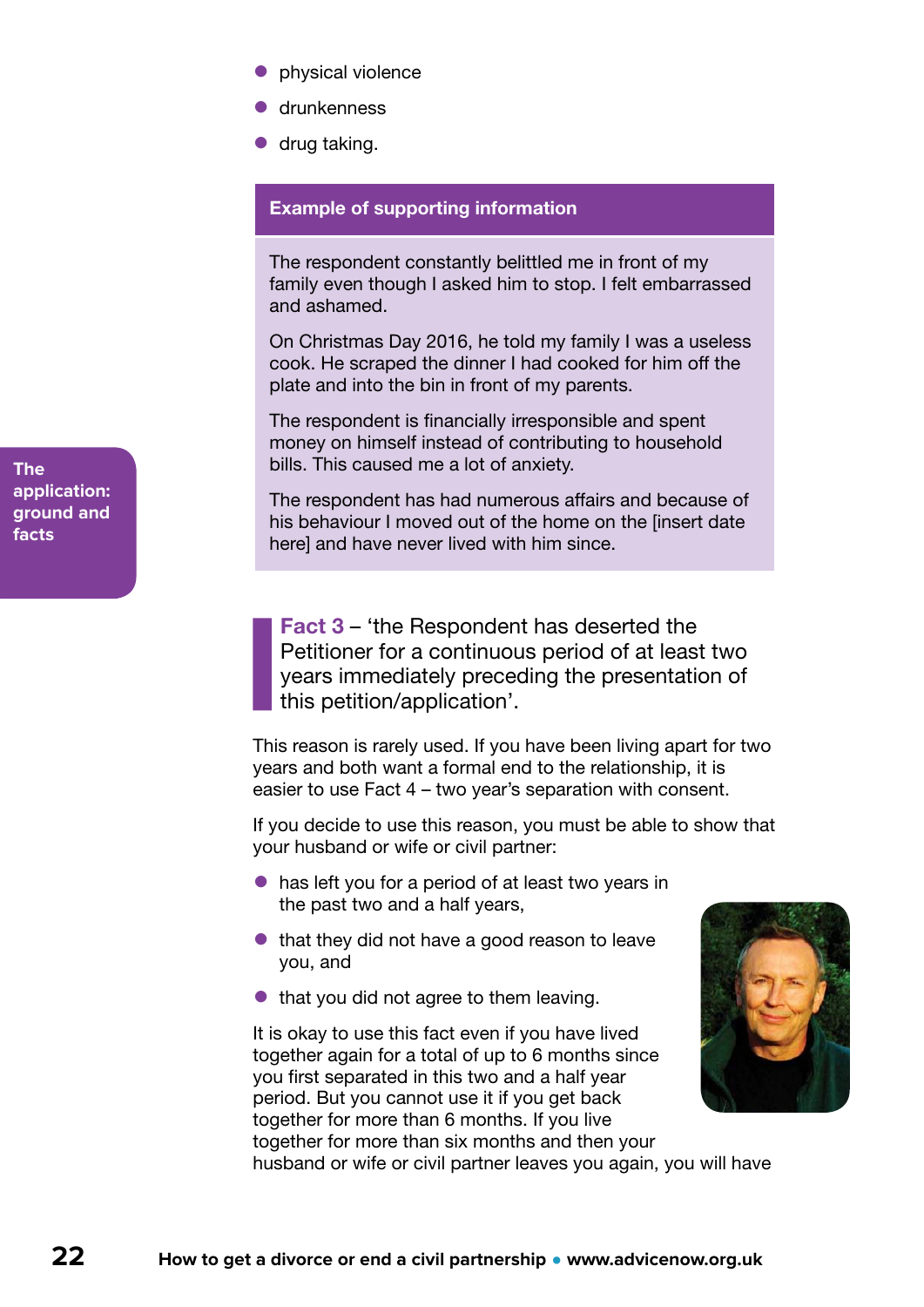<span id="page-22-0"></span>to wait another two years before using this fact or choose a different one.

You cannot use this fact if your husband or wife or civil partner has reasonable cause to stop living with you (for example, you behaved unreasonably).

#### **Example of supporting information**

The respondent told me she was going out to meet some friends on the evening of the [insert date here]. The respondent never returned home and later that night she emailed me to tell me that our relationship was over and she did not intend to come back to me. She has not been home since. We have lived separately since the evening she left.

**Fact 4** – 'the parties to the marriage/civil partnership have lived apart for a continuous period of at least two years immediately preceding the presentation of the petition/application and the Respondent consents to a decree/order being granted'.

You must have been separated for at least two years and both agree to the divorce or dissolution in writing. If your husband, wife or civil partner won't agree or agrees but then withdraws their agreement later, then you cannot get a divorce or end your civil partnership based on this fact.

You cannot use this reason if you get back together again for more than 6 months anytime after you first separate. In these circumstances, you will have to wait another two years after your husband or wife or civil partner leaves you again before using this fact or choose a different one.

You provide the supporting information for this fact by answering the questions in section 7.1 of the application.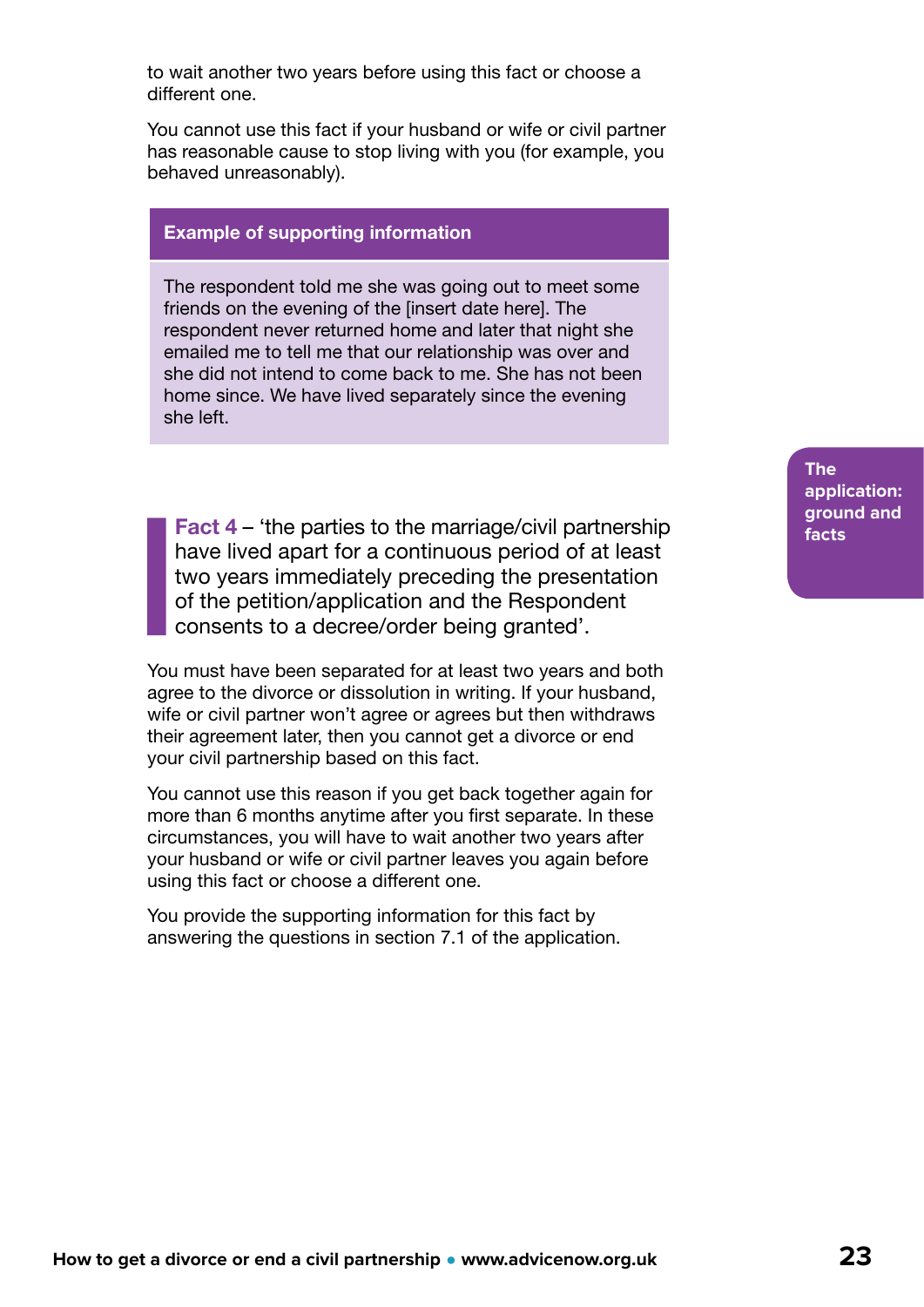# **What's a 'continuous' period?**

Both Fact 4 and 5 refer to having to live apart for a 'continuous' period. This normally means without any interruption. In practice the law allows people the chance to get back together for a while to see if they can make things work. So if you want to use Fact 4, as long as you have not lived together again for more than 6 months in total, you can still count two years from the date when you first stopped living together. But you cannot include the times when you are back together. So, for example, if you separated on 1st July 2014, but between then and September 2016 lived together again on two separate occasions for a total of 3 months, you would have to wait until October 2nd 2016 before you could start proceedings. Only then have you been separated for two years. If you do not live together again after you separate then the two year period comes around more quickly.

If you want to use Fact 5, as long as you have not lived together again for more than 6 months in total, you can still count your 5 years from the date when you first stopped living together. But you cannot include the times when you are back together. These do not count.

### **What counts as 'living apart'?**

Whether you are 'living apart' or not depends on whether you are living with each other 'in the same household'. This is not the same thing as living in the same house.

It is possible to be separated and no longer living together as a couple even though you are both living under the same roof – perhaps because neither of you can afford to move out yet. For a court to accept that you are 'living apart' in these circumstances, your communal life together has to end. So no more sleeping or eating together or doing household chores such as cooking, cleaning, washing or ironing for each other. This way even though you may be living in the same building, you will not be living in the same household.

Despite the fact that the system encourages people to co-operate with each other and share the care of any children they have, the more co-operative your living arrangements, the more difficult it may be to use separation as the reason for the irretrievable breakdown of your relationship.

You can be physically separated from each other perhaps because one of you is in prison or working abroad for a few months or on military service abroad, for example, but this does not necessarily mean you are 'living apart'. In these circumstances, if you don't see your marriage or civil partnership as being over then you are not 'living apart' as defined by the law in England and Wales.

**jurisdiction The**  ground and<br>**facts an factsapplication:** 

**application:**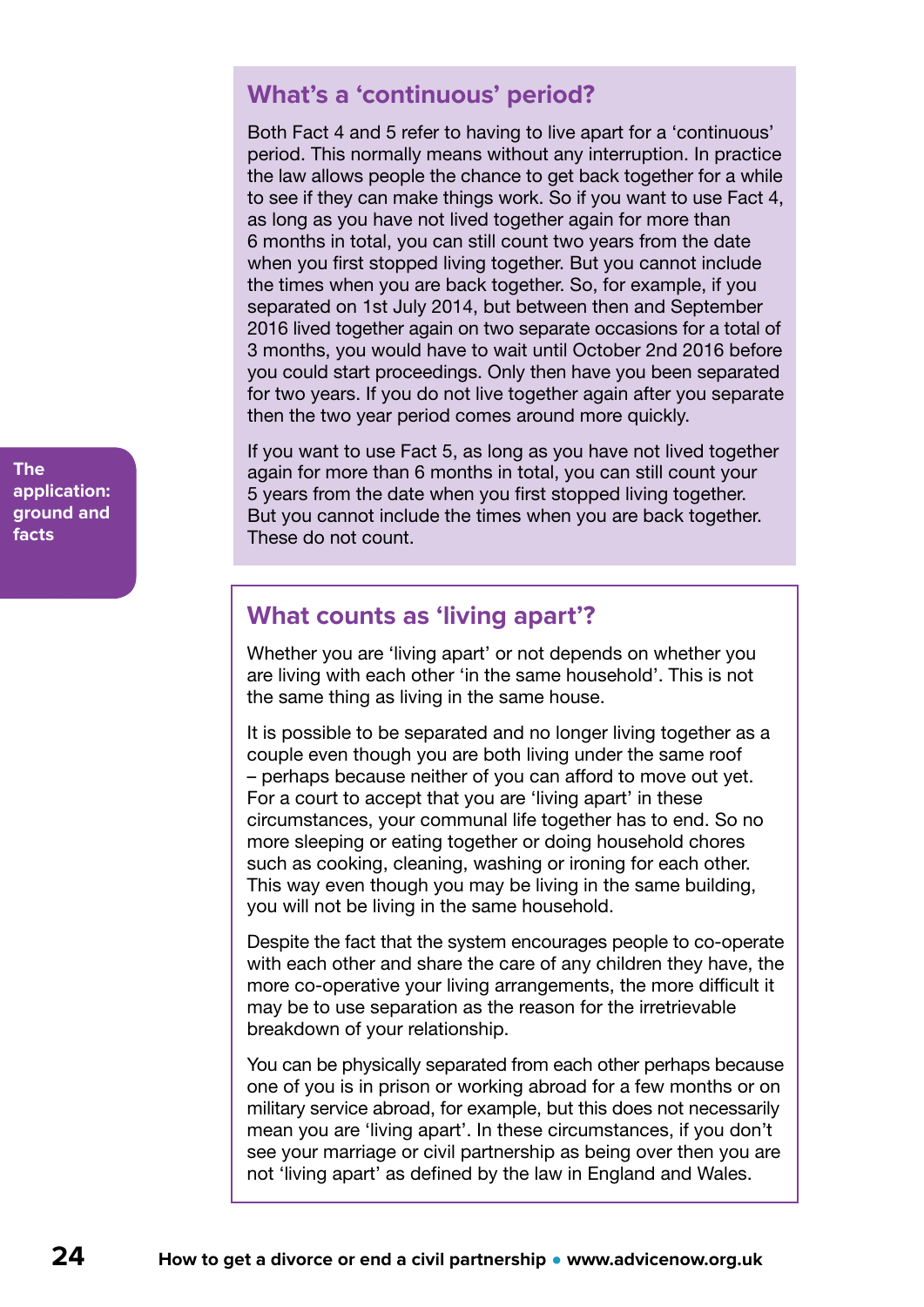**Fact 5** – 'the parties to the marriage/civil partnership have lived apart for a continuous period of at least five years immediately preceding the presentation of the petition or application'.

You must have lived separately for at least 5 years immediately before you start your proceedings. You do not need your husband's, wife's or civil partner's agreement. There is very little they can do to prevent you divorcing them or ending the civil partnership if you are able to use this fact. They can try objecting to the proceedings by saying that it will result in grave financial or other hardship for them.

You provide the supporting information for this fact by answering the questions in section 7.1 of the application.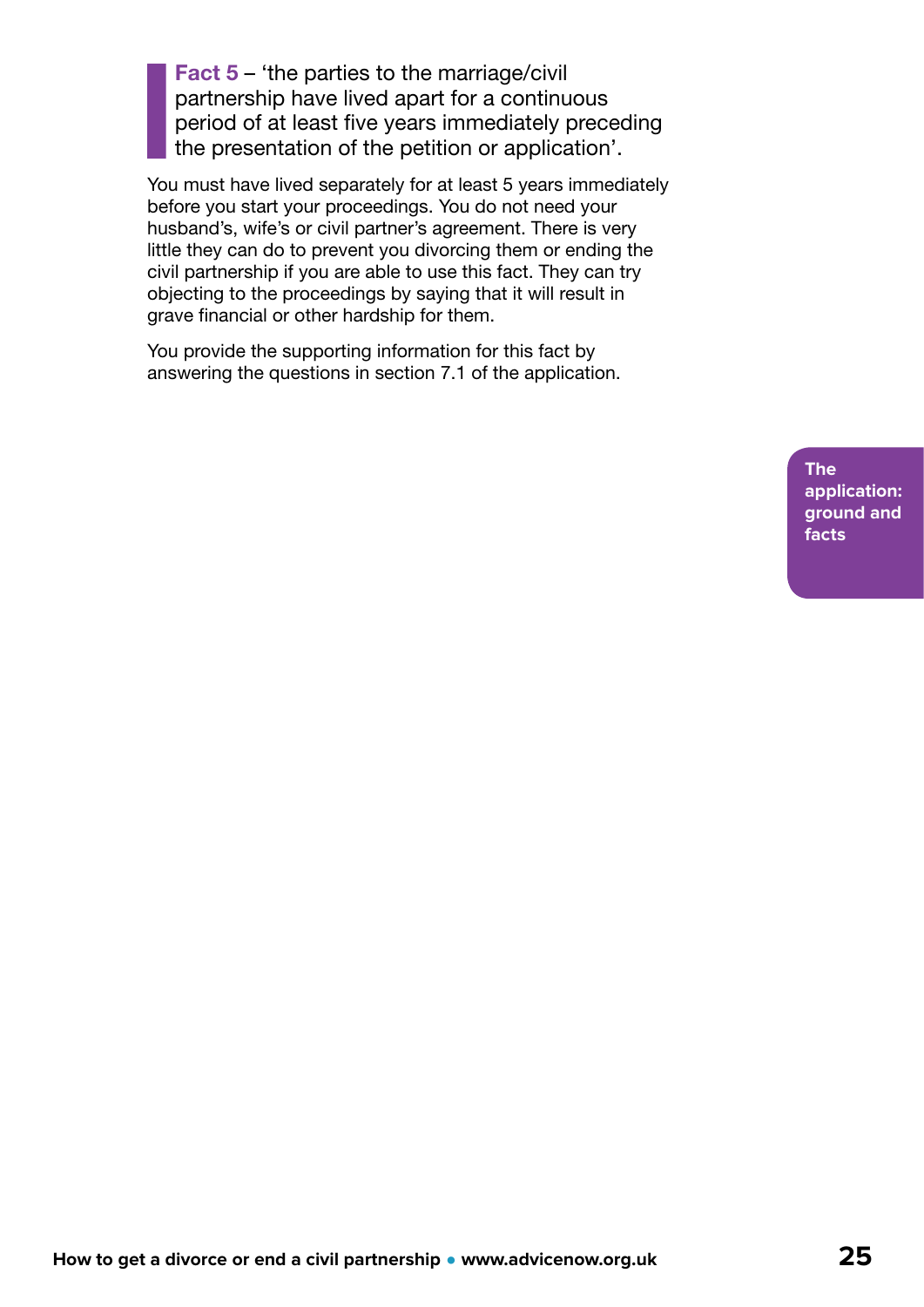# <span id="page-25-0"></span>**Amending an application for divorce or dissolution**

It is possible to change (amend) an application for divorce or dissolution. There are circumstances where you may want to do this to lessen the tension between you which may, in turn, make it easier for you to get your divorce.

For example, your ex may object to a divorce based on unreasonable behaviour. If you have been separated for two years and your ex consents to a divorce based on that fact, then you can ask to amend your application to rely on this other fact instead.

**Amending an application for divorce or dissolution**

However, to do this, the fact must have existed at the time you issued your original application. So, for example, if you separated on 1 March 2014 and issued an application based on unreasonable behaviour on 1 February 2016, you cannot amend the application to one based on two years separation because on 1 February 2016 (the date you started your divorce proceedings) you had not been separated for 2 years. In this example, if you started your divorce proceedings **after** 1 March 2016, then you would be able to do this.

If you want to rely on facts that did not exist when the application was issued you may need to ask for permission to issue another application.



If your ex has already sent an 'answer' (this is the form your ex completes to tell the court that they wish to defend your application), then you will need the court's permission before you can amend your application.

You can find the court rule about amending an application here: **[www.justice.gov.uk/courts/](http://www.justice.gov.uk/courts/procedure-rules/family/practice_directions/pd_part_07a#IDAXECDC) [procedure-rules/family/practice\\_](http://www.justice.gov.uk/courts/procedure-rules/family/practice_directions/pd_part_07a#IDAXECDC) [directions/pd\\_part\\_07a#IDAXECDC](http://www.justice.gov.uk/courts/procedure-rules/family/practice_directions/pd_part_07a#IDAXECDC)**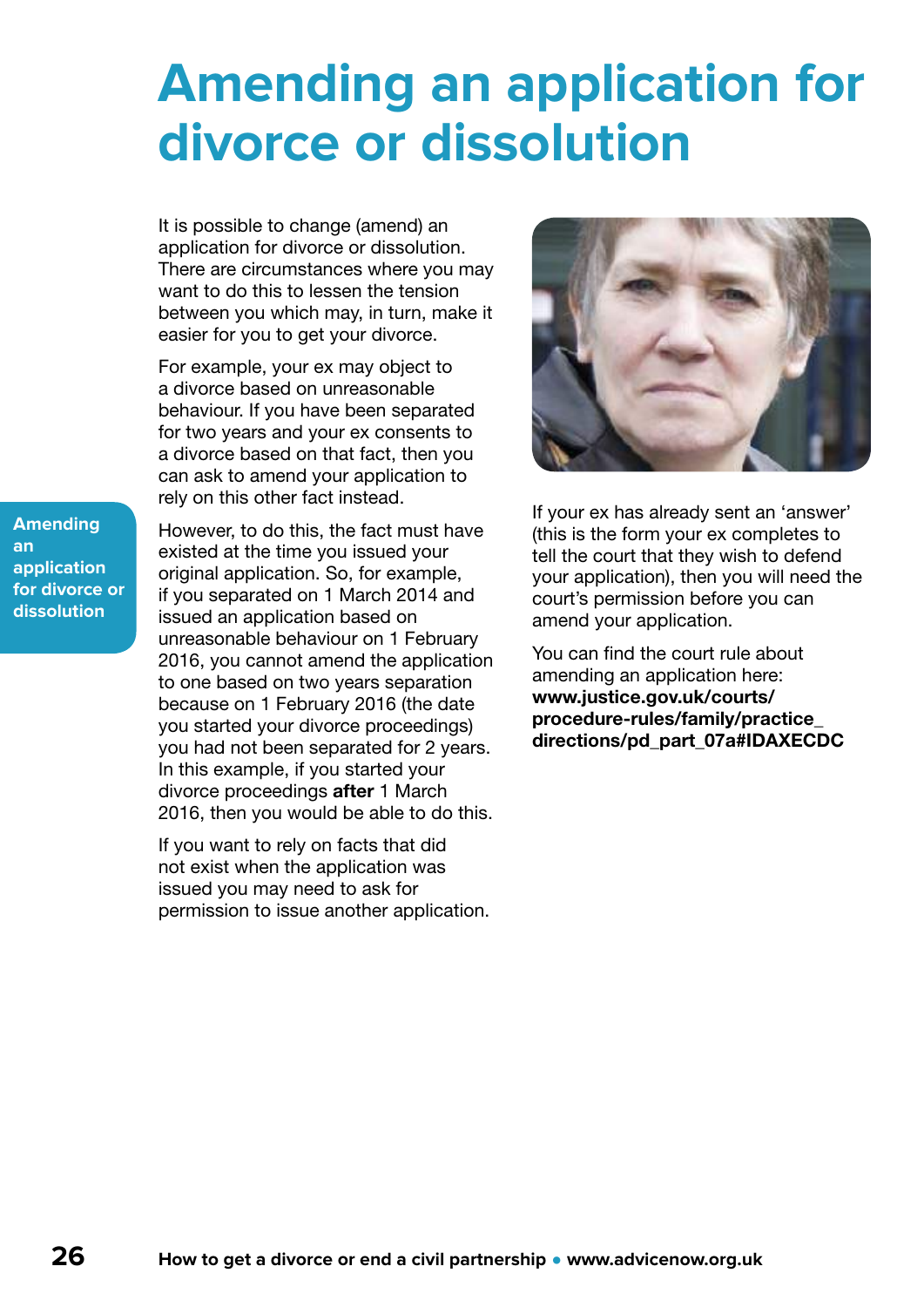# <span id="page-26-0"></span>**The application: financial orders**

Section 10 of an application for divorce or dissolution asks you to say whether you want to apply for a financial order. We suggest that you tick the box to show that you do. If you have children, tick the box that applies to them as well. This does not commit you to making an application now or in the future but protects your ability to do so. Importantly it stops you losing your

ability to apply for a financial order because you remarry or register a new civil partnership. Of course, your husband or wife or civil partner can make their own claim for any of these orders too – against you. So a respondent can apply for a financial order in the same way that a petitioner can.

Types of financial order include:

| An order for<br>maintenance<br>pending suit | 'Maintenance' is money paid to help<br>support you or your ex. 'Pending suit'<br>means that the money is paid in the short<br>term, up until you get your decree absolute<br>or final order. Maintenance is paid regularly<br>at a particular time, for example, monthly.<br>After decree absolute or final order it is<br>called 'interim maintenance' until the<br>court makes a periodical payments order.                                                                                                     |
|---------------------------------------------|-------------------------------------------------------------------------------------------------------------------------------------------------------------------------------------------------------------------------------------------------------------------------------------------------------------------------------------------------------------------------------------------------------------------------------------------------------------------------------------------------------------------|
| <b>A periodical</b><br>payments<br>order    | 'Periodical payments' is another term for<br>maintenance. 'Periodical' just means the<br>money is paid regularly at a particular<br>time, for example, monthly. The difference<br>between 'maintenance pending suit' and<br>a 'periodical payments order' is that a<br>'periodical payments order' provides for<br>maintenance to go on being paid after<br>you get your decree absolute or final<br>order. The amount paid can be the same<br>as or different to the amount paid as<br>maintenance pending suit. |
| <b>A</b> secured<br>provision<br>order      | This is also an order for maintenance but<br>one where the person paying the money<br>has to give some security. A security is a<br>right over something valuable belonging<br>to them, for example an investment<br>property or inheritance. This means that<br>if they do not pay the maintenance, the<br>person who was due to get it has<br>another way of getting the money they<br>are owed. These orders are very rare.                                                                                    |

**The application: financial orders**

(continued)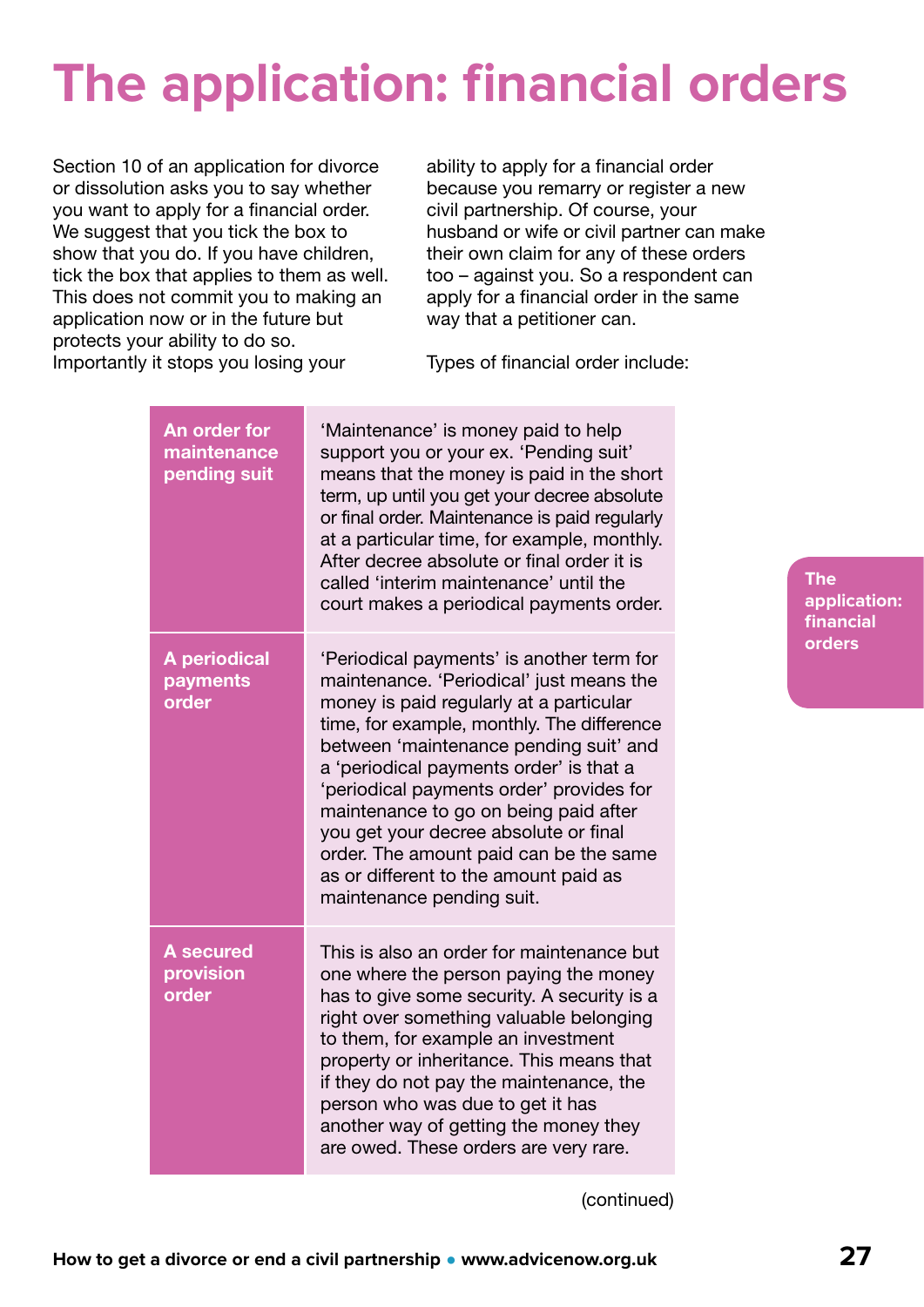| <b>A lump sum</b><br>order                     | This is an order that you or your ex pay<br>a fixed amount of money, for example<br>£2,000 or £20,000. The court can order<br>you or your ex to pay a lump sum in one<br>go or in instalments. The court can only<br>make this kind of order if you or your ex<br>has the money to pay it.                                                                                                                                                                                                                                                                                                                                                                                                                                                                                                                                                                                                                                                                                                                                                                                                                                                                                                                                |  |
|------------------------------------------------|---------------------------------------------------------------------------------------------------------------------------------------------------------------------------------------------------------------------------------------------------------------------------------------------------------------------------------------------------------------------------------------------------------------------------------------------------------------------------------------------------------------------------------------------------------------------------------------------------------------------------------------------------------------------------------------------------------------------------------------------------------------------------------------------------------------------------------------------------------------------------------------------------------------------------------------------------------------------------------------------------------------------------------------------------------------------------------------------------------------------------------------------------------------------------------------------------------------------------|--|
| A property<br>adjustment<br>order              | This order sets out what is to happen<br>to any property you and your ex<br>own separately or together, for<br>example, your home, the contents<br>of your home or a car.<br>The court can make a wide variety<br>of property adjustment orders.<br>For example, it can transfer<br>property from you to your ex or<br>from your ex to you or order the<br>sale of a property and divide the<br>sale proceeds between you equally<br>or in a different way. The court can also<br>transfer a tenancy (including council and<br>housing association tenancies), for<br>example, from your joint names into your<br>sole name or the sole name of your ex.<br>If your ex is the sole owner or sole tenant<br>of the family home, then it is critical you<br>do not formally end your relationship by<br>getting your decree absolute or final<br>order before you transfer the tenancy or<br>ownership of the family home into your<br>name – if that is what you want. In<br>particular, you may want to register your<br>interest in the property with the Land<br>Registry. This is a tricky area. If you are<br>in this position, get some legal advice as<br>soon as possible. See More help and<br>advice on page 42. |  |
| <b>A</b> pension<br>sharing order              | This order sets out what percentage,<br>if any, of a pension belonging to you or<br>your ex must be transferred to the other.                                                                                                                                                                                                                                                                                                                                                                                                                                                                                                                                                                                                                                                                                                                                                                                                                                                                                                                                                                                                                                                                                             |  |
| <b>A</b> pension<br><b>attachment</b><br>order | This order sets out what proportion of<br>any pension income or lump sum<br>belonging to you or your ex must be paid<br>to the other.                                                                                                                                                                                                                                                                                                                                                                                                                                                                                                                                                                                                                                                                                                                                                                                                                                                                                                                                                                                                                                                                                     |  |

(continued)

**application The application: financial orders Dealing with the** 

**respondent**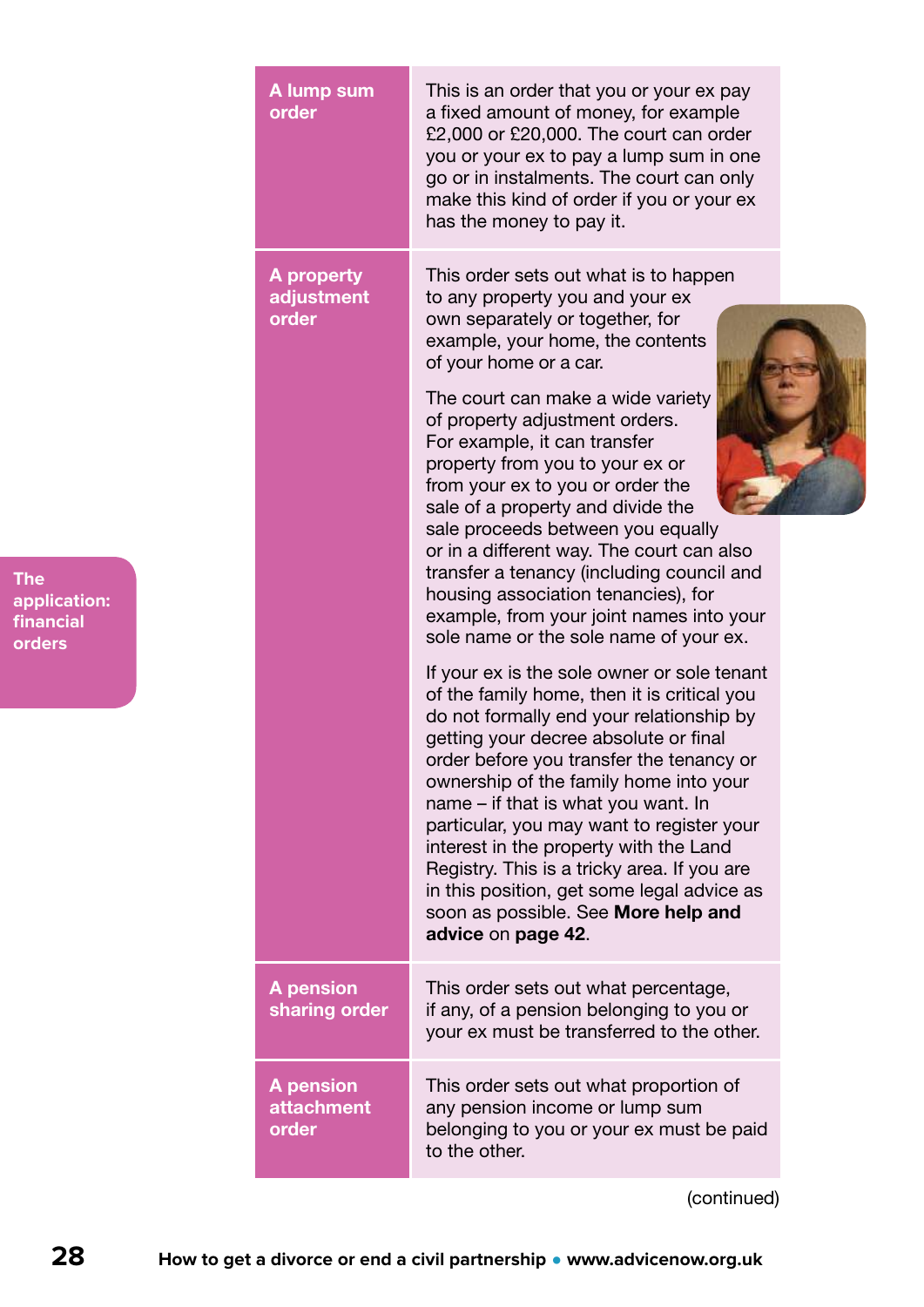| <b>A</b> pension                       | This is an order stating that any                                                                                                                                                                                                                                                                                                                                                                                                                                                               |
|----------------------------------------|-------------------------------------------------------------------------------------------------------------------------------------------------------------------------------------------------------------------------------------------------------------------------------------------------------------------------------------------------------------------------------------------------------------------------------------------------------------------------------------------------|
| compensation                           | compensation from the Pension                                                                                                                                                                                                                                                                                                                                                                                                                                                                   |
| sharing order                          | Protection Fund must be shared.                                                                                                                                                                                                                                                                                                                                                                                                                                                                 |
| <b>A</b> pension                       | If you or your ex are due compensation                                                                                                                                                                                                                                                                                                                                                                                                                                                          |
| compensation                           | from the Pension Protection Fund, this                                                                                                                                                                                                                                                                                                                                                                                                                                                          |
| <b>attachment</b>                      | order sets out what percentage of it                                                                                                                                                                                                                                                                                                                                                                                                                                                            |
| order                                  | must be paid directly to the other.                                                                                                                                                                                                                                                                                                                                                                                                                                                             |
| Payment<br>for legal<br>services order | This is an order that you or your ex pay<br>the other money to help with their legal<br>costs. Legal costs are what you spend<br>on a lawyer. The court will only make this<br>kind of order if you can show that you<br>have no other way of paying for your<br>legal costs, for example, by getting a<br>loan. The court will not make an order<br>if it means that you or your ex would<br>not be able to pay your own legal fees,<br>or if it would cause you or your ex<br>undue hardship. |

**The application: financial orders**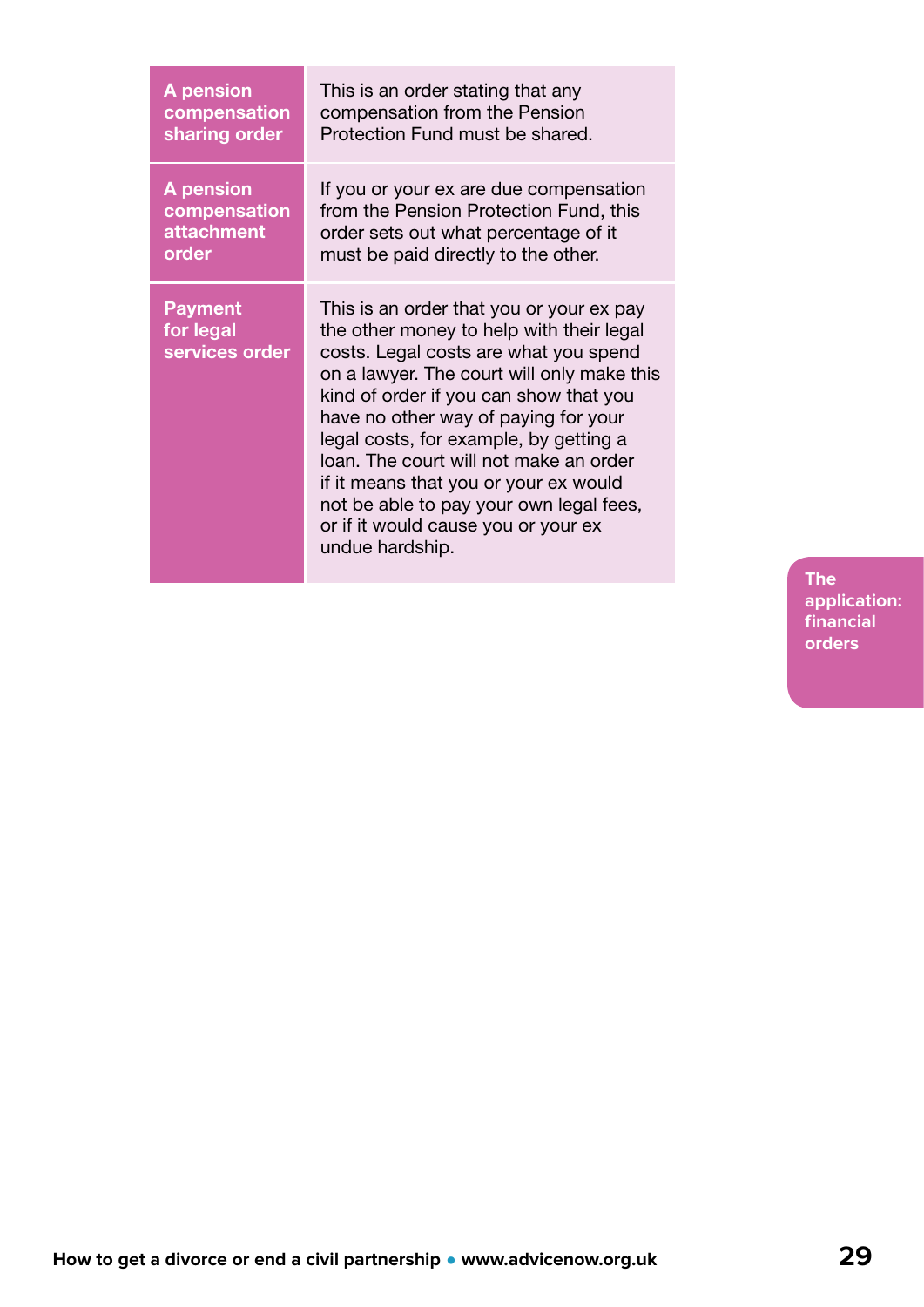# <span id="page-29-0"></span>**Dealing with the acknowledgement of service form**



The respondent (and any co-respondent) responds to the proceedings by completing and returning the acknowledgement of service form to the court. They have 7 days to do this from when they receive the application. If the respondent (or co-respondent) lives outside England and Wales they have more time to get the acknowledgement of service form back to the court. For more information about this see: **[www.justice.gov.uk/](http://www.justice.gov.uk/courts/procedure-rules/family/practice_directions/pd_part_06b) [courts/procedure-rules/family/](http://www.justice.gov.uk/courts/procedure-rules/family/practice_directions/pd_part_06b) [practice\\_directions/pd\\_part\\_06b](http://www.justice.gov.uk/courts/procedure-rules/family/practice_directions/pd_part_06b)**

The court will send you a copy of the acknowledgement of service form. This is how you know that the respondent has received your application.

The acknowledgement of service form asks the respondent to confirm:

- $\bullet$  that they have received the application for divorce or dissolution
- the date they received it
- the address where they received it
- $\bullet$  that they are the person named as the respondent in the application
- $\bullet$  whether they agree the court has the power or right to deal with the case (the law calls this 'jurisdiction')
- $\bullet$  whether they intend to defend the case
- $\bullet$  whether they accept what the petitioner says about them
- $\bullet$  whether they object to paying the cost of the proceedings

Sometimes respondents think that they can stop the divorce happening just by not bothering to return the acknowledgement of service form; but they can't.

**30 How to get a divorce or end a civil partnership • www.advicenow.org.uk**

**Dealing with the acknowledgement of service form**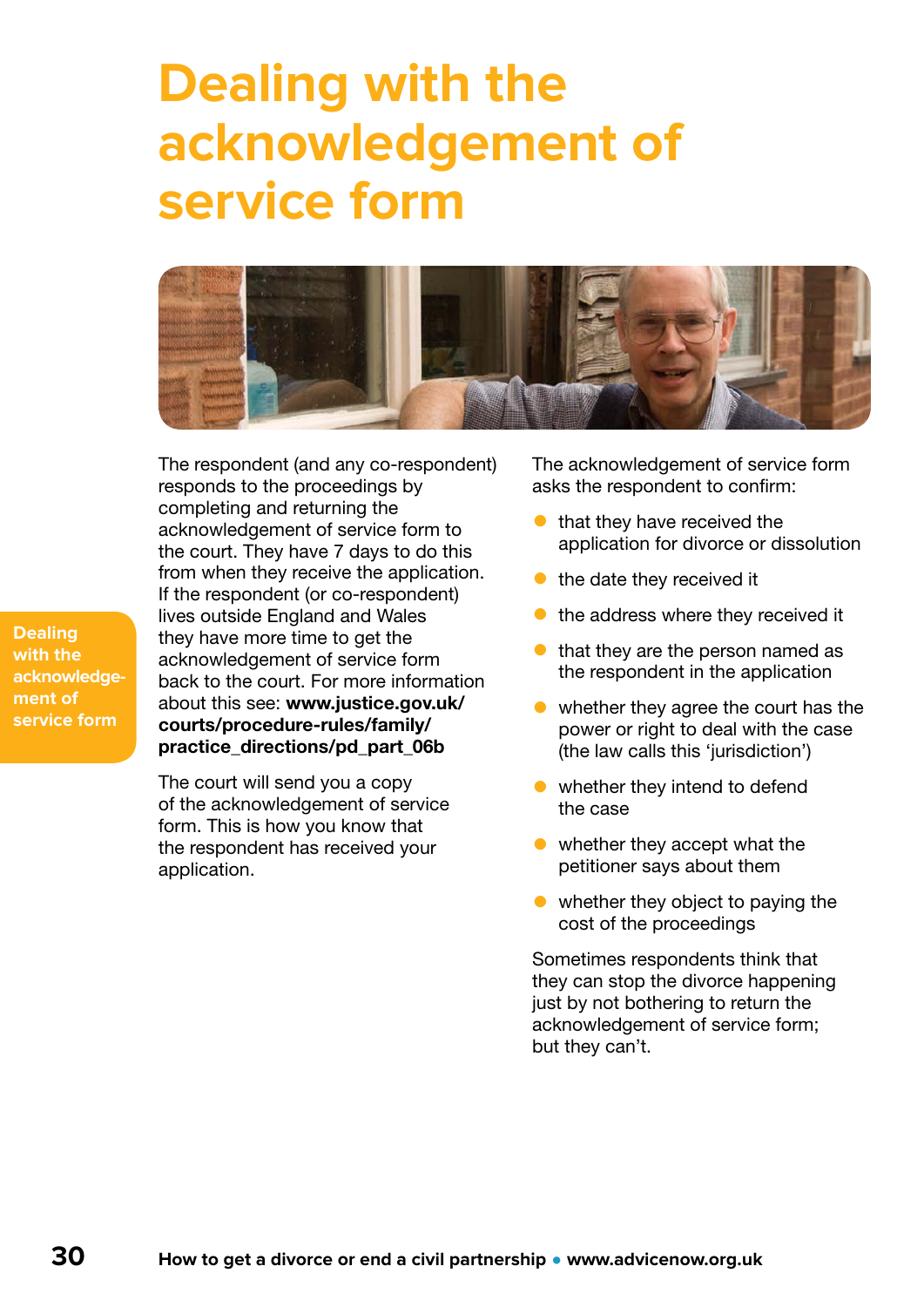# **Options**

… ignore the application and do nothing.

#### **The Respondent can: What you can do next:**

You can ask the court bailiff or a private enquiry agent to serve the application and other papers on the respondent personally and can ask the respondent to pay the extra costs involved. If the application is served successfully this way, the divorce can proceed even if the respondent still chooses to ignore what is happening.

You can apply for a decree nisi or conditional order.

… agree with the application. They do this by filling in the acknowledgement of service form making it clear that they do not intend to defend the application and returning it to the court.

… disagree with the application, but accept that the marriage is over and not defend it. They need to fill in the acknowledgement of service form and return it to the court.

… disagree with the application and defend it. They do this by filling in the acknowledgement of service form making it clear that they intend to defend the application and returning it to the court.

Next they must file an Answer explaining their defence within the relevant time limit (usually 29 days).

… disagree with the application and file their own. They do this by filling in the acknowledgement of service form making it clear that they intend to defend the application and returning it to the court, and by filing an Answer and their own application in the same case.

You can apply for a decree nisi or conditional order.

If the respondent fails to file an Answer, then you can apply for a decree nisi or conditional order.

An Answer is the name given to the respondent's formal reply to the application. Filing an Answer causes delay and increases costs.

You can find form D8B at **[https://](https://formfinder.hmctsformfinder.justice.gov.uk/d8b-eng.pdf) [formfinder.hmctsformfinder.justice.](https://formfinder.hmctsformfinder.justice.gov.uk/d8b-eng.pdf) [gov.uk/d8b-eng.pdf](https://formfinder.hmctsformfinder.justice.gov.uk/d8b-eng.pdf)**

You will probably have to attend a court hearing to discuss reaching an agreement about how the case will progress. This may involve you getting a decree based on your application and the respondent getting one based on theirs. The law calls this 'cross decrees'.

This option can cause delay and increase costs.

**Dealing with the acknowledgement of service form**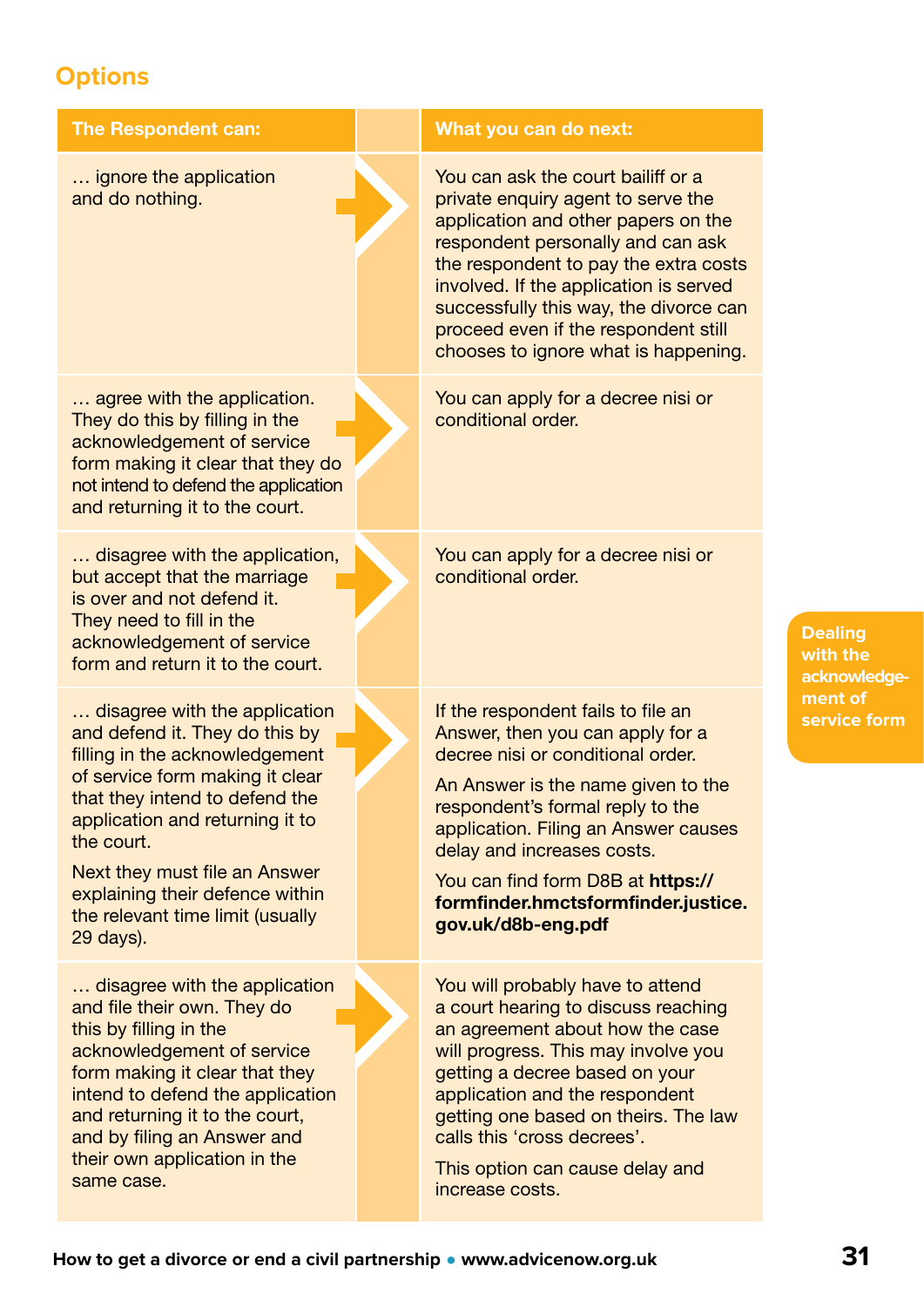It is rare for a respondent to defend an application for divorce or to end a civil partnership. This is partly to do with the expense; courts discourage defended divorces because of the cost. But also if one of you starts proceedings, this suggests the relationship has broken down. Although the respondent may threaten to defend the application, this is usually a negotiating tactic. Typically a respondent will offer to sign and return the acknowledgement of service form as long as the petitioner does not ask them to pay any of their costs. Most petitioners agree to this as a way of making progress quickly.



**financial orders Dealing with the acknowledge-acknowledgement of The service form respondent has not** 

**returned the for a decree**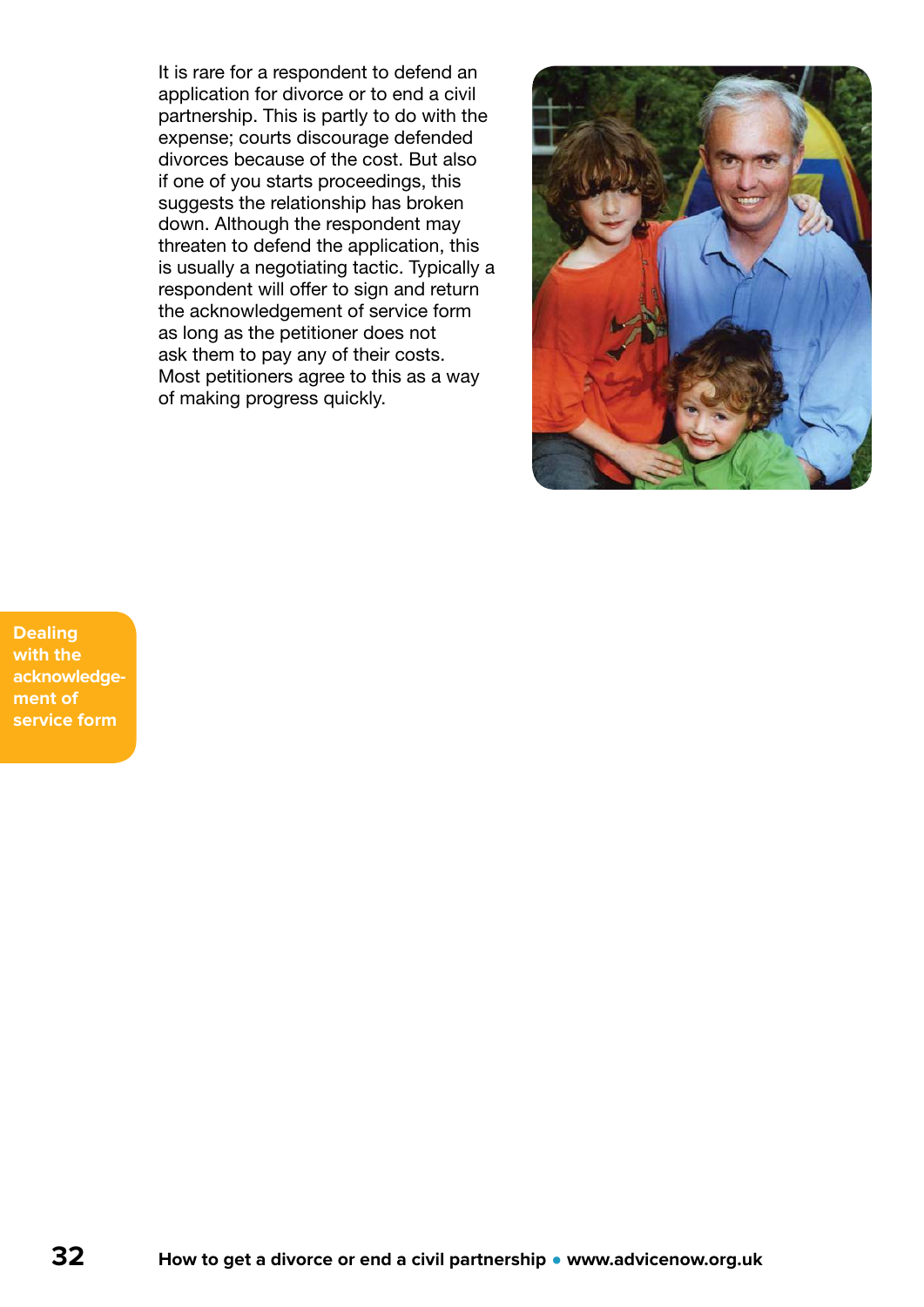# <span id="page-32-0"></span>**The respondent has not returned the acknowledgement of service form: what do I do now?**

You have to be able to prove that the respondent has received your application. If the respondent does not return the acknowledgement of service form to the court then you must find another way to show that they have had it. For example, you can ask a court bailiff to deliver the application to the respondent personally. You will need to contact the court to find out how to do this and how much it will cost. Alternatively you can instruct a private enquiry agent (sometimes also called a 'process server') to do this for you but check the cost before you go ahead. Solicitors often prefer to use enquiry agents because unlike court bailiffs (who don't make repeated efforts to serve the petition) an enquiry agent will usually keep searching until they are successful. You should be able to keep the cost down if you use an agent local to where the respondent lives. If you can help the agent by telling them where the respondent will be at a particular time on a particular day then that will also help get the job done quickly and cut down on the cost.

You may be tempted to deliver the application to your ex yourself. This is rarely a good idea and in some cases it could be dangerous. If the respondent denies receiving the application, you may not be able to prove service. This will cause further delay and you will probably end up having to use an enquiry agent anyway.

You can find an enquiry agent through the Association of British Investigators (**[www.theabi.org.uk](http://www.theabi.org.uk)**) or the Institute of Professional Investigators (**[www.ipi.org.uk](http://www.ipi.org.uk)**).

# **Forms and rules**



You can find the form you use to request personal service by a court bailiff (Form D89) at **[https://](https://formfinder.hmctsformfinder.justice.gov.uk/d89-eng.pdf) [formfinder.hmctsformfinder.](https://formfinder.hmctsformfinder.justice.gov.uk/d89-eng.pdf) [justice.gov.uk/d89-eng.pdf](https://formfinder.hmctsformfinder.justice.gov.uk/d89-eng.pdf)** And a Welsh/English version at **[https://formfinder.hmctsformfinder.](https://formfinder.hmctsformfinder.justice.gov.uk/d89-bil.pdf) [justice.gov.uk/d89-bil.pdf](https://formfinder.hmctsformfinder.justice.gov.uk/d89-bil.pdf)**

#### Relevant rule:

**[www.justice.gov.uk/courts/](http://www.justice.gov.uk/courts/procedure-rules/family/parts/part_06) [procedure-rules/family/parts/](http://www.justice.gov.uk/courts/procedure-rules/family/parts/part_06) [part\\_06](http://www.justice.gov.uk/courts/procedure-rules/family/parts/part_06)**

### **Relevant guidance**

Service within the jurisdiction: **[www.justice.gov.uk/courts/](http://www.justice.gov.uk/courts/procedure-rules/family/practice_directions/pd_part_06a) [procedure-rules/family/practice\\_](http://www.justice.gov.uk/courts/procedure-rules/family/practice_directions/pd_part_06a) [directions/pd\\_part\\_06a](http://www.justice.gov.uk/courts/procedure-rules/family/practice_directions/pd_part_06a)**

Service out of the jurisdiction: **[www.justice.gov.uk/courts/](http://www.justice.gov.uk/courts/procedure-rules/family/practice_directions/pd_part_06b) [procedure-rules/family/practice\\_](http://www.justice.gov.uk/courts/procedure-rules/family/practice_directions/pd_part_06b) [directions/pd\\_part\\_06b](http://www.justice.gov.uk/courts/procedure-rules/family/practice_directions/pd_part_06b)**

Disclosure of addresses by government departments: **[www.justice.gov.uk/courts/](http://www.justice.gov.uk/courts/procedure-rules/family/practice_directions/pd_part_06c) [procedure-rules/family/practice\\_](http://www.justice.gov.uk/courts/procedure-rules/family/practice_directions/pd_part_06c) [directions/pd\\_part\\_06c](http://www.justice.gov.uk/courts/procedure-rules/family/practice_directions/pd_part_06c)**

#### **The respondent has not returned the acknowledgement of service form**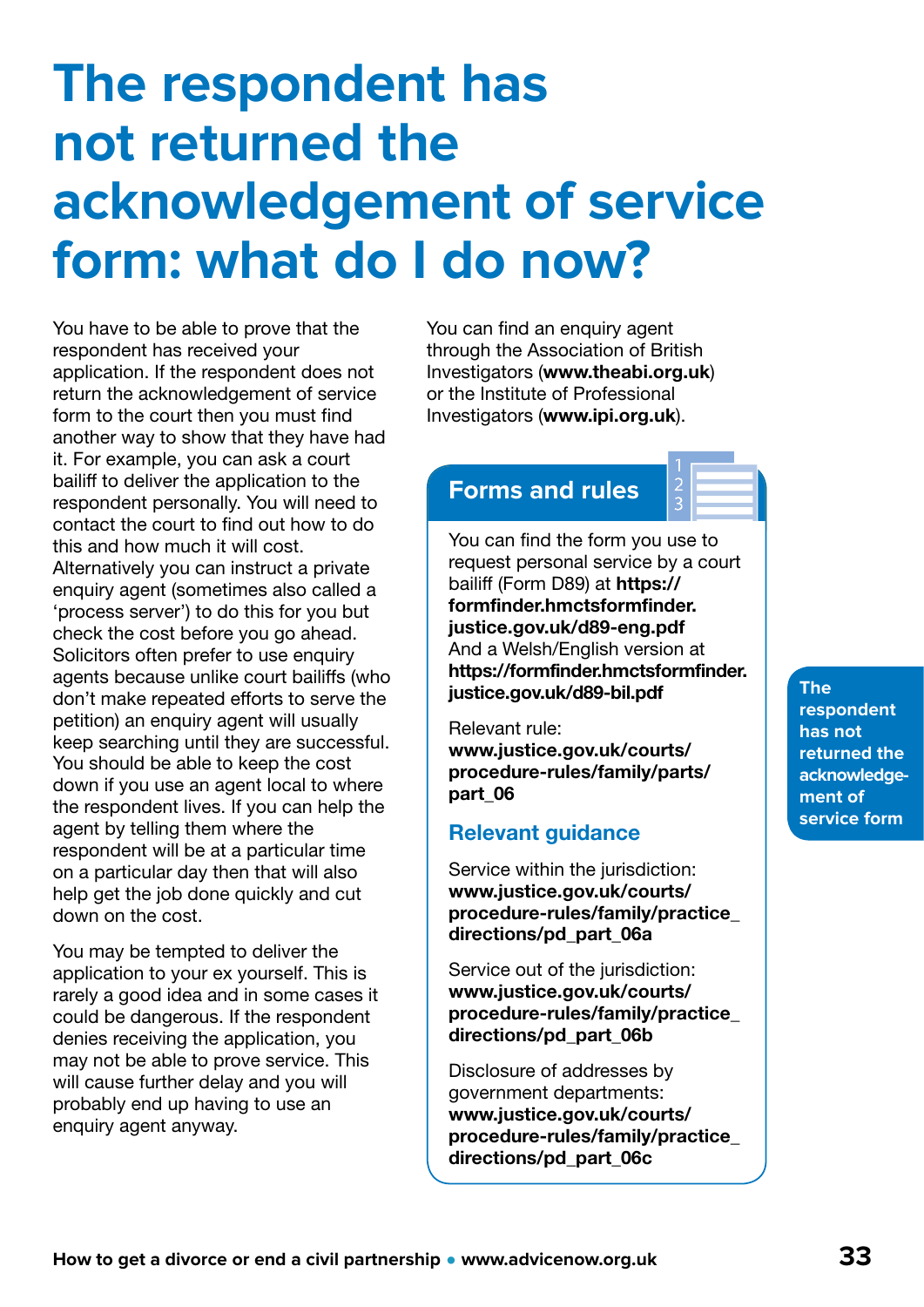# <span id="page-33-0"></span>**Applying for a decree nisi or conditional order**

You need to complete two forms to apply for a decree nisi or conditional order.

**Applying for a decree** 

**conditional** 

**nisi or** 

**order**

The first form (D84) is an application form and you can find it at **[https://](https://formfinder.hmctsformfinder.justice.gov.uk/d84-eng.pdf) [formfinder.hmctsformfinder.justice.](https://formfinder.hmctsformfinder.justice.gov.uk/d84-eng.pdf) [gov.uk/d84-eng.pdf](https://formfinder.hmctsformfinder.justice.gov.uk/d84-eng.pdf)**

The second form is a statement in support. There is a different version of this statement for each of the reasons (facts). You need to choose the form that matches the reason you are using in your application for a divorce or dissolution. You can find the different versions here:

|  | <b>Fact</b>                                       | <b>Statement in support</b>                                                                                                                                                        |
|--|---------------------------------------------------|------------------------------------------------------------------------------------------------------------------------------------------------------------------------------------|
|  | Adultery                                          | Form D80A: https://formfinder.hmctsformfinder.justice.gov.<br>uk/d80a-eng.pdf<br>And a Welsh/English version at https://formfinder.<br>hmctsformfinder.justice.gov.uk/d80a-bil.pdf |
|  | Unreasonable<br>behaviour                         | Form D80B: https://formfinder.hmctsformfinder.justice.gov.<br>uk/d80b-eng.pdf<br>And a Welsh/English version at https://formfinder.<br>hmctsformfinder.justice.gov.uk/d80b-bil.pdf |
|  | <b>Desertion</b>                                  | Form D80C: https://formfinder.hmctsformfinder.justice.gov.<br>uk/d80c-eng.pdf<br>And a Welsh/English version at https://formfinder.<br>hmctsformfinder.justice.gov.uk/d80c-bil.pdf |
|  | 2 years<br>separation<br>with consent             | Form D80D: https://formfinder.hmctsformfinder.justice.gov.<br>uk/d80d-eng.pdf<br>And a Welsh/English version at https://formfinder.<br>hmctsformfinder.justice.gov.uk/d80d-bil.pdf |
|  | 5 years<br>separation<br>- no consent<br>required | Form D80E: https://formfinder.hmctsformfinder.justice.gov.<br>uk/d80e-eng.pdf<br>And a Welsh/English version at https://formfinder.<br>hmctsformfinder.justice.gov.uk/d80e-bil.pdf |

You can find guidance explaining what to do when you have completed these forms at **<https://formfinder.hmctsformfinder.justice.gov.uk/d186-eng.pdf>**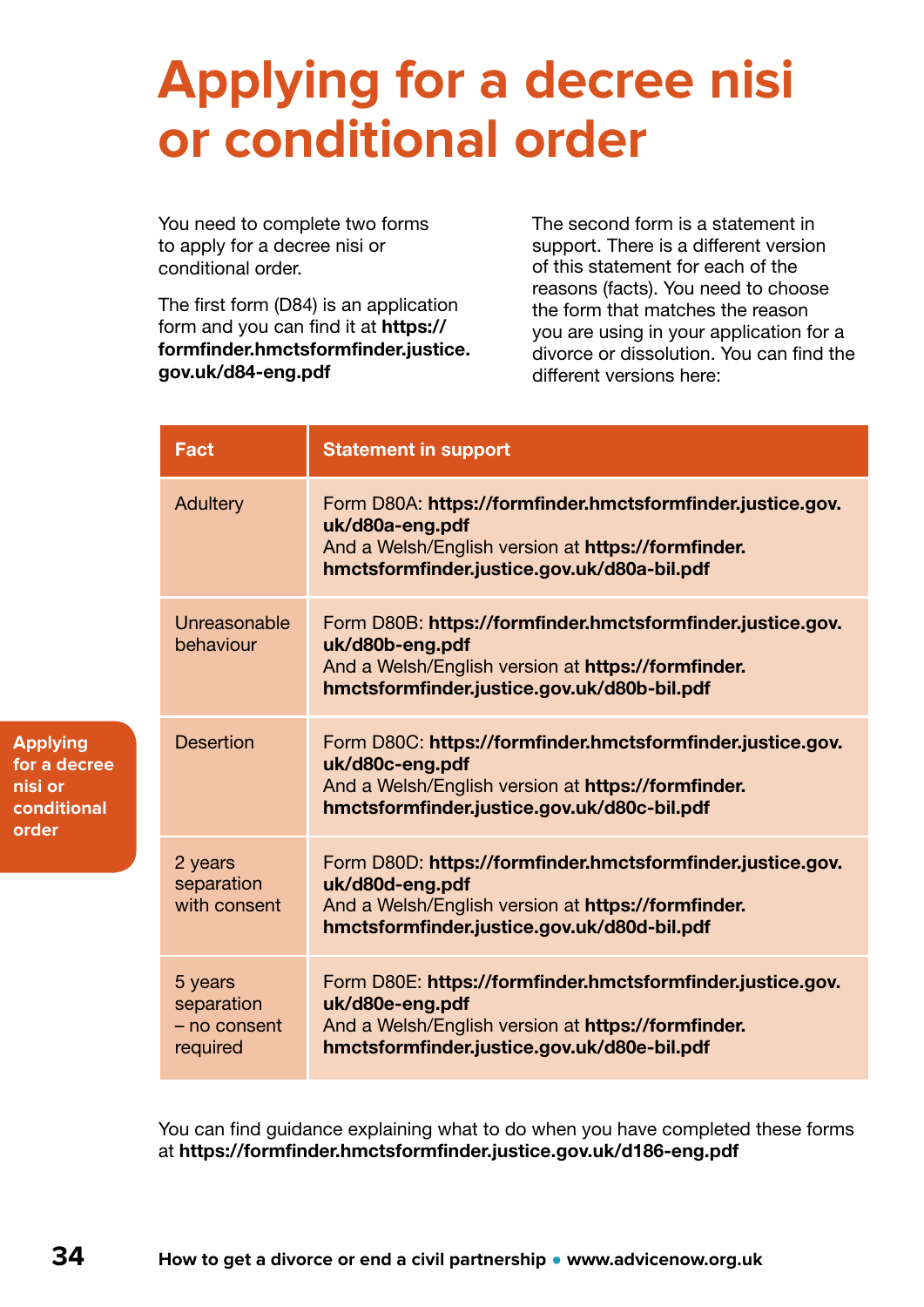# <span id="page-34-0"></span>**Applying for a decree absolute or final order**

You have to wait 6 weeks and 1 day from when your decree nisi or conditional order is made before you can apply to make it absolute or final. This gives you a chance to think about whether you are sure about ending your marriage or civil partnership. On very rare occasions official, legal objections can be raised during this time.

Your decree nisi or conditional order will tell you when you can apply. You can find the Notice of application for Decree Nisi/Conditional Order to be made absolute/final (Form D36) at **[https://formfinder.hmctsformfinder.](https://formfinder.hmctsformfinder.justice.gov.uk/d36-eng.pdf) [justice.gov.uk/d36-eng.pdf](https://formfinder.hmctsformfinder.justice.gov.uk/d36-eng.pdf)** and a Welsh/English version at **[https://](https://formfinder.hmctsformfinder.justice.gov.uk/d36-bil.pdf) [formfinder.hmctsformfinder.justice.](https://formfinder.hmctsformfinder.justice.gov.uk/d36-bil.pdf) [gov.uk/d36-bil.pdf](https://formfinder.hmctsformfinder.justice.gov.uk/d36-bil.pdf)**

If you are the respondent and the petitioner does not apply for their decree nisi/conditional order to be made absolute/final then you can do this – eventually. But you have to wait for another 3 months after the time when the petitioner could have applied. That's on top of the 6 weeks and 1 day that has already passed. There may be a hearing and the judge can require a sworn statement setting out the reasons for the delay. This includes giving information on where you have each lived since the decree nisi and if any children have been born since that time.



Things get more complicated if neither of you apply. Applying anytime after 12 months pass from the date of the decree nisi or conditional order means you will have to write to the court when you send in your application explaining why no one applied earlier, whether you have lived together again and whether any more children of the family have been born. In this situation it is best to contact the court to find out exactly what they want you to do.

**Applying for a decree absolute or final order**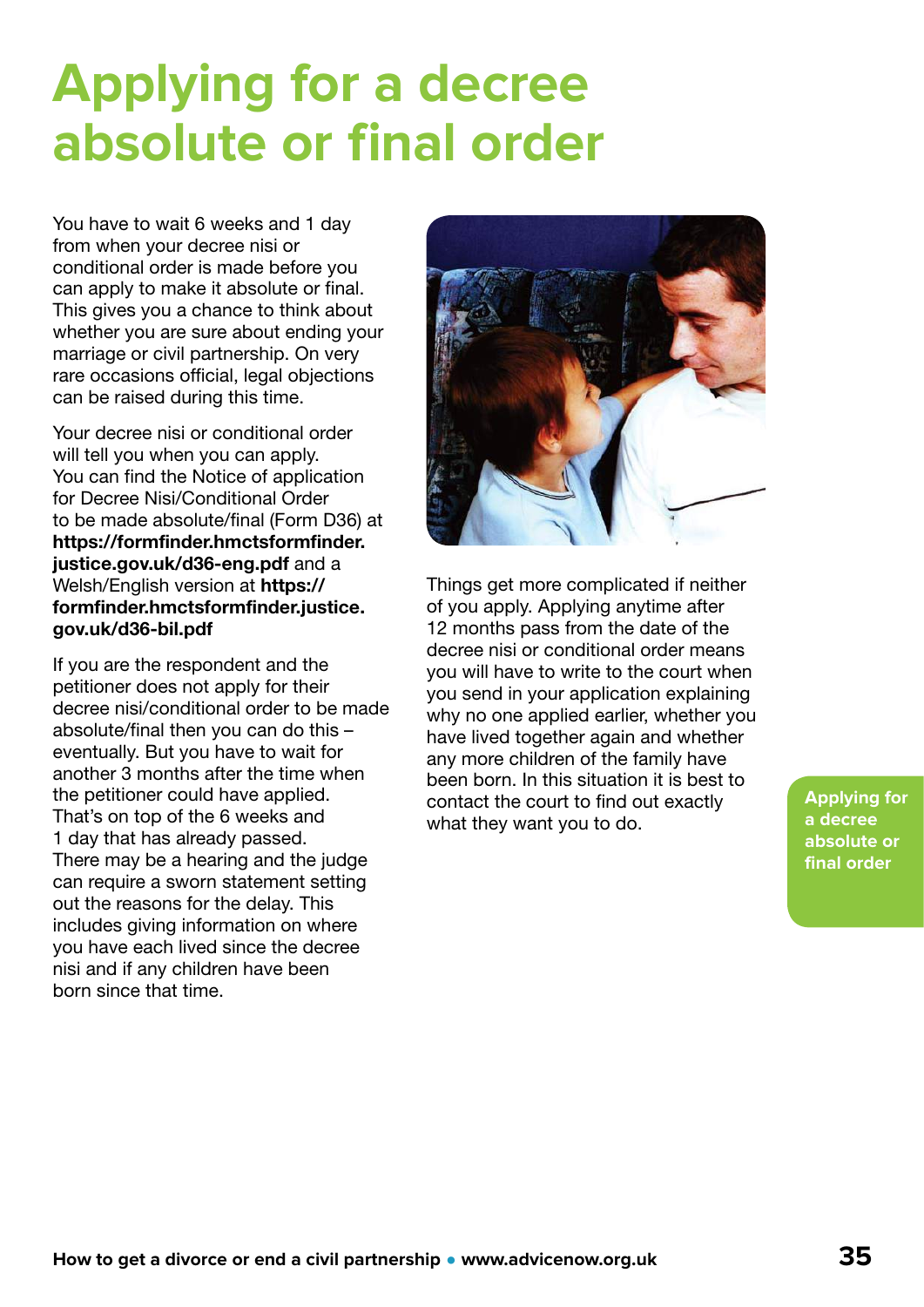# <span id="page-35-0"></span>**The effect of a decree absolute or a final order**

- Once you have your decree absolute or final order you can remarry or register a new civil partnership. But find out what this could mean for you first. See: **[What happens if I remarry](#page-36-0) [or register a new civil partnership?](#page-36-0)**
- A decree absolute or final order affects (but does not cancel) any Will you have made.
- The law will treat any reference to your former husband or wife or civil partner in your Will as if they had died on the day that the decree absolute or final order was made. They will no longer benefit from your Will unless you make a new Will specifically saying that you want them to benefit.
- $\bullet$  Even if you have not made a Will, a decree absolute or final order will affect who inherits from you. You may want to get legal advice on this.
- **•** If your ex dies you will no longer be married to them and you could find you have lost your right to their pension benefits unless you sort this out before your decree nisi is made absolute.

# **Warning!**

A decree absolute or final order does not necessarily stop either you or your ex making a financial claim against the other in the future. You should get legal advice about how to prevent this happening or you may face financial proceedings many years after your divorce or dissolution.

If you remarry before you have applied for a financial order you will not be allowed to make a financial claim at all.



**The effect of a decree absolute or final order**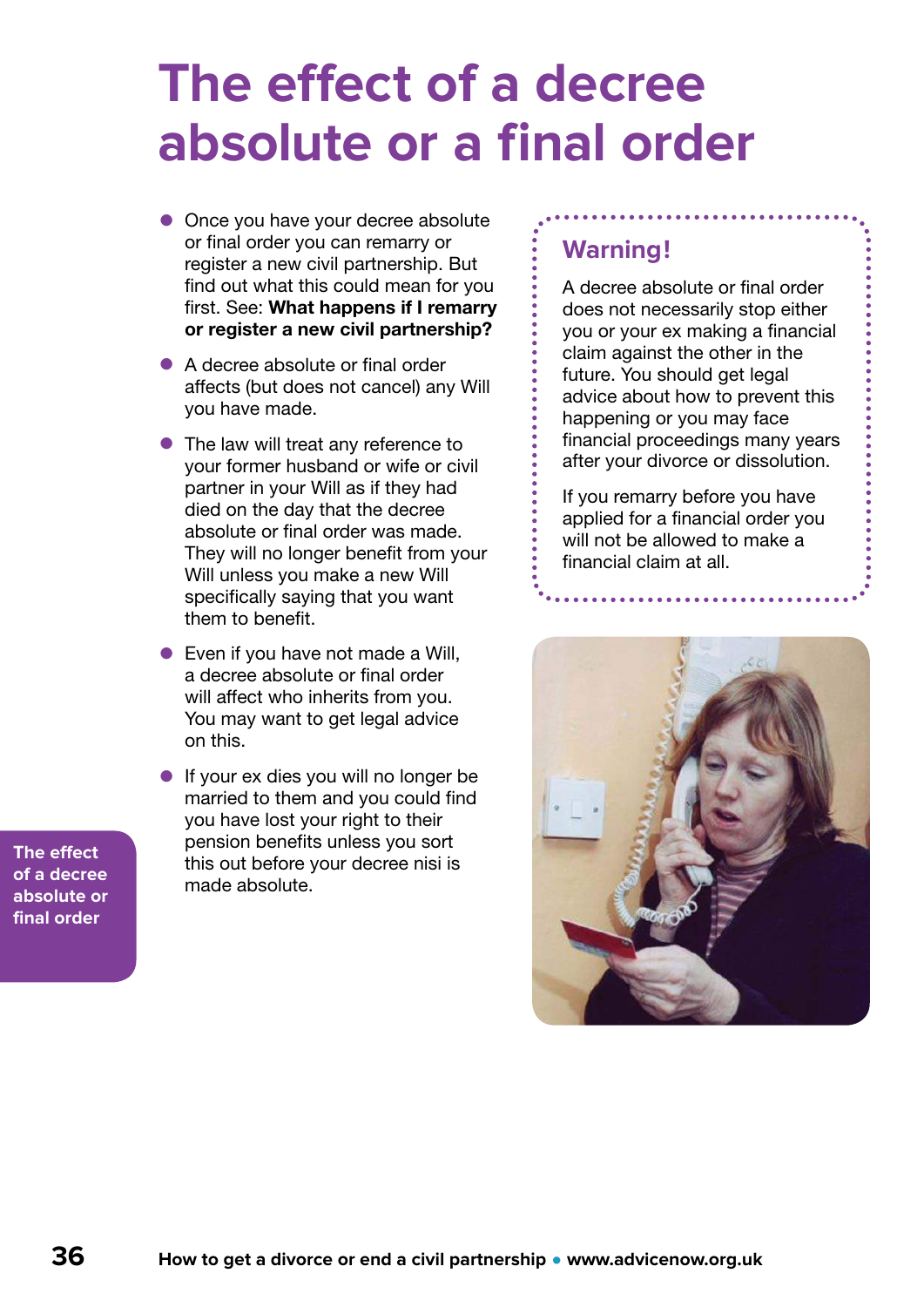# <span id="page-36-0"></span>**What happens if I remarry or register a new civil partnership?**

- Any maintenance you get for yourself from your ex will stop immediately.
- Maintenance for children is different: this does not stop if you remarry or register a new civil partnership.
- You can continue with your application for a financial order provided you started it before you remarried or registered a new civil partnership.
- $\bullet$  If you have not already applied for financial help for yourself from your ex, it is too late! You cannot apply after you remarry or register a new civil partnership. So it is best to sort your finances out first before you do this.
- $\bullet$  For information about the impact of remarriage or registering a new civil partnership on your state pension see: **[www.ageuk.org.uk/](http://www.ageuk.org.uk/health-wellbeing/relationships-and-family/financial-and-legal-tips-before-remarrying/) [health-wellbeing/relationships](http://www.ageuk.org.uk/health-wellbeing/relationships-and-family/financial-and-legal-tips-before-remarrying/)[and-family/financial-and-legal](http://www.ageuk.org.uk/health-wellbeing/relationships-and-family/financial-and-legal-tips-before-remarrying/)[tips-before-remarrying](http://www.ageuk.org.uk/health-wellbeing/relationships-and-family/financial-and-legal-tips-before-remarrying/)**



**What happens if I remarry or register a new civil partnership?**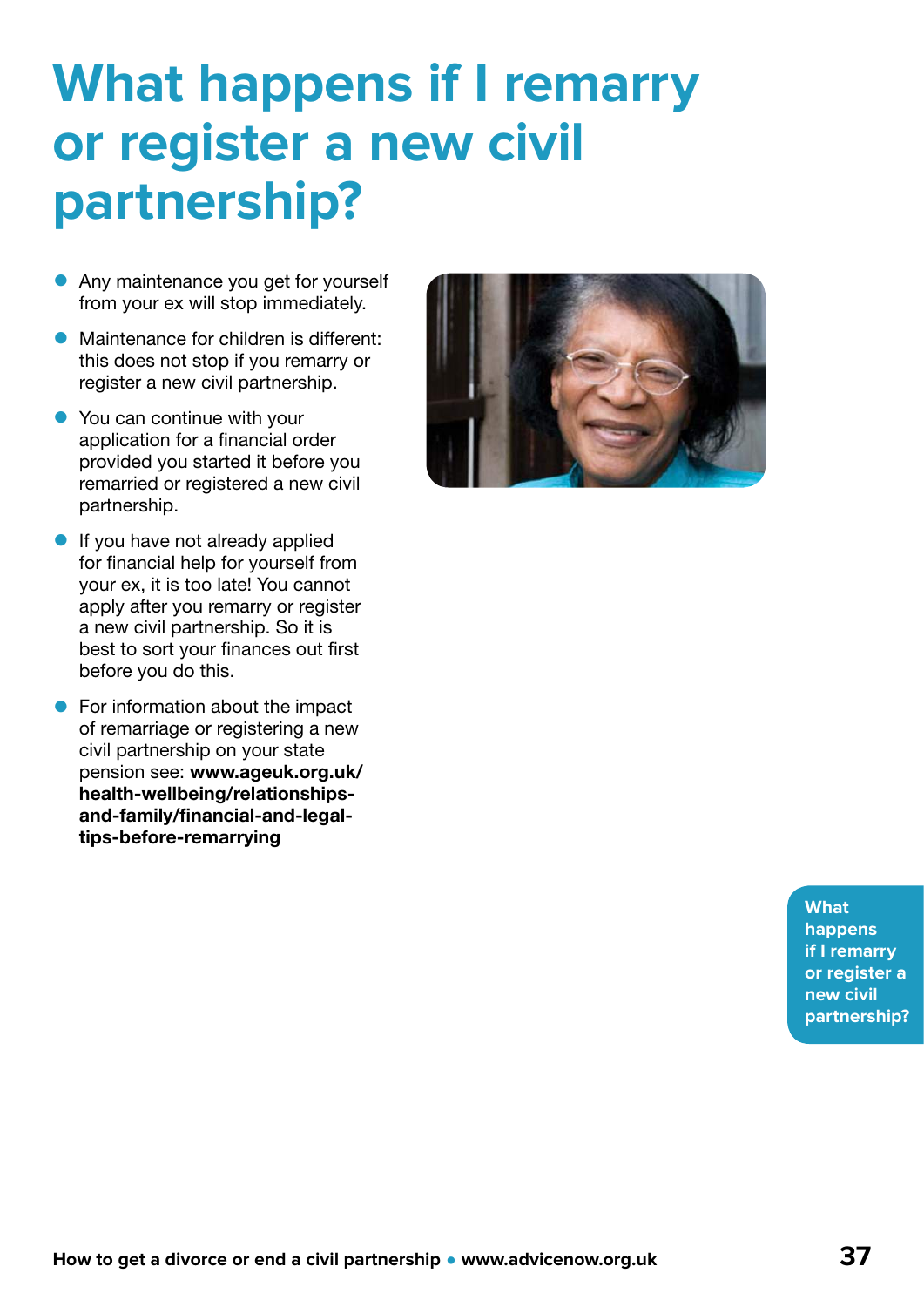# <span id="page-37-0"></span>**Can I still end my marriage or civil partnership if my husband or wife or civil partner is missing or presumed dead?**

Yes, this is possible. You can apply for a decree or order of presumption of death and the dissolution of your marriage or civil partnership. If you want to remarry or register a new civil partnership, this will allow you to do so without risking it being void or being charged with the crime of bigamy (marrying or registering a new civil partnership while still married to another person).

You have to explain your reasons for thinking that your husband or wife or civil partner is dead, including the circumstances in which you stopped living together, when they were last heard of and what steps you have taken to find them.

Successfully getting such a decree or order affects inheritance. For more information about the consequences of applying for this kind of decree/order, please read the guidance notes (see **Forms and guidance notes** on this page) or get legal advice, see **[More help](#page-41-0)  [and advice](#page-41-0)** on **page 42**.

# **Forms and guidance notes**



You can find a Petition for a presumption of death decree/order and the dissolution of a marriage/ civil partnership (Form D8D) at **[https://formfinder.hmctsformfinder.](https://formfinder.hmctsformfinder.justice.gov.uk/d8d-eng.pdf) [justice.gov.uk/d8d-eng.pdf](https://formfinder.hmctsformfinder.justice.gov.uk/d8d-eng.pdf)** and a Welsh/English version at **[https://](https://formfinder.hmctsformfinder.justice.gov.uk/d8d-bil.pdf) [formfinder.hmctsformfinder.justice.](https://formfinder.hmctsformfinder.justice.gov.uk/d8d-bil.pdf) [gov.uk/d8d-bil.pdf](https://formfinder.hmctsformfinder.justice.gov.uk/d8d-bil.pdf)**

There are guidance notes to help you complete it at **[https://](https://formfinder.hmctsformfinder.justice.gov.uk/d8d-notes-eng.pdf) [formfinder.hmctsformfinder.](https://formfinder.hmctsformfinder.justice.gov.uk/d8d-notes-eng.pdf) [justice.gov.uk/d8d-notes-eng.pdf](https://formfinder.hmctsformfinder.justice.gov.uk/d8d-notes-eng.pdf)** And a Welsh/English version at **[https://formfinder.hmctsformfinder.](https://formfinder.hmctsformfinder.justice.gov.uk/d8d-nodiadau-d8d-notes-bil.pdf) [justice.gov.uk/d8d-nodiadau](https://formfinder.hmctsformfinder.justice.gov.uk/d8d-nodiadau-d8d-notes-bil.pdf)[d8d-notes-bil.pdf](https://formfinder.hmctsformfinder.justice.gov.uk/d8d-nodiadau-d8d-notes-bil.pdf)**

You can find the application form for help paying court fees (Form EX160) at **[https://formfinder.](https://formfinder.hmctsformfinder.justice.gov.uk/ex160-eng.pdf) [hmctsformfinder.justice.gov.uk/](https://formfinder.hmctsformfinder.justice.gov.uk/ex160-eng.pdf) [ex160-eng.pdf](https://formfinder.hmctsformfinder.justice.gov.uk/ex160-eng.pdf)**  And a Welsh/English version at

**[https://formfinder.hmctsformfinder.](https://formfinder.hmctsformfinder.justice.gov.uk/ex160-bil.pdf) [justice.gov.uk/ex160-bil.pdf](https://formfinder.hmctsformfinder.justice.gov.uk/ex160-bil.pdf)**

There are notes to help you complete the form at **[https://](https://formfinder.hmctsformfinder.justice.gov.uk/ex160a-eng.pdf) [formfinder.hmctsformfinder.](https://formfinder.hmctsformfinder.justice.gov.uk/ex160a-eng.pdf) [justice.gov.uk/ex160a-eng.pdf](https://formfinder.hmctsformfinder.justice.gov.uk/ex160a-eng.pdf)** And a Welsh/English version of the notes at **[https://formfinder.](https://formfinder.hmctsformfinder.justice.gov.uk/ex160a-bil.pdf) [hmctsformfinder.justice.gov.uk/](https://formfinder.hmctsformfinder.justice.gov.uk/ex160a-bil.pdf) [ex160a-bil.pdf](https://formfinder.hmctsformfinder.justice.gov.uk/ex160a-bil.pdf)**

**What When**<br>when the conclusion **partnership if Can I still end my marriage or civil my husband or wife or civil partner is missing or presumed dead?**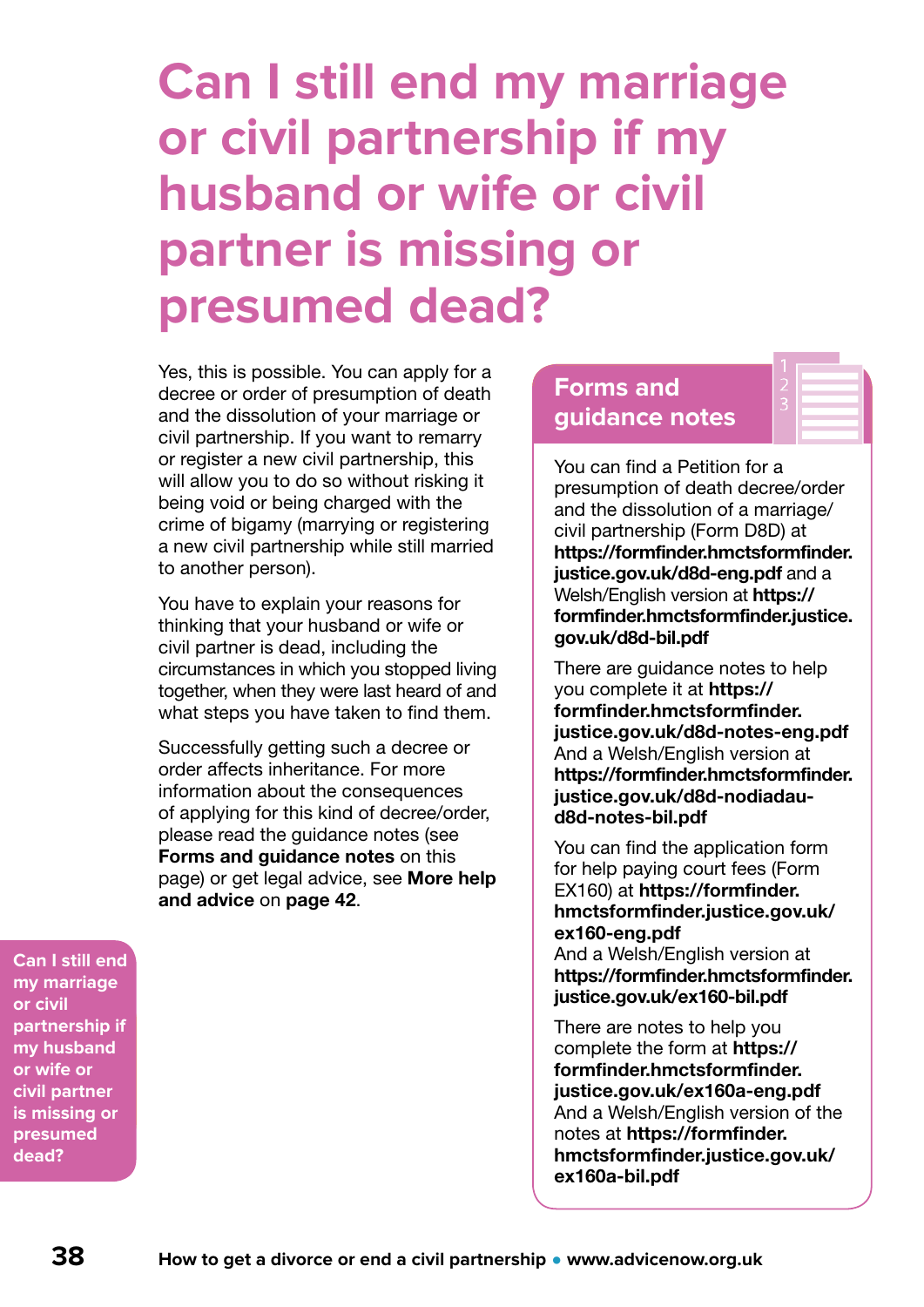# <span id="page-38-0"></span>**What does it mean?**

### <span id="page-38-1"></span>**Acknowledgement of service form**

This is the form the respondent uses to confirm that they have received the application and to tell the petitioner whether they are going to defend (object to) it or not.

### **Answer**

The name given to the respondent's formal reply to an application for divorce or dissolution.

### **Application**

How you ask a court to do something.

### <span id="page-38-2"></span>**Application for a decree nisi/conditional order**

This is the form the petitioner uses to ask for a decree nisi or conditional order.

### <span id="page-38-5"></span>**Certificate of entitlement to a decree**

This tells you the date and time when the judge will grant your decree nisi.

### **Co-respondent**

The person named in an application for divorce who the petitioner believes has committed adultery with the respondent.

### **Conditional order**

A court order confirming that you are entitled to the dissolution of your civil partnership. It is the first of the two decrees you need before your civil partnership is at an end. A conditional order is not the final decree and does not end a civil partnership.

### <span id="page-38-4"></span>**Decree absolute**

A court order that proves you are divorced and free to remarry.

### <span id="page-38-3"></span>**Decree nisi**

A court order confirming that you are entitled to a divorce. It is the first of the two decrees you need before you are actually divorced. A decree nisi is not the final decree and does not end a marriage.

**What does it mean?**

*(continued)*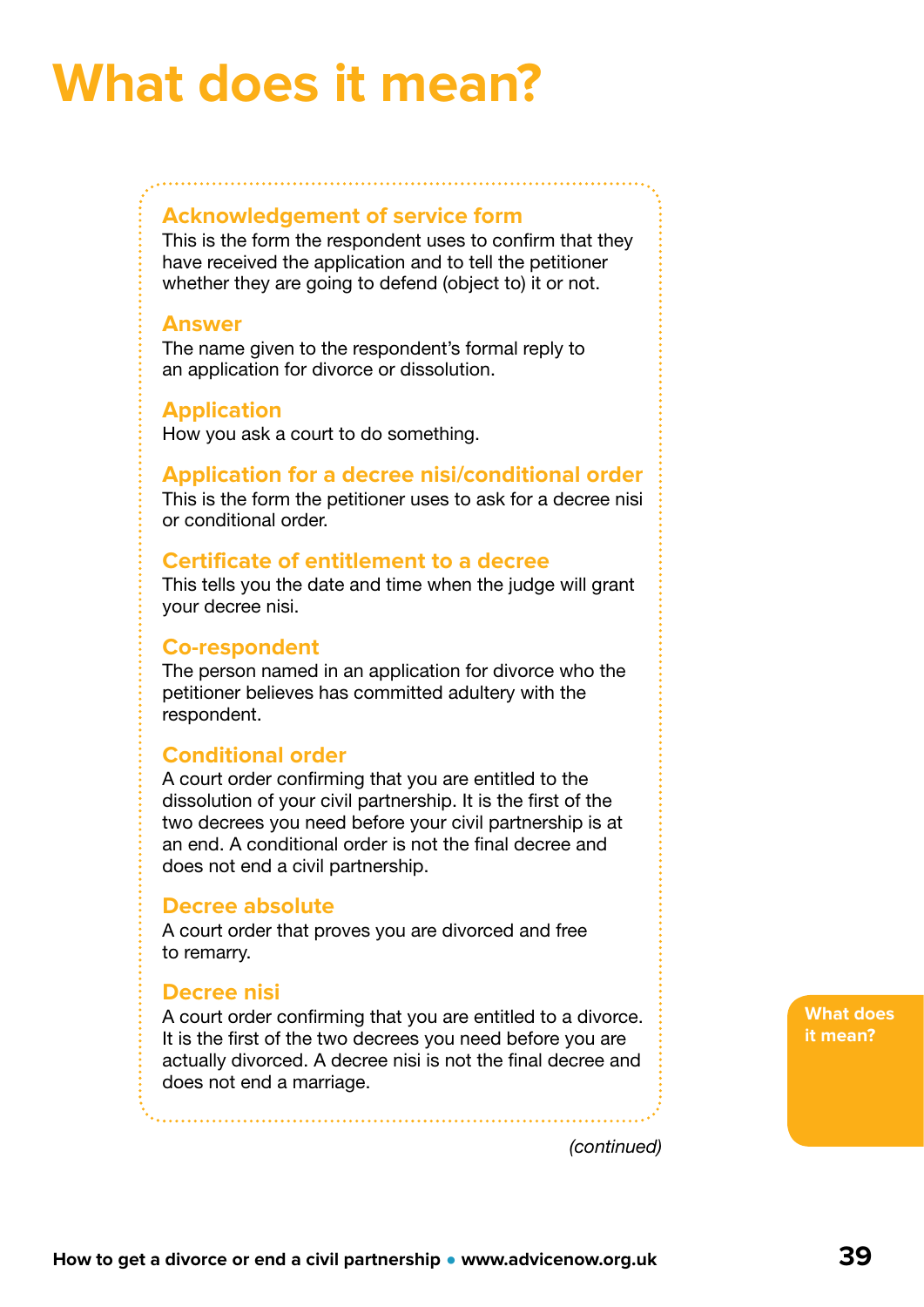### **Dissolution**

The legal ending of a civil partnership.

#### **Divorce**

The legal ending of a marriage.

#### **Facts**

The reason your marriage or civil partnership has broken down irretrievably.

#### **Filing**

Submitting or presenting a legal form or document to the court.

#### **Final order**

A court order that proves your civil partnership is dissolved and you are free to register a new civil partnership.

#### **Judicial separation**

A process that confirms you are separated and enables you to apply for a financial order. It does not end a marriage or civil partnership like divorce or dissolution.

#### **Notice**

A notice is a bit like a letter. They are the way courts tell you what is going on and what you need to do next.

### <span id="page-39-0"></span>**Notice of application for decree nisi to be made absolute or conditional order to be made final**

This is the form the petitioner uses to ask the court to make a decree nisi, absolute or conditional order, final.

#### **Petition**

A 'petition' is an old fashioned way of asking for something. It is also the name previously given to the application form you use to ask for a divorce or the dissolution of a civil partnership.

#### **Petitioner**

The name given to the person who starts proceedings to end a marriage or civil partnership.

*(continued)*

**What does it mean?**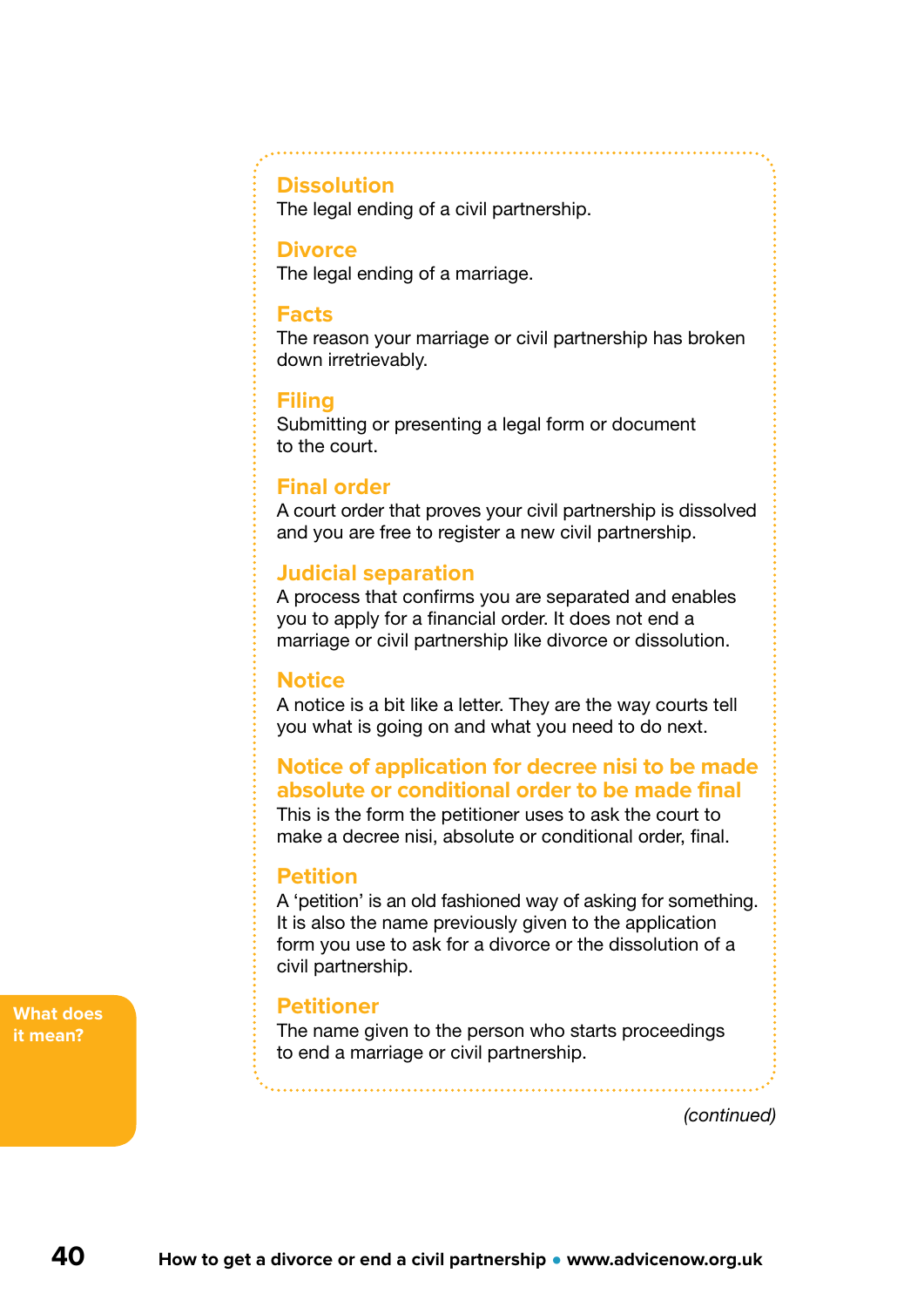### **Proceedings**

Another name for court action. If you 'bring proceedings' you have started a court case to sort out a dispute.

#### **Respondent**

The name given to the person who responds to these proceedings.

#### <span id="page-40-0"></span>**Serve**

Delivery of court documents, usually by hand or post.

#### <span id="page-40-1"></span>**Statement in support of divorce**

This is a form that allows you to change or add information in your application. It also asks you to confirm that what you say is true. If you give false information you risk being in contempt of court and could face prison or a fine.

### **Statement of case**

Brief, relevant details that support what the petitioner says about the respondent, for example, about their unreasonable behaviour.

> **What does it mean?**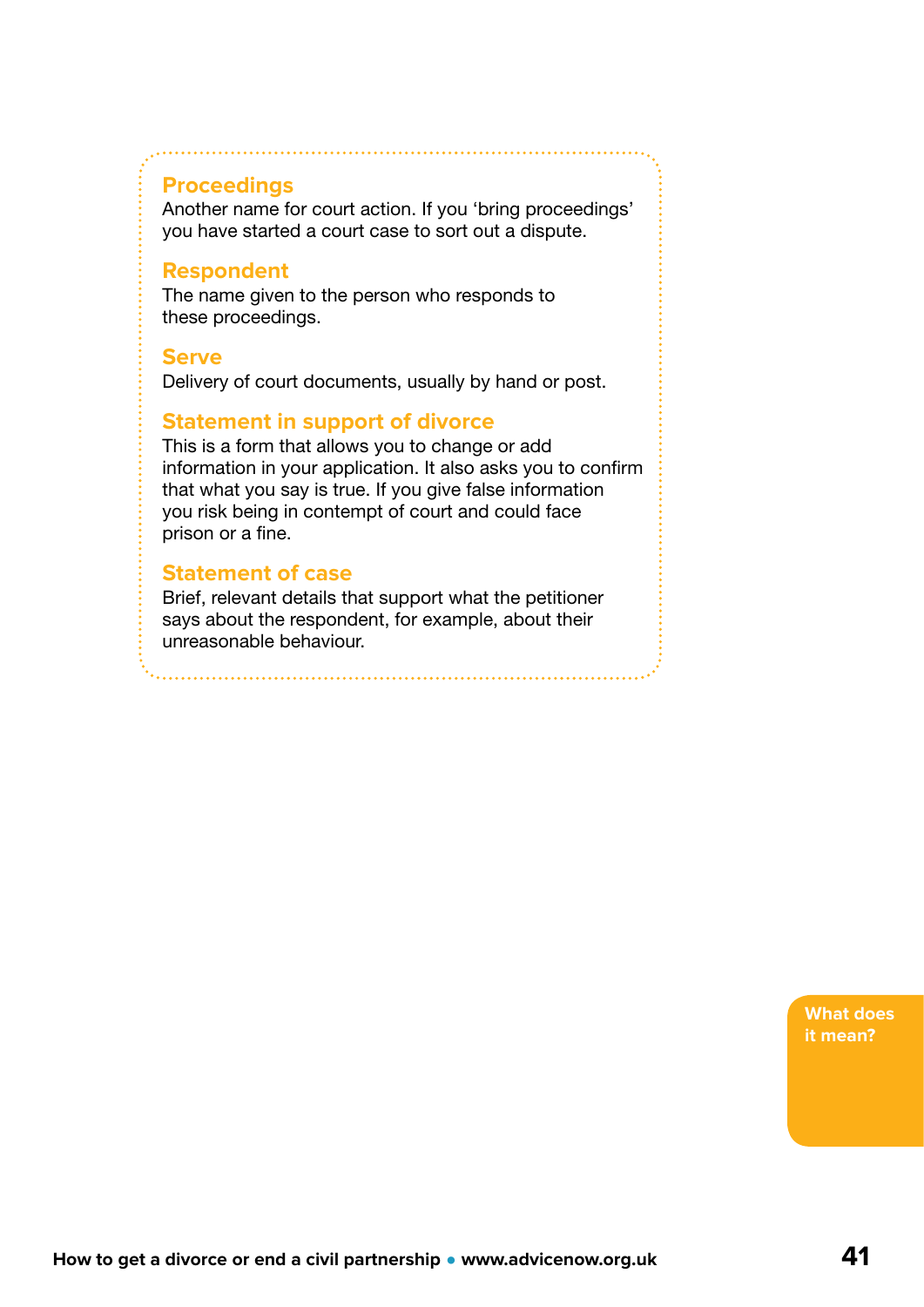# <span id="page-41-0"></span>**More help and advice**

# **How to find a family mediator**

Ask friends and family for a recommendation or your solicitor if you have one. Or use the family mediator finder service provided at **[www.familymediationcouncil.org.uk](http://www.familymediationcouncil.org.uk/)**. It is fine to phone around, ask how much they charge and compare prices.

# **How to find a legal advisor**

Ask friends and family for a recommendation. You can also search here:

- **•** [find-legal-advice.justice.gov.uk](http://find-legal-advice.justice.gov.uk/)
- • **[http://solicitors.lawsociety.org.uk](http://solicitors.lawsociety.org.uk/)**
- • **[www.resolution.org.uk/](http://www.resolution.org.uk/findamember/) [findamember](http://www.resolution.org.uk/findamember/)**

The Royal Courts of Justice Advice Bureau **[www.rcjadvice.org.uk](http://www.rcjadvice.org.uk)** may be able to help you if you:

- live in England or Wales,
- **•** have a case in the Family Court, and
- $\bullet$  are not already represented by a solicitor or barrister.

To book an appointment please check **[www.rcjadvice.org.uk](http://www.rcjadvice.org.uk)** for latest appointment details.



# **Paying for legal advice**

Legal aid is only available to apply for a divorce in very limited circumstances, see **[How much will it cost?](#page-12-0)** on **page 13**.

More and more lawyers are offering a wider range of products and services than in the past. These include:

- **Free or low cost initial telephone consultations**
- **Pay as you go advice** where you pay for the advice you receive at the time you get it. This can be helpful if you don't mind doing some of the paperwork and admin involved yourself.
- **Fixed fees** where you agree in advance what you are buying and what you are paying for it.
- **Online services** that let you buy, for example, a basic divorce where someone will complete the petition for you and send it to the court.

It is okay to shop around and compare prices. Look carefully at what is and is not included to make sure you buy the right service for you.

**More help and advice**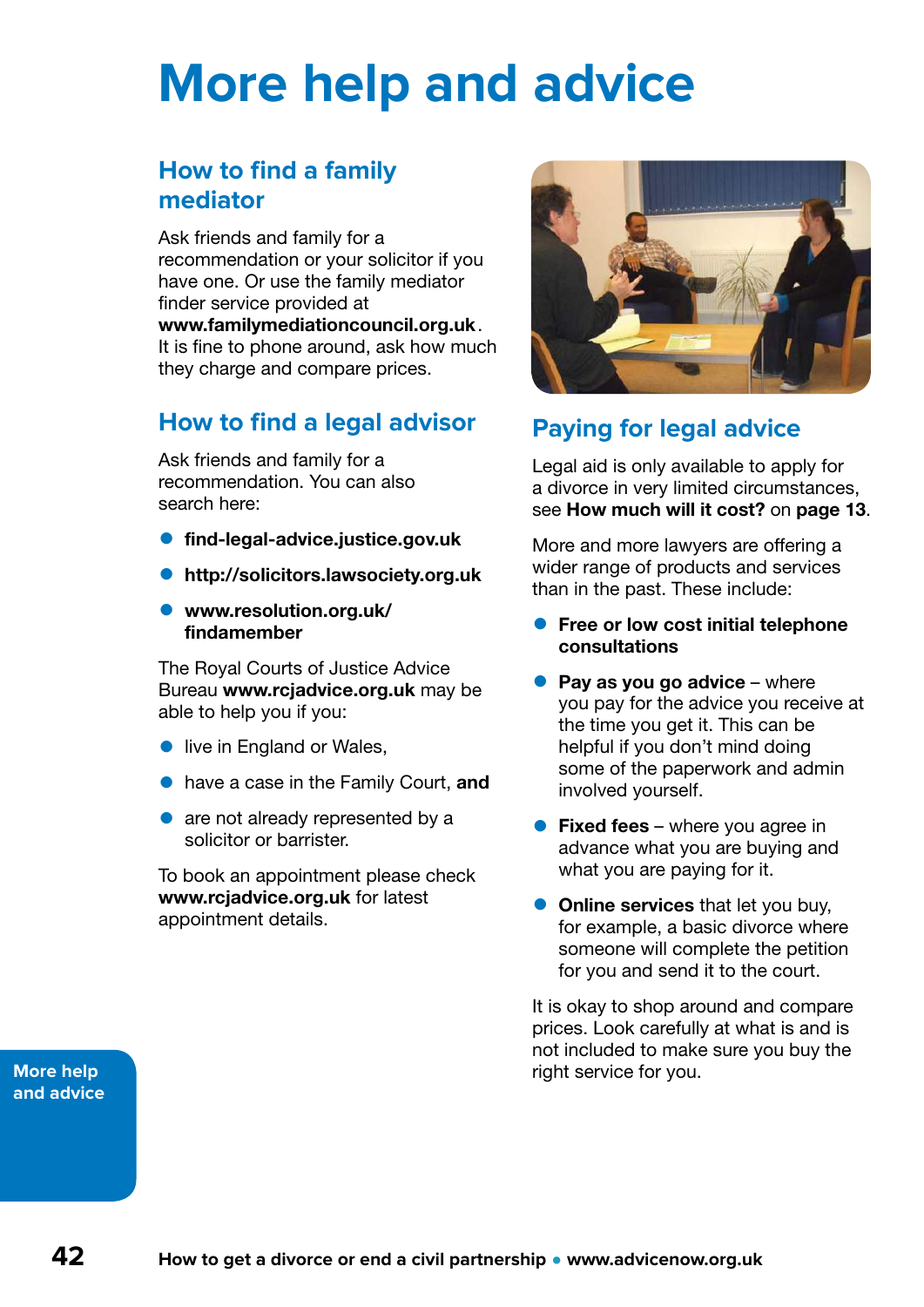# **Help at court**

Court staff may be able to explain court procedures or help you find a court form. They are not able to give you legal advice.

The Personal Support Unit (PSU) supports people going through the court process without a lawyer. Volunteers offer a free and confidential service. PSU aims to help you manage your own case yourself. PSU does not give legal advice or act on your behalf, but can offer practical help such as going to your hearing with you and help completing and filing your forms. For more information as well as the location and contact information for your nearest PSU, please visit **[www.thepsu.org](https://www.thepsu.org)**

# **Domestic violence and abuse**

For support or to discuss your options you can call the National Domestic Violence Helpline **[www.](http://www.nationaldomesticviolencehelpline.org.uk/) [nationaldomesticviolencehelpline.](http://www.nationaldomesticviolencehelpline.org.uk/) [org.uk](http://www.nationaldomesticviolencehelpline.org.uk/)** on **0808 2000 247** or in Wales, **[http://livefearfree.gov.wales/](http://livefearfree.gov.wales/splash?orig=) [splash?orig=](http://livefearfree.gov.wales/splash?orig=)** Live Fear Free on **0808 80 10 800**.

Both help lines are open 24 hours and are for anyone who is experiencing, or has experienced domestic abuse, or for anyone who is worried about domestic abuse happening to a friend, family member or colleague. It is free, confidential and the number will not show up on a BT telephone bill.

If you are a man and you or your children are affected by domestic violence or abuse you can contact the Men's Advice Line **[www.mensadviceline.org.uk](http://www.mensadviceline.org.uk)**: **0808 801 0327**

**Always dial 999 in an emergency.**

The National Centre for Domestic Violence **[www.ncdv.org.uk](http://www.ncdv.org.uk/)** provides a free, fast emergency injunction service to survivors of domestic violence regardless of their financial circumstances, race, gender or sexual orientation. You can contact them on: **0800 970 2070**. Alternatively you can text: **NCDV** to **60777** and they will call you back.

The DYN project **[www.dynwales.org](http://www.dynwales.org/)** provides support to men who are experiencing Domestic abuse from a partner.

Refuge **[www.refuge.org.uk](http://www.refuge.org.uk/)**

Women's Aid **[www.womensaid.org.uk](http://www.womensaid.org.uk/)**

Welsh Women's Aid **[www.welshwomensaid.org.uk](http://www.welshwomensaid.org.uk/)**



# **Help and support for single parents**

#### **Gingerbread [www.gingerbread.org.uk](http://www.gingerbread.org.uk/)**

Gingerbread's Single Parent helpline offers support and expert advice on anything from dealing with a break-up, to going back to work or sorting out maintenance, benefit or tax credit issues. Helpline: **0808 802 0925**. They also provide lots of information and support forums on their website.

**More help and advice**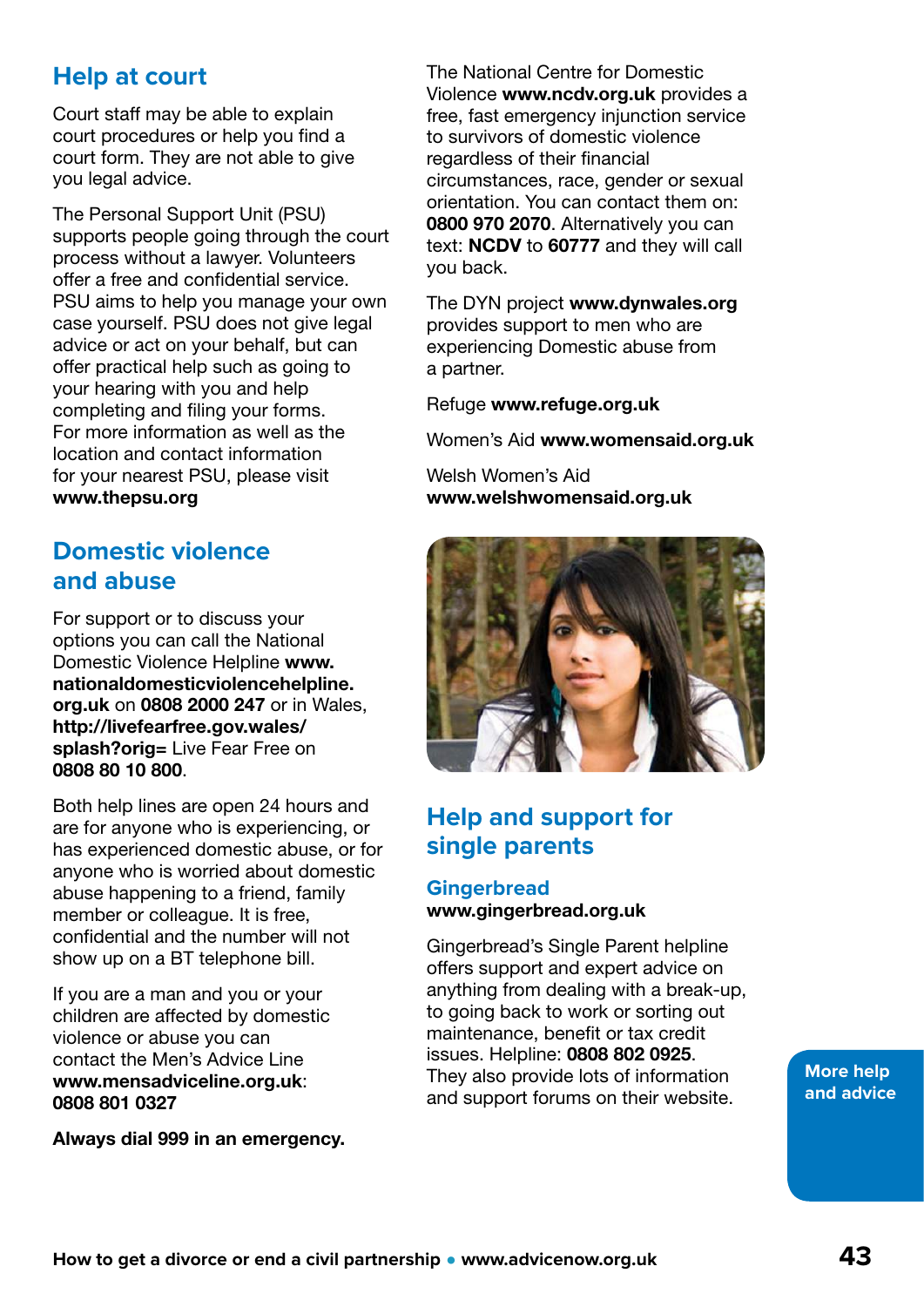#### **Families Need Fathers [www.fnf.org.uk](http://www.fnf.org.uk/)**

Families Need Father's helpline offers support and a listening ear to dads, mums, grandparents and other members of the family. Helpline: **0300 0300 363**. They also provide factsheets and online support through forums.

### **Both Parents Matter Cymru [www.fnf-bpm.org.uk](http://www.fnf-bpm.org.uk/)**

Both Parents Matter Cymru runs monthly support meetings and with Law Works Cymru and support from local solicitors provides free legal clinics across Wales. Helpline: **08456 004446**

# **Further information about the law and your rights**

**Advicenow [www.advicenow.org.uk](http://www.advicenow.org.uk)**

**Citizens Advice [www.citizensadvice.org.uk](https://www.citizensadvice.org.uk/)**

**Resolution [www.resolution.org.uk/information](http://www.resolution.org.uk/information/)**

#### **Sorting out separation**

**[www.sortingoutseparation.org.uk/](http://www.sortingoutseparation.org.uk/en/home) [en/home](http://www.sortingoutseparation.org.uk/en/home)**

#### **Wikivorce [www.wikivorce.com/divorce](http://www.wikivorce.com/divorce/)**

# **Further reading**

Using a divorce lawyer: ten helpful tips: **[www.legalombudsman.org.uk/](http://www.legalombudsman.org.uk/downloads/documents/publications/Using-a-divorce-lawyer-ten-helpful-tips.pdf) [downloads/documents/](http://www.legalombudsman.org.uk/downloads/documents/publications/Using-a-divorce-lawyer-ten-helpful-tips.pdf) [publications/Using-a-divorce](http://www.legalombudsman.org.uk/downloads/documents/publications/Using-a-divorce-lawyer-ten-helpful-tips.pdf)[lawyer-ten-helpful-tips.pdf](http://www.legalombudsman.org.uk/downloads/documents/publications/Using-a-divorce-lawyer-ten-helpful-tips.pdf)**

**More help and advice**

Ten question to ask your lawyer about costs: **[www.legalombudsman.](http://www.legalombudsman.org.uk/downloads/documents/publications/Consumer-Guide-Costs-BW.pdf) [org.uk/downloads/documents/](http://www.legalombudsman.org.uk/downloads/documents/publications/Consumer-Guide-Costs-BW.pdf) [publications/Consumer-Guide-](http://www.legalombudsman.org.uk/downloads/documents/publications/Consumer-Guide-Costs-BW.pdf)[Costs-BW.pdf](http://www.legalombudsman.org.uk/downloads/documents/publications/Consumer-Guide-Costs-BW.pdf)**

A survival guide to using Family Mediation after a break up: **[www.advicenow.org.uk/guides/](http://www.advicenow.org.uk/guides/survival-guide-using-family-mediation-after-break) [survival-guide-using-family](http://www.advicenow.org.uk/guides/survival-guide-using-family-mediation-after-break)[mediation-after-break](http://www.advicenow.org.uk/guides/survival-guide-using-family-mediation-after-break)**

A survival guide to divorce or the dissolution of a civil partnership: **[www.advicenow.org.uk/guides/](http://www.advicenow.org.uk/guides/survival-guide-divorce-or-dissolution-civil-partnership) [survival-guide-divorce-or](http://www.advicenow.org.uk/guides/survival-guide-divorce-or-dissolution-civil-partnership)[dissolution-civil-partnership](http://www.advicenow.org.uk/guides/survival-guide-divorce-or-dissolution-civil-partnership)**

How to apply for a court order about the arrangements for your children without the help of a lawyer: **[www.advicenow.org.uk/guides/](http://www.advicenow.org.uk/guides/how-apply-court-order-about-arrangements-your-children-without-help-lawyer) [how-apply-court-order-about](http://www.advicenow.org.uk/guides/how-apply-court-order-about-arrangements-your-children-without-help-lawyer)[arrangements-your-children](http://www.advicenow.org.uk/guides/how-apply-court-order-about-arrangements-your-children-without-help-lawyer)[without-help-lawyer](http://www.advicenow.org.uk/guides/how-apply-court-order-about-arrangements-your-children-without-help-lawyer)**

A survival guide to sorting out arrangements for your children: **[www.advicenow.org.uk/guides/](http://www.advicenow.org.uk/guides/survival-guide-sorting-out-arrangements-your-children) [survival-guide-sorting-out](http://www.advicenow.org.uk/guides/survival-guide-sorting-out-arrangements-your-children)[arrangements-your-children](http://www.advicenow.org.uk/guides/survival-guide-sorting-out-arrangements-your-children)**

How to apply for a financial order without the help of a lawyer: **[www.advicenow.org.uk/guides/](http://www.advicenow.org.uk/guides/how-apply-financial-order-without-help-lawyer) [how-apply-financial-order](http://www.advicenow.org.uk/guides/how-apply-financial-order-without-help-lawyer)[without-help-lawyer](http://www.advicenow.org.uk/guides/how-apply-financial-order-without-help-lawyer)**

A survival guide to sorting out your finances when you get divorced: **[http://www.advicenow.org.uk/](http://www.advicenow.org.uk/guides/survival-guide-sorting-out-your-finances-when-you-get-divorced) [guides/survival-guide-sorting-out](http://www.advicenow.org.uk/guides/survival-guide-sorting-out-your-finances-when-you-get-divorced)[your-finances-when-you-get](http://www.advicenow.org.uk/guides/survival-guide-sorting-out-your-finances-when-you-get-divorced)[divorced](http://www.advicenow.org.uk/guides/survival-guide-sorting-out-your-finances-when-you-get-divorced)**

A Guide to Representing Yourself in Court: **[www.barcouncil.org.uk/](http://www.barcouncil.org.uk/media/203109/srl_guide_final_for_online_use.pdf) [media/203109/srl\\_guide\\_final\\_for\\_](http://www.barcouncil.org.uk/media/203109/srl_guide_final_for_online_use.pdf) [online\\_use.pdf](http://www.barcouncil.org.uk/media/203109/srl_guide_final_for_online_use.pdf)**